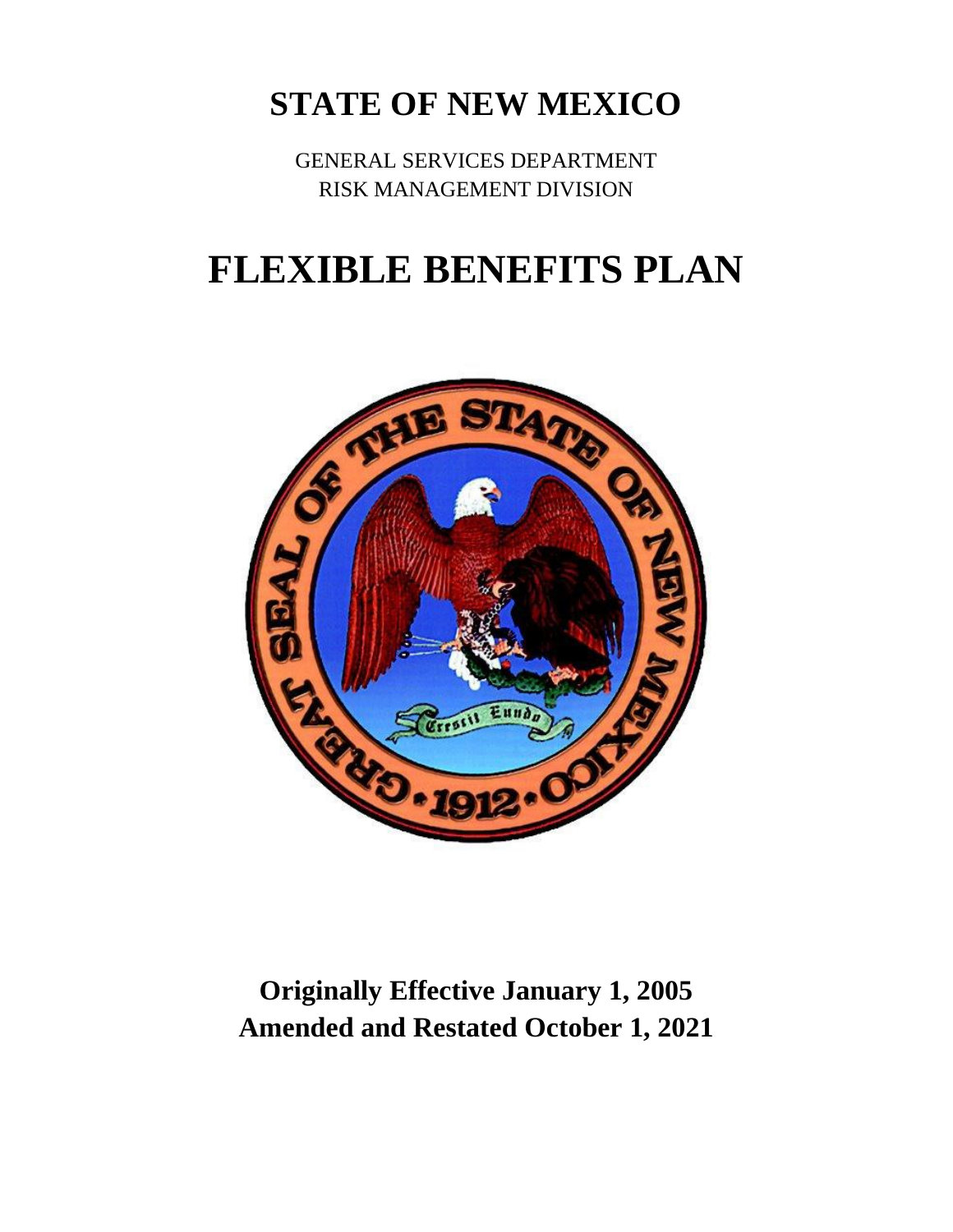# TABLE OF CONTENTS

| 1.1 |                                                                                      |  |
|-----|--------------------------------------------------------------------------------------|--|
| 1.2 |                                                                                      |  |
| 1.3 |                                                                                      |  |
|     |                                                                                      |  |
|     |                                                                                      |  |
| 3.1 |                                                                                      |  |
| 3.2 |                                                                                      |  |
| 3.3 |                                                                                      |  |
| 3.4 |                                                                                      |  |
| 3.5 |                                                                                      |  |
| 3.6 |                                                                                      |  |
| 3.7 |                                                                                      |  |
|     |                                                                                      |  |
| 4.1 |                                                                                      |  |
| 4.2 |                                                                                      |  |
| 4.3 |                                                                                      |  |
| 4.4 | Participation Following Termination of Employment or Loss of Eligibility 11          |  |
| 4.5 |                                                                                      |  |
| 4.6 |                                                                                      |  |
| 4.7 |                                                                                      |  |
| 4.8 |                                                                                      |  |
|     |                                                                                      |  |
| 5.1 |                                                                                      |  |
| 5.2 |                                                                                      |  |
| 5.3 | Failure Of Eligible Employee To File An Election Form/Salary Reduction Agreement  14 |  |
|     |                                                                                      |  |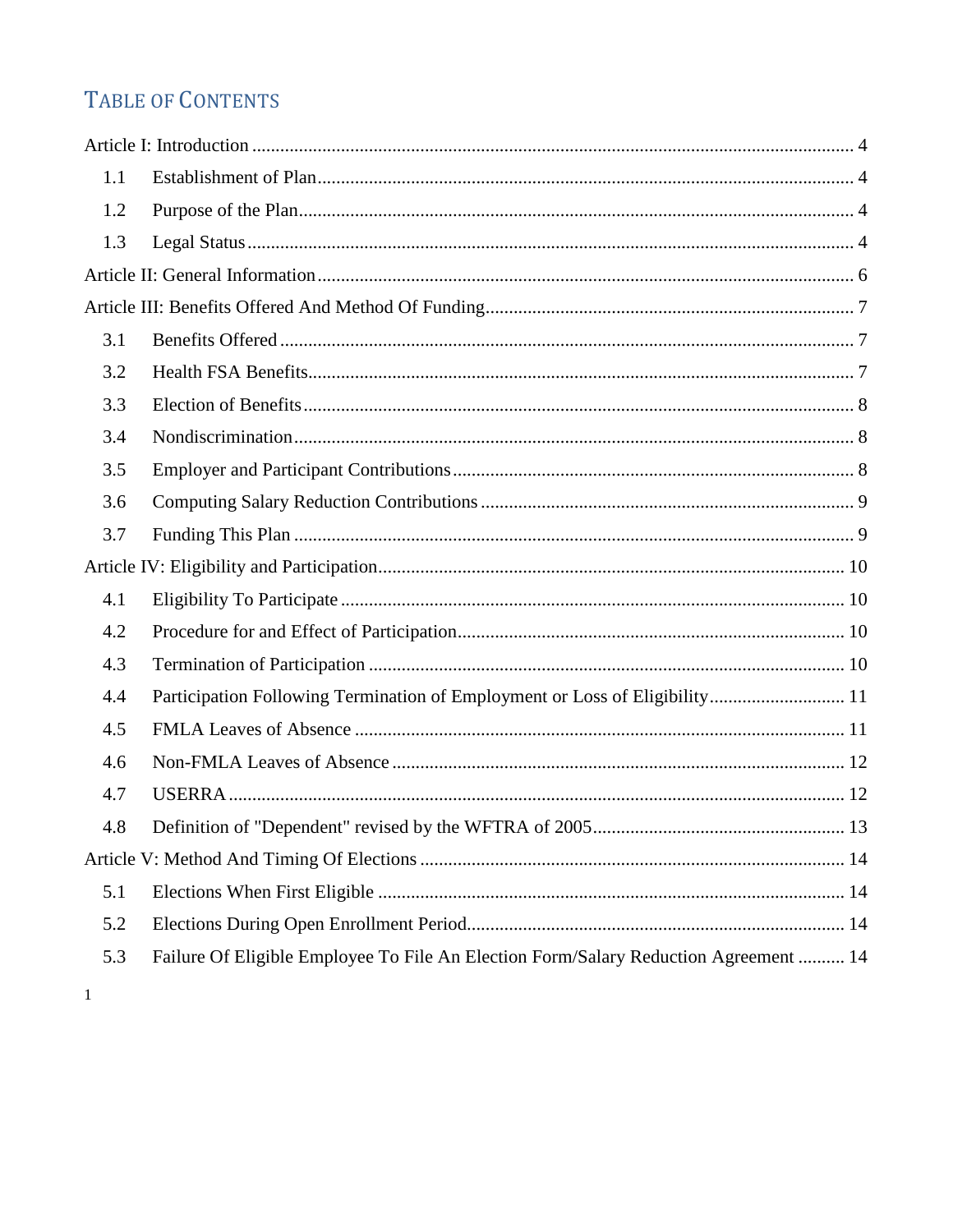| 5.4 |                                                                               |  |  |
|-----|-------------------------------------------------------------------------------|--|--|
|     |                                                                               |  |  |
| 6.1 |                                                                               |  |  |
| 6.2 |                                                                               |  |  |
| 6.3 |                                                                               |  |  |
| 6.4 |                                                                               |  |  |
| 6.5 |                                                                               |  |  |
| 6.6 |                                                                               |  |  |
| 6.7 |                                                                               |  |  |
| 6.8 | Reimbursements From Health FSA After Termination of Participation; COBRA.  20 |  |  |
| 6.9 |                                                                               |  |  |
|     |                                                                               |  |  |
| 7.1 |                                                                               |  |  |
| 7.2 |                                                                               |  |  |
| 7.3 |                                                                               |  |  |
| 7.4 |                                                                               |  |  |
| 7.5 |                                                                               |  |  |
| 7.6 |                                                                               |  |  |
| 7.7 |                                                                               |  |  |
| 7.8 |                                                                               |  |  |
| 7.9 |                                                                               |  |  |
|     |                                                                               |  |  |
| 8.1 |                                                                               |  |  |
| 8.2 | Procedure for Making New Election If Exception to Irrevocability Applies  28  |  |  |
| 8.3 |                                                                               |  |  |
| 8.4 |                                                                               |  |  |
| 8.5 |                                                                               |  |  |
| 2   |                                                                               |  |  |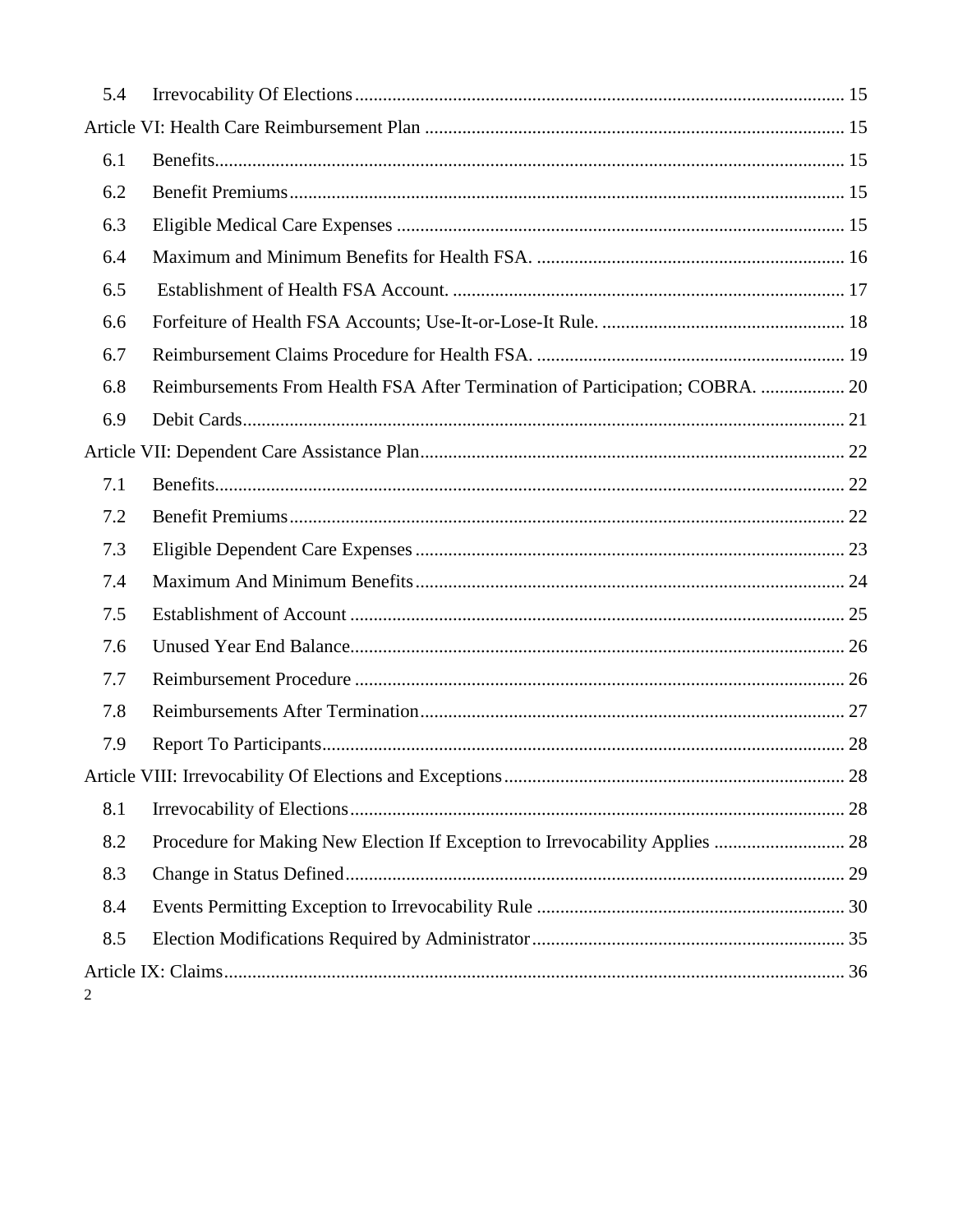| 9.1        |  |  |  |  |
|------------|--|--|--|--|
| 9.2        |  |  |  |  |
|            |  |  |  |  |
|            |  |  |  |  |
| 11.1       |  |  |  |  |
| 11.2       |  |  |  |  |
| 11.3       |  |  |  |  |
| 11.4       |  |  |  |  |
| 11.5       |  |  |  |  |
| 11.6       |  |  |  |  |
| 11.7       |  |  |  |  |
| 11.8       |  |  |  |  |
| 11.9       |  |  |  |  |
|            |  |  |  |  |
| 12.1       |  |  |  |  |
| 12.2       |  |  |  |  |
| 12.3       |  |  |  |  |
| 12.4       |  |  |  |  |
| 12.5       |  |  |  |  |
| 12.6       |  |  |  |  |
| 12.7       |  |  |  |  |
| 12.8       |  |  |  |  |
| 12.9       |  |  |  |  |
| 12.10      |  |  |  |  |
| 12.11      |  |  |  |  |
| 12.12      |  |  |  |  |
| 12.13      |  |  |  |  |
| 12.14<br>3 |  |  |  |  |
|            |  |  |  |  |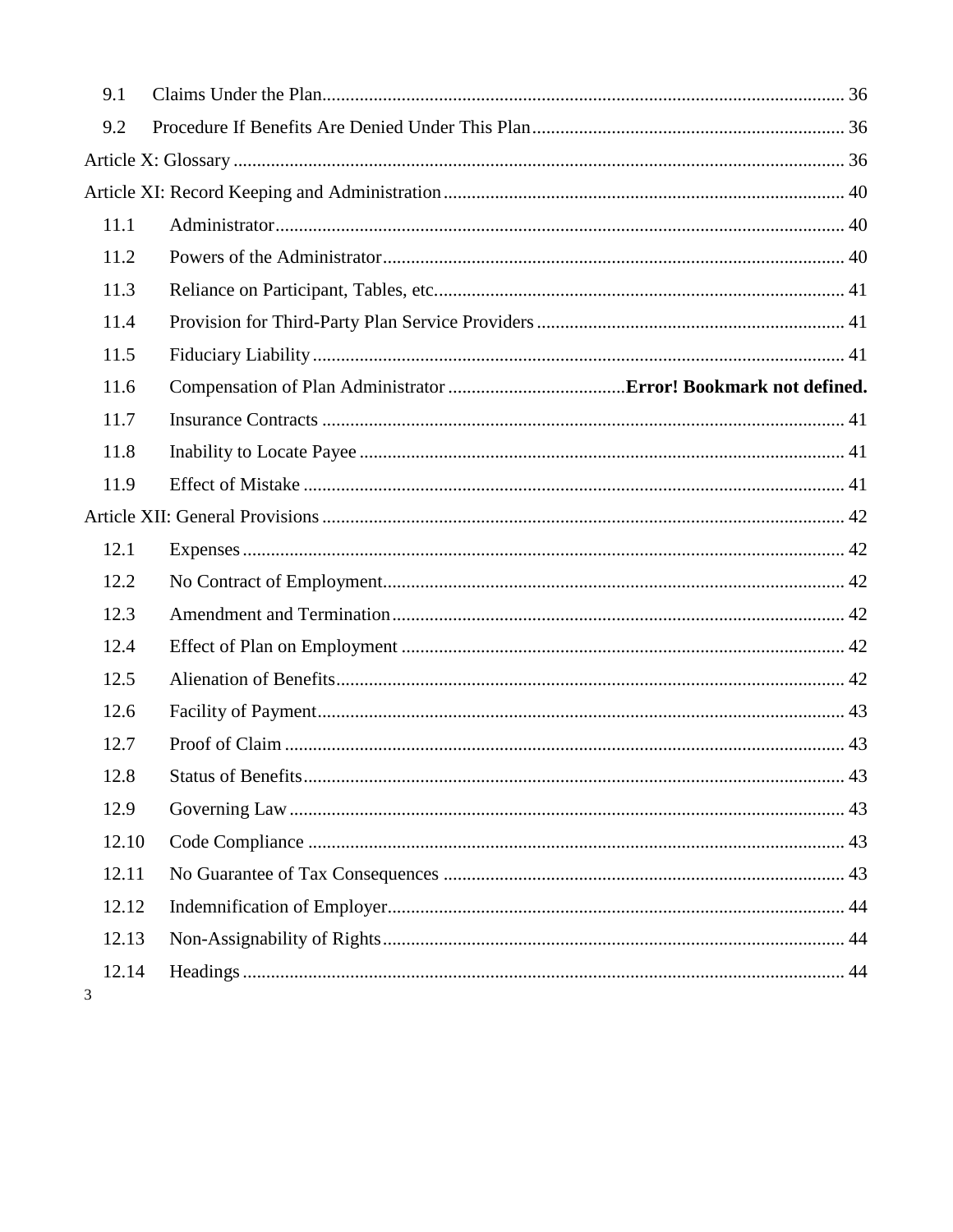| 12.15 |  |  |
|-------|--|--|
| 12.16 |  |  |
| 12.17 |  |  |
| 12.18 |  |  |
| 12.19 |  |  |
| 12.20 |  |  |
| 12.21 |  |  |
|       |  |  |
|       |  |  |
| 13.2  |  |  |
| 13.3  |  |  |
|       |  |  |

### <span id="page-4-0"></span>**ARTICLE I: INTRODUCTION**

#### <span id="page-4-1"></span>**1.1 ESTABLISHMENT OF PLAN**

State of New Mexico (the "Employer") hereby establishes the State of New Mexico Flexible Spending Accounts (the "Plan") originally effective January 1, 2005 and amended June 30, 2011. The Plan is hereby amended and restated effective October 1, 2021 (the "Effective Date"), notwithstanding the actual date of execution.

#### <span id="page-4-2"></span>**1.2 PURPOSE OF THE PLAN**

This Plan is designed to permit an Eligible Employee to pay his or her share of the premiums of the various insurance plans sponsored by the Employer on a pre-tax Salary Reduction basis, and to contribute on a pre-tax Salary Reduction basis to an account for reimbursement of certain Medical Care Expenses and Dependent Care Expenses.

#### <span id="page-4-3"></span>**1.3 LEGAL STATUS**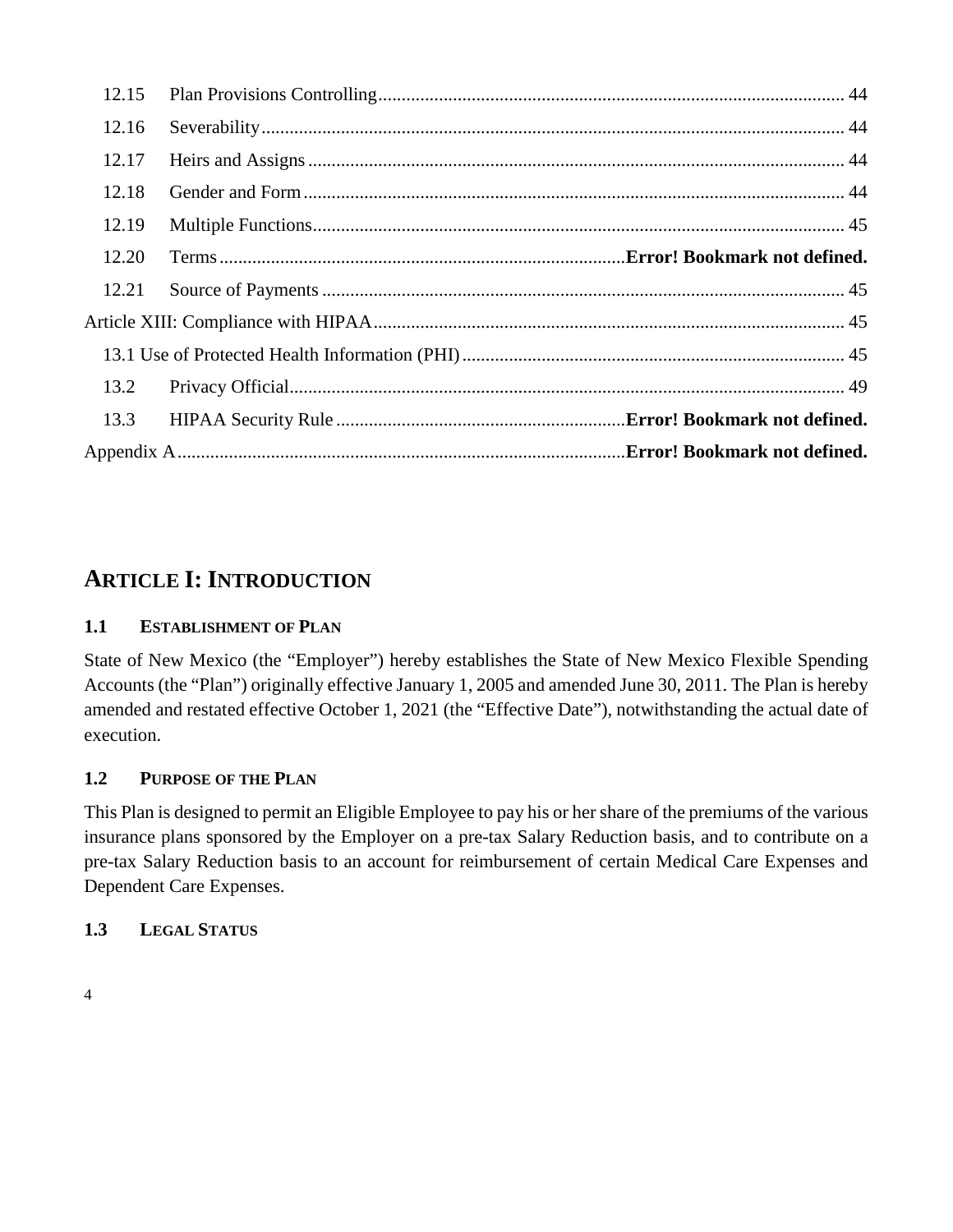This Plan is intended to qualify as a "Cafeteria Plan" under Internal Revenue Code (the "Code") §125, and regulations issued thereunder and shall be interpreted to accomplish that objective.

The Health Care Reimbursement Plan is intended to qualify as a self-insured medical reimbursement plan under Code §105, and the Medical Care Expenses reimbursed are intended to be eligible for exclusion from participating Employees' gross income under Code §105(b).

The Dependent Care Assistance Plan is intended to qualify as a dependent care assistance program under Code §129, and the Dependent Care Expenses reimbursed are intended to be eligible for exclusion from participating Employees' gross income under Code §129(a).

Although reprinted within this document, the Health Care Reimbursement Plan and the Dependent Care Assistance Plan are separate plans for purposes of administration and all reporting and nondiscrimination requirements imposed by Code §§105 and 129. The Health Care Reimbursement Plan is also a separate plan for purposes of applicable provisions of COBRA.

#### **1.4 AMERICAN RESCUE PLAN ACT OF 2021 – TEMPORARY PROVISIONS**

Notwithstanding any provision to the contrary contained in this Plan, in accordance with the authority granted by the Internal Revenue Serivce pursuant to the American Rescue Plan Act of 2021 and other Federal laws, this Plan is amended to:

(1) allow Eligible Employees to apply any unused amounts remaining in their Health Care Reimbursement Plan and the Dependent Care Assistance Plan as of the end of plan years ending in 2020 or 2021 to reimburse expenses incurred for the same qualified benefit (medical care or dependent care) through December 31, 2021 and December 31, 2022, respectively;

(2) allow an Eligible Employee who ceases participation in the Plan during calendar year 2020 or 2021 as the result of termination of employment, change in employment status, or a new election during calendar year 2020 or 2021, to continue to receive reimbursements from unused benefits or contributions through the end of the plan year in which participation ceased (including the Grace Period); provided that the extension period is limited to the end of the plan year in which participation ceased (including the Grace Period; and

(3) for plan year ending in 2021, subject to timing limitations established by the Employer and without regard to any change in status, allow an Eligible Employee who is not currently enrolled in a Health Care Reimbursement Plan and/or Dependent Care Assistance Plan to make an election to enroll in such Plan(s), and to allow an Eligible Employee who is currently enrolled in a Health Care Reimbursement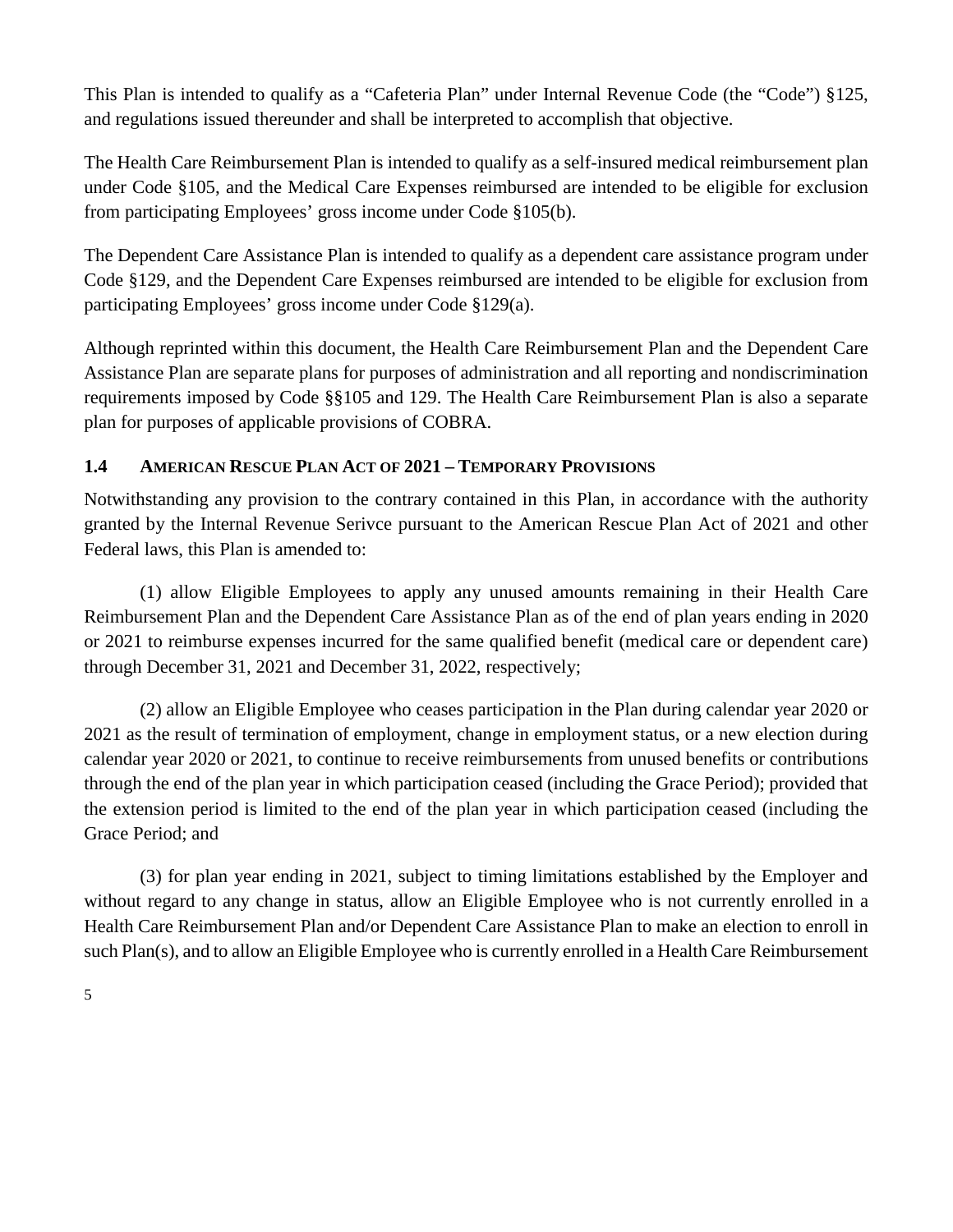Plan and/or Dependent Care Assistance Plan to modify prospectively the amount (but not in excess of any applicable dollar limitation) of the employee's contributions to such Plan(s).

These amendments do not change the existing requirment that Health Care Reimbursement Plan amounts may be used only for Medical Care Expenses, and Dependent Care Assistance Plan amounts may be used only for Dependent Care Expenses.

# <span id="page-6-0"></span>**ARTICLE II: GENERAL INFORMATION**

| Name of the Plan                                        | <b>State of New Mexico Flexible Spending Accounts</b>                                                                                                                                                                                                                                                                                                                                                                                                   |  |
|---------------------------------------------------------|---------------------------------------------------------------------------------------------------------------------------------------------------------------------------------------------------------------------------------------------------------------------------------------------------------------------------------------------------------------------------------------------------------------------------------------------------------|--|
| <b>Name of Employer</b>                                 | <b>State of New Mexico</b>                                                                                                                                                                                                                                                                                                                                                                                                                              |  |
| <b>Plan Administrator</b>                               | <b>State of New Mexico</b>                                                                                                                                                                                                                                                                                                                                                                                                                              |  |
| Named Fiduciary & Agent<br>for Service of Legal Process | <b>State of New Mexico</b>                                                                                                                                                                                                                                                                                                                                                                                                                              |  |
| <b>Type of Administration</b>                           | The Plan is administered by the Plan Administrator with benefits<br>provided in accordance with the provisions of the State of New Mexico<br>Flexible Spending Accounts. It is not financed by an insurance company<br>and benefits are not guaranteed by a contract of insurance. The State of<br>New Mexico may hire a third-party to perform some of its administrative<br>duties such as claim payments and enrollment.                             |  |
| <b>Benefit Plan Year</b>                                | The twelve-month period between January 1 and December 31 of the<br>same calendar year.                                                                                                                                                                                                                                                                                                                                                                 |  |
| <b>Code and Other Federal</b><br>Compliance             | It is intended that this Plan meet all applicable requirements of the Code<br>and other federal regulations. In the event of any conflict between this<br>Plan and the Code or other federal regulations, the provisions of the<br>Code and the federal regulations shall be deemed controlling, and any<br>conflicting part of this Plan shall be deemed superseded to the extent of<br>the conflict.                                                  |  |
| <b>Discretionary Authority</b>                          | The Plan Administrator shall perform its duties as the Plan<br>Administrator and in its sole discretion, shall determine appropriate<br>courses of action in light of the reason and purpose for which this Plan<br>is established and maintained. In particular, the Plan Administrator shall<br>have full and sole discretionary authority to interpret all plan documents,<br>and make all interpretive and factual determinations as to whether any |  |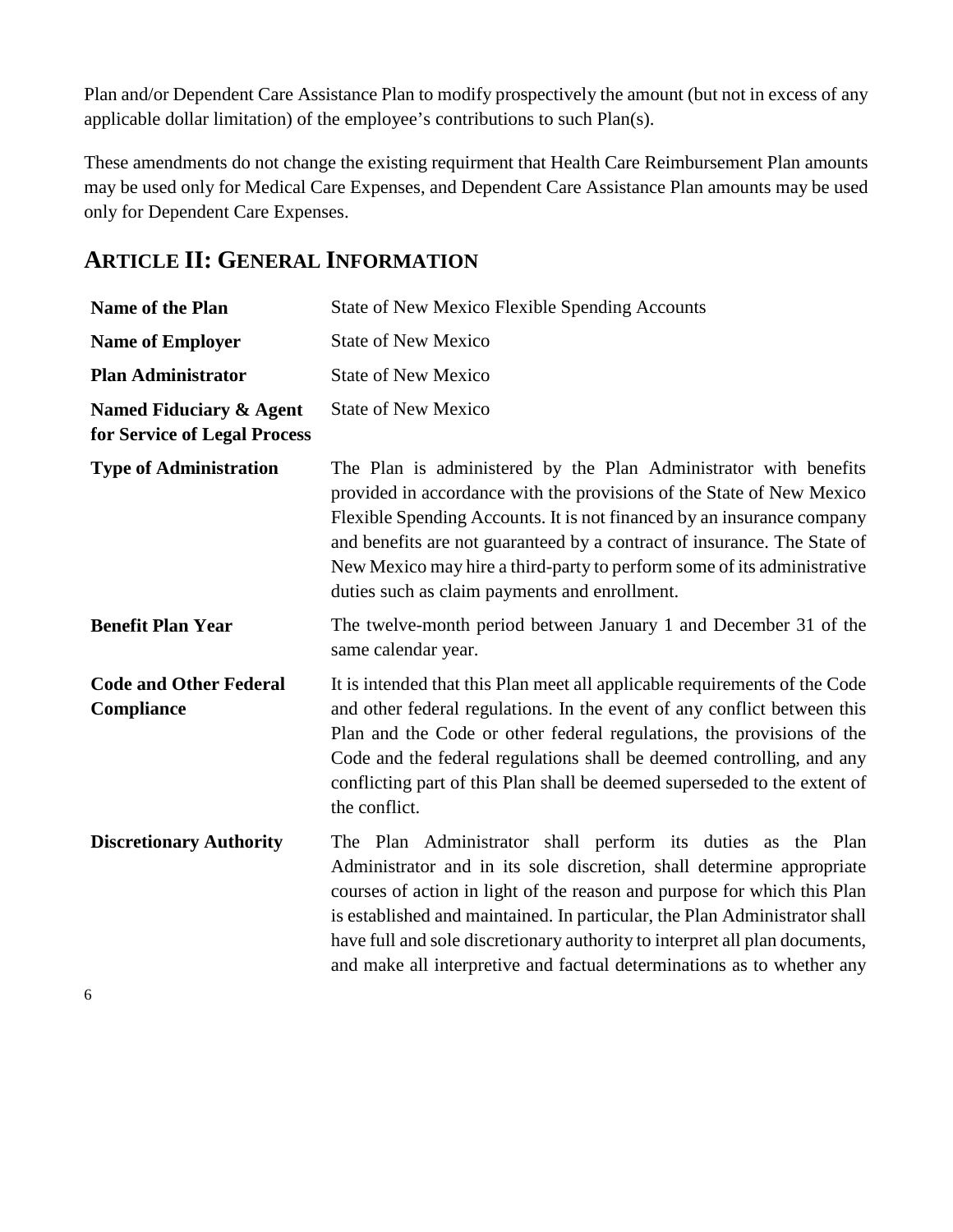individual is entitled to receive any benefit under the terms of this Plan. Any construction of the terms of any plan document and any determination of fact adopted by the Plan Administrator shall be final and legally binding on all parties. Any interpretation shall be subject to review only if it is arbitrary, capricious, or otherwise an abuse of discretion. Any review of a final decision or action of the Plan Administrator shall be based only on such evidence presented to or considered by the Plan Administrator at the time it made the decision that is the subject of review. Accepting any benefits or making any claim for benefits under this Plan constitutes agreement with and consent to any decisions that the Plan Administrator makes in its sole discretion and further constitutes agreement to the limited standard and scope of review described by this section.

**Fiduciary Liability** To the extent permitted by law, the Plan Administrator and other parties assuming a fiduciary or decision-making role shall not incur any liability for any acts or for failure to act except for their own willful misconduct or willful breach of this Plan. The standard shall be one of Ordinary Care.

### <span id="page-7-0"></span>**ARTICLE III: BENEFITS OFFERED AND METHOD OF FUNDING**

#### <span id="page-7-1"></span>**3.1 BENEFITS OFFERED**

Each Eligible Employee may elect one or more of the following Employer-Sponsored Benefits:

- Health Care Reimbursement Plan
- Dependent Care Assistance Plan
- or elect to receive his or her entire compensation in cash.

Benefits under the Plan shall not be provided in the form of deferred compensation.

#### <span id="page-7-2"></span>**3.2 HEALTH FSA BENEFITS**

Upon proper election by a Participant in accordance with Section 3.3 herein, there shall be credited to each Participant's Health FSA Account any Benefit Credits that correspond to the Participant's Salary Reduction Agreement determined in accordance with Section 3.3 hereof. Such Health FSA Benefits shall not exceed the maximum amount allowable, as it may be revised by the Employer from time to time. The Participant's Health FSA Benefits shall be credited as and when such sum is redirected from the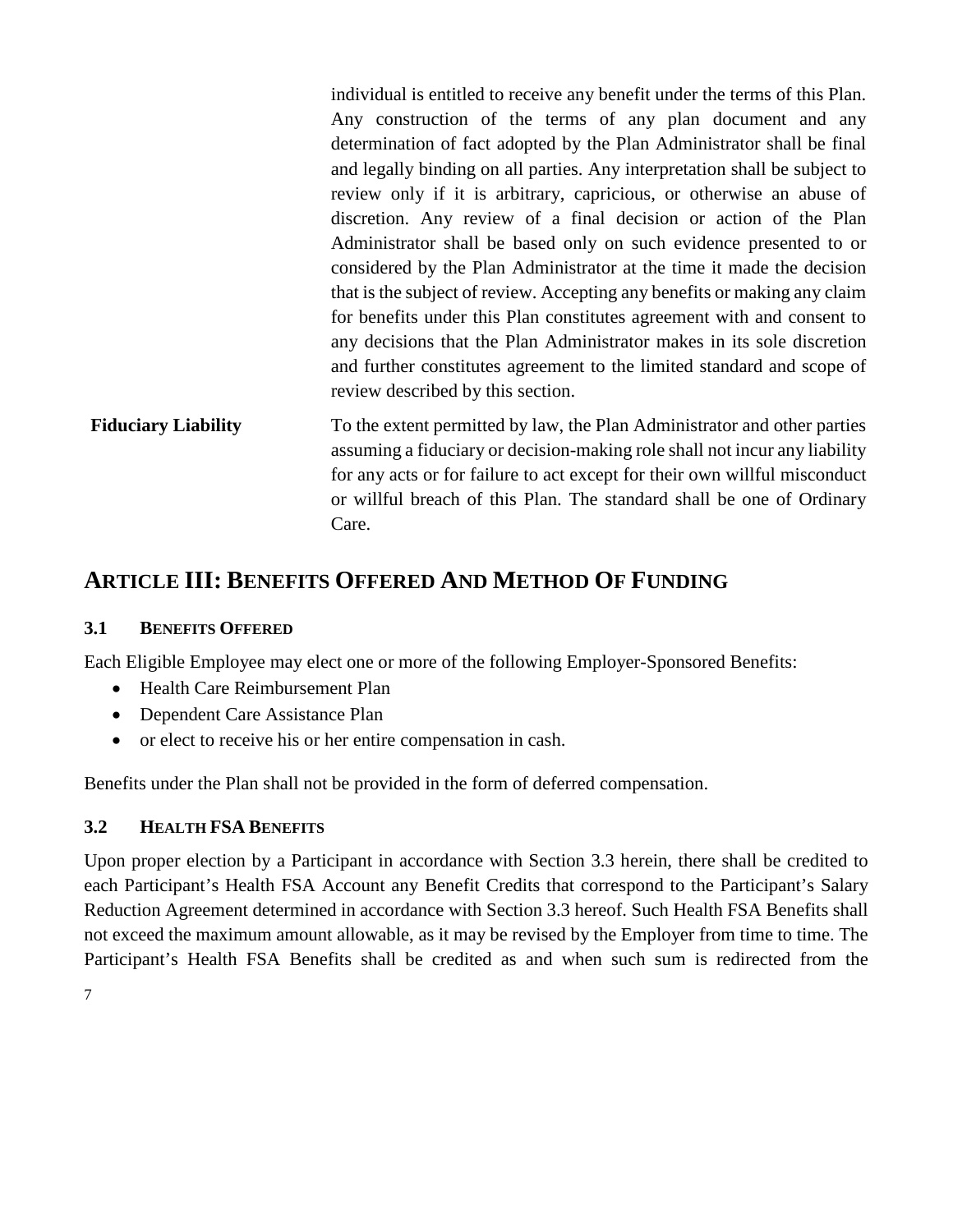Participant's compensation pursuant to the Salary Reduction Agreement then in effect. The Health FSA Benefits shall be used to pay all or part of the Health FSA Benefits that the Participant has designated pursuant to Section 3.3. The Health FSA Benefits paid on behalf of any Participant shall be a charge against the balance of his or her Health FSA Account.

#### <span id="page-8-0"></span>**3.3 ELECTION OF BENEFITS**

Each Eligible Employee shall submit to the Employer, before the close of the Enrollment Period for each Plan Year, or when Employee first becomes eligible, a Salary Reduction Agreement identifying the Health FSA Benefits and/or Dependent Care Assistance Benefits to be provided by the Employer to or on behalf of the Eligible Employee. An Employee who does not elect benefits when first eligible may not enroll until the next Open Enrollment Period, unless an event occurs that would justify a mid-year election change, as described under Section 8.4.

Each election under this Section 3.3 may be modified by the Employer to the extent required to enable the Plan, and payments hereunder, to satisfy the requirements of Section 125 of the Code. If an Eligible Employee separates from service with a Participating Employer during a period in which the employee is covered by a Benefit, the Employer may terminate the remaining portion of the Benefit coverage provided by the Plan. Any Participant or newly Eligible Employee who fails to execute an appropriate Salary Reduction Agreement during the Enrollment Period shall be deemed to have elected cash compensation to the extent permissible.

#### <span id="page-8-1"></span>**3.4 NONDISCRIMINATION**

Contributions and benefits under the Plan shall not discriminate in favor of Highly Compensated Employees; nor shall the aggregate cost of the Health FSA provided to Key Employees exceed 25% of the aggregate of such cost for the Health FSA provided to all Employees under the Plan. The Employer may limit or deny any Employee's Salary Reduction Agreement to the extent necessary to avoid any such discrimination.

#### <span id="page-8-2"></span>**3.5 EMPLOYER AND PARTICIPANT CONTRIBUTIONS**

- (a) **Employer Contributions.** The Employer may contribute a portion of the premium to fund Premium Conversion Plan benefits. There are no Employer contributions for the Health Care Reimbursement Plan or the Dependent Care Assistance Plan.
- (b) **Participant Contributions.** The Employer shall withhold from a Participant's Compensation on a pre-tax Salary Reduction basis or with after-tax deductions (as elected by the Participant and permitted under the Plan) an amount equal to the contributions required from the Participant for the Benefits elected by the Participant under this Plan. Amounts withheld from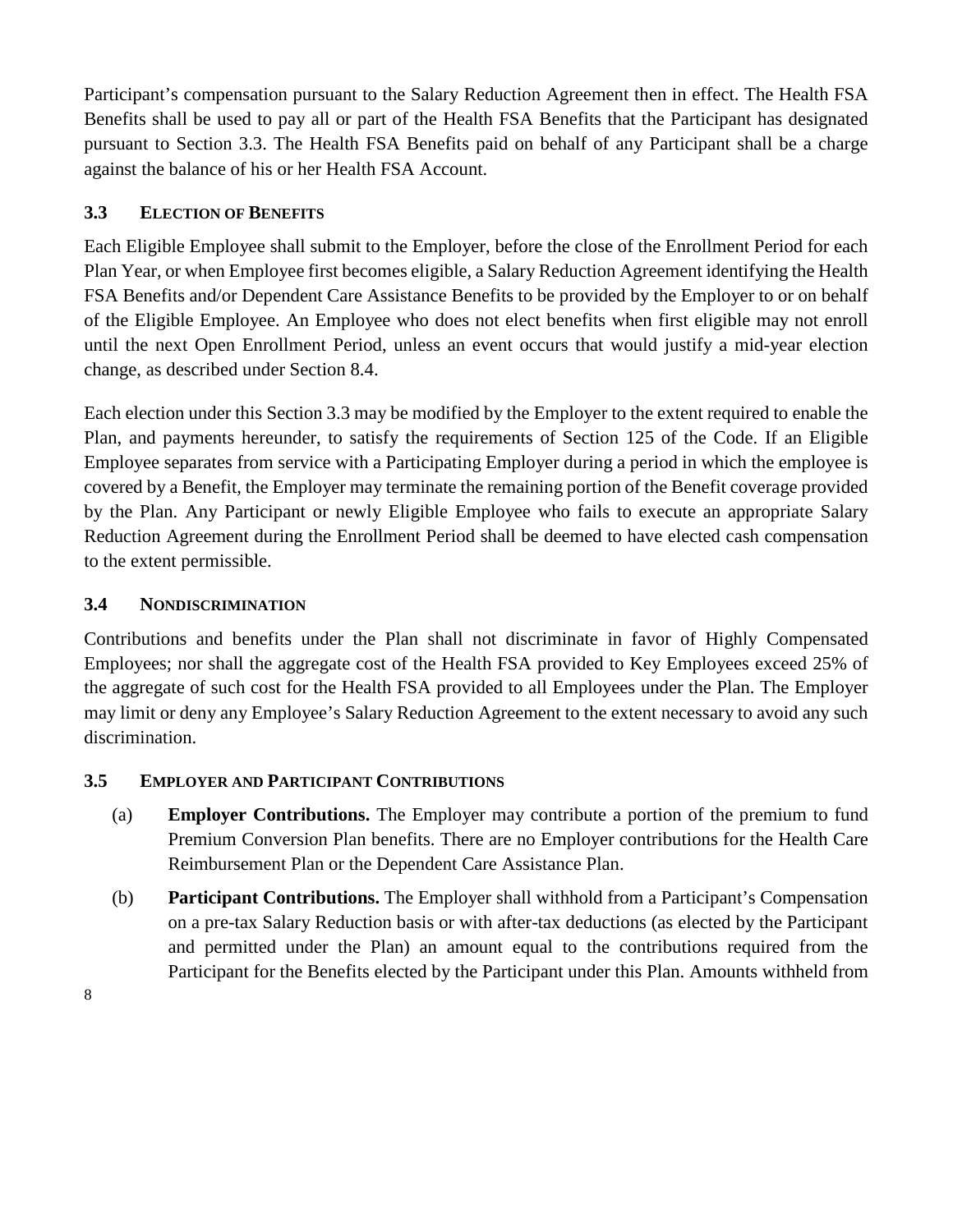a Participant's Compensation, whether on a pre-tax Salary Reduction basis or with after-tax deductions, shall be applied to fund Benefits as soon as administratively feasible. The maximum amount of Salary Reductions (or after-tax deductions, as applicable) shall not exceed the aggregate cost of the Benefits elected. Participants who elect any of the Benefits may pay for their required contributions, if any, on a pre-tax Salary Reduction basis, or with after-tax deductions, by completing an Election Agreement.

#### <span id="page-9-0"></span>**3.6 COMPUTING SALARY REDUCTION CONTRIBUTIONS**

(a) **Salary Reductions per Pay Period.** The Salary Reduction for a pay period for a Participant is an amount equal to the annual premium for such Benefits divided by the number of pay periods in the Period of Coverage, or an amount otherwise agreed upon between the Employer and the Participant, or an amount deemed appropriate by the Administrator.

If a Participant increases his or her election under the Health Care Reimbursement Plan or Dependent Care Assistance Plan, as permitted under Section 8.4, the Salary Reductions per pay period will be, for the Benefits affected, an amount equal to the new annual amount elected pursuant to Section 8.4, less the aggregate premiums (if any) for the period prior to such election change, divided by the number of pay periods in the balance of the Period of Coverage commencing with the election change, or an amount otherwise agreed upon between the Employer and the Participant, or an amount deemed appropriate by the Administrator.

- (b) **Contributions Considered Employer Contributions for Certain Purposes.** Salary Reductions that the Employer will apply to pay for the Participant's share of the premiums for benefits elected for the purposes of this Plan and the Code, are considered to be Employer contributions.
- (c) **Salary Reduction Balance Upon Termination of Coverage.** If, as of the date that any elected coverage under this Plan terminates, a Participant's year-to-date Salary Reductions exceed or are less than the Participant's required contributions for the coverage, then the Employer will, as applicable, either return the excess to the Participant as additional taxable wages or recoup the due Salary Reduction amounts from any remaining Compensation.

#### <span id="page-9-1"></span>**3.7 FUNDING THIS PLAN**

9 All of the amounts payable under this Plan shall be paid from the general assets of the Employer, but Premium Conversion Plan Benefits are paid as provided in the applicable insurance policy. Nothing herein will be construed to require the Employer or the Administrator to maintain any fund or to segregate any amount for the benefit of any Participant, and no Participant or other person shall have any claim against, right to, or security or other interest in any fund, account or asset of the Employer from which any payment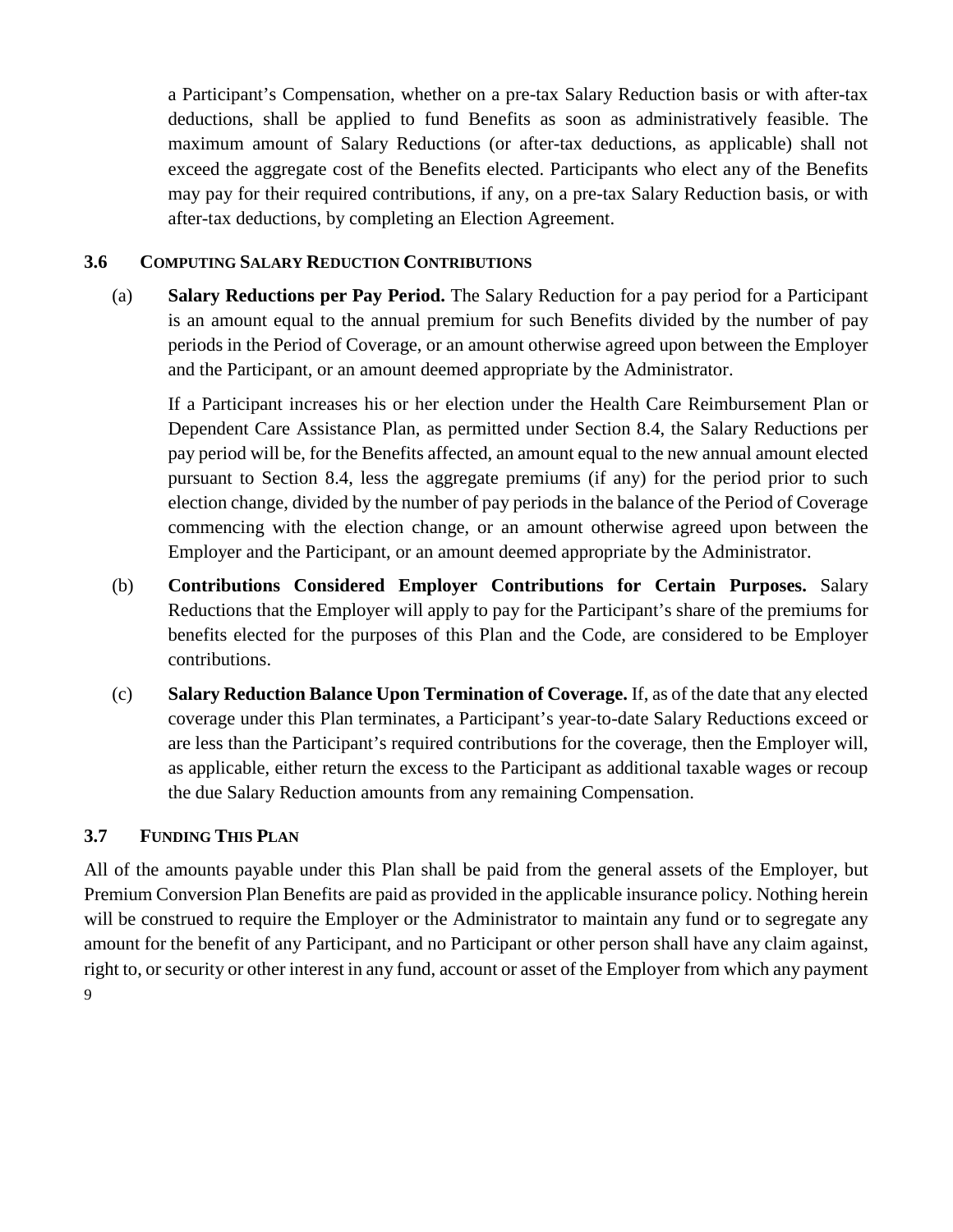under this Plan may be made. There is no trust or other fund from which Benefits are paid. While the Employer has complete responsibility for the payment of Benefits out of its general assets (except for Premium Conversion Plan Benefits paid as provided in the applicable insurance policy), it may hire an unrelated third-party paying agent to make Benefit payments on its behalf. The maximum contributions that may be made under this Plan for a Participant is the total of the maximums that may be elected as Employer and Participant Contributions for Premium Conversion Plan Benefits, and as described in the Health Care Reimbursement Plan and the Dependent Care Assistance Plan.

# <span id="page-10-0"></span>**ARTICLE IV: ELIGIBILITY AND PARTICIPATION**

### <span id="page-10-1"></span>**4.1 ELIGIBILITY TO PARTICIPATE**

An individual is eligible to participate in this Plan if the individual is an Employee.

The Employee may begin participation on the 1st of the month coincident with or next following the date on which the Employee has met the Plan's eligibility requirements or in accordance with the open enrollment requirements each year.

#### <span id="page-10-2"></span>**4.2 PROCEDURE FOR AND EFFECT OF PARTICIPATION**

An Eligible Employee may become a Participant in the Plan by executing a Salary Reduction Agreement under which the Employee agrees to reduce Compensation for the forthcoming Plan Year (or, if such Salary Reduction Agreement becomes effective after the beginning of the Plan Year, for the balance of the Plan Year). The Salary Reduction Agreement shall be governed by Article 3. By becoming a Participant, each individual shall, for all purposes, be deemed conclusively to have consented to the provisions of the Plan and all amendments thereto.

An Eligible Employee's spouse or dependents can not independently participate in the Plan.

#### <span id="page-10-3"></span>**4.3 TERMINATION OF PARTICIPATION**

A Participant will cease to be a Participant in this Plan upon the earlier of:

- (a) The expiration of the Period of Coverage and Grace Period, for which the Employee has elected to participate (unless the Employee elects to continue participating during the Open Enrollment Period for the next Plan Year);
- (b) The termination of this Plan;
- (c) The date on which the Employee ceases (because of retirement, termination of employment, layoff, reduction in hours, or any other reason) to be an Eligible Employee, provided that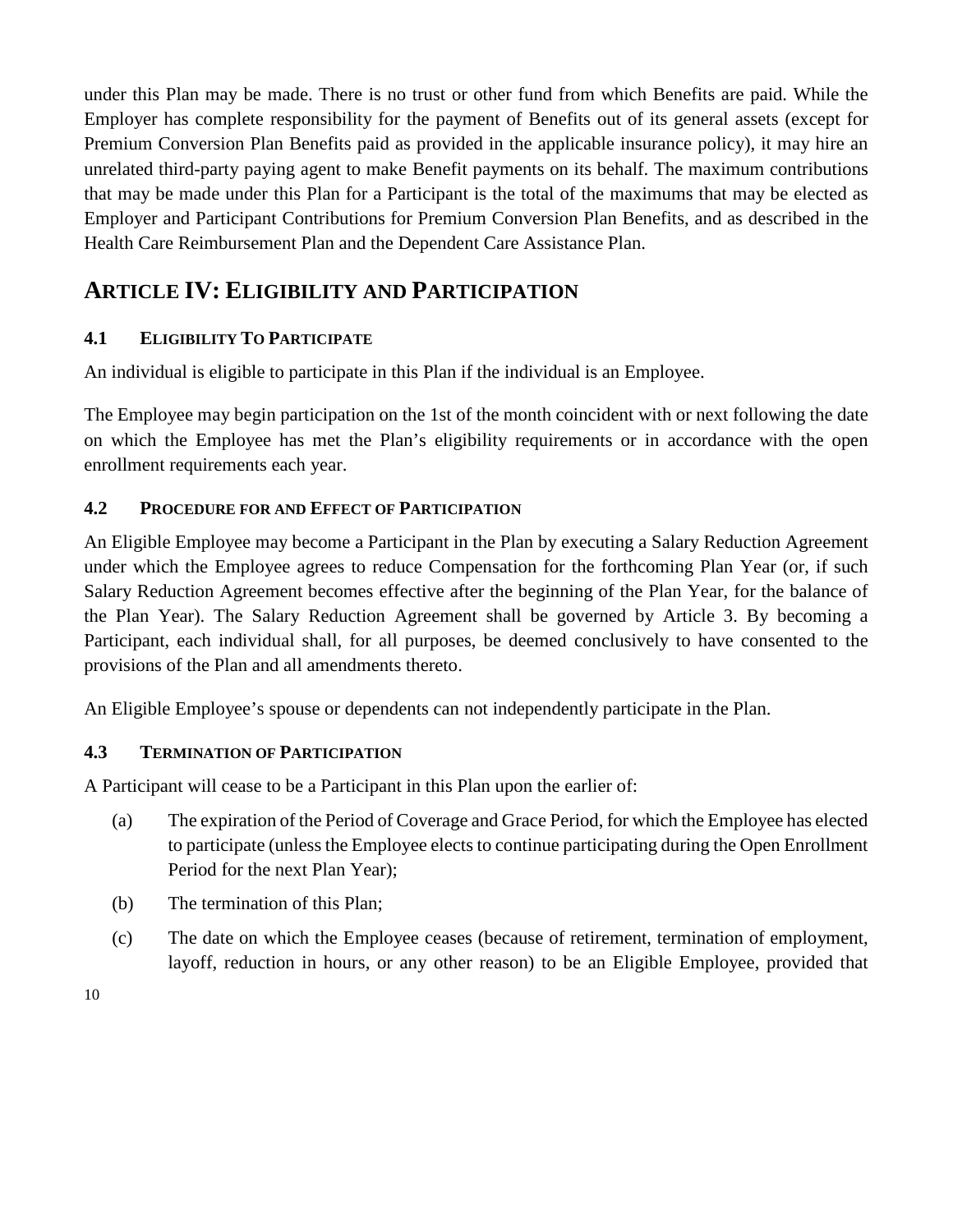eligibility may continue beyond such date for purposes of COBRA coverage, as may be permitted by the Administrator on a uniform and consistent basis (but not beyond the end of the current Plan Year).

Termination of participation in the Plan will automatically revoke the Participant's elections and terminate the Premium Conversion Plan Benefits as of the date specified in the appropriate insurance Plan(s). Reimbursements from the Health Care Reimbursement Account and the Dependent Care Assistance Account after termination of participation will be made according to the individual plans.

#### <span id="page-11-0"></span>**4.4 PARTICIPATION FOLLOWING TERMINATION OF EMPLOYMENT OR LOSS OF ELIGIBILITY**

If a Participant separates from service with the Employer for any reason, including (but not limited to) disability, retirement, layoff, leave of absence without pay, or voluntary resignation, and then is rehired within 30 days or less of the date of a termination of employment, the Employee will be reinstated with the same elections that the Participant had before termination. If the Employer rehires a former Participant more than 30 days following termination of employment and the Participant is otherwise eligible to participate in the Plan, then the individual may make new elections as a new hire.

#### <span id="page-11-1"></span>**4.5 FMLA LEAVES OF ABSENCE**

**Health and Dependent Care Benefits.** Notwithstanding any provision to the contrary in this Plan, if a Participant goes on a qualifying leave under the FMLA, then to the extent required by the FMLA, the Employer will continue to maintain the Participant's Health Care Reimbursement Account and Dependent Care Assistance Account on the same terms and conditions as if the Participant were still an active Employee. In the event of unpaid FMLA leave, a Participant may elect to continue his or her Health Care Reimbursement Account and Dependent Care Assistance Account during the leave. If the Participant elects to continue coverage while on unpaid FMLA leave, then the Participant shall pay his or her share of the premium.

11 Coverage will terminate if premium payments are not received by the due date established by the Employer. If a Participant's Health Care Reimbursement Account or Dependent Care Assistance Account coverage ceases while on FMLA leave for any reason (including for non-payment of premiums), the Participant will be entitled to re-enter the Health Care Reimbursement Account or the Dependent Care Assistance Account upon return from such leave on the same basis as the Participant was participating in the Plan prior to the leave, or as otherwise required by the FMLA. A Participant whose coverage under the Health Care Reimbursement Account or the Dependent Care Assistance Account ceased will be entitled to elect whether to be reinstated in the Health Care Reimbursement Account or the Dependent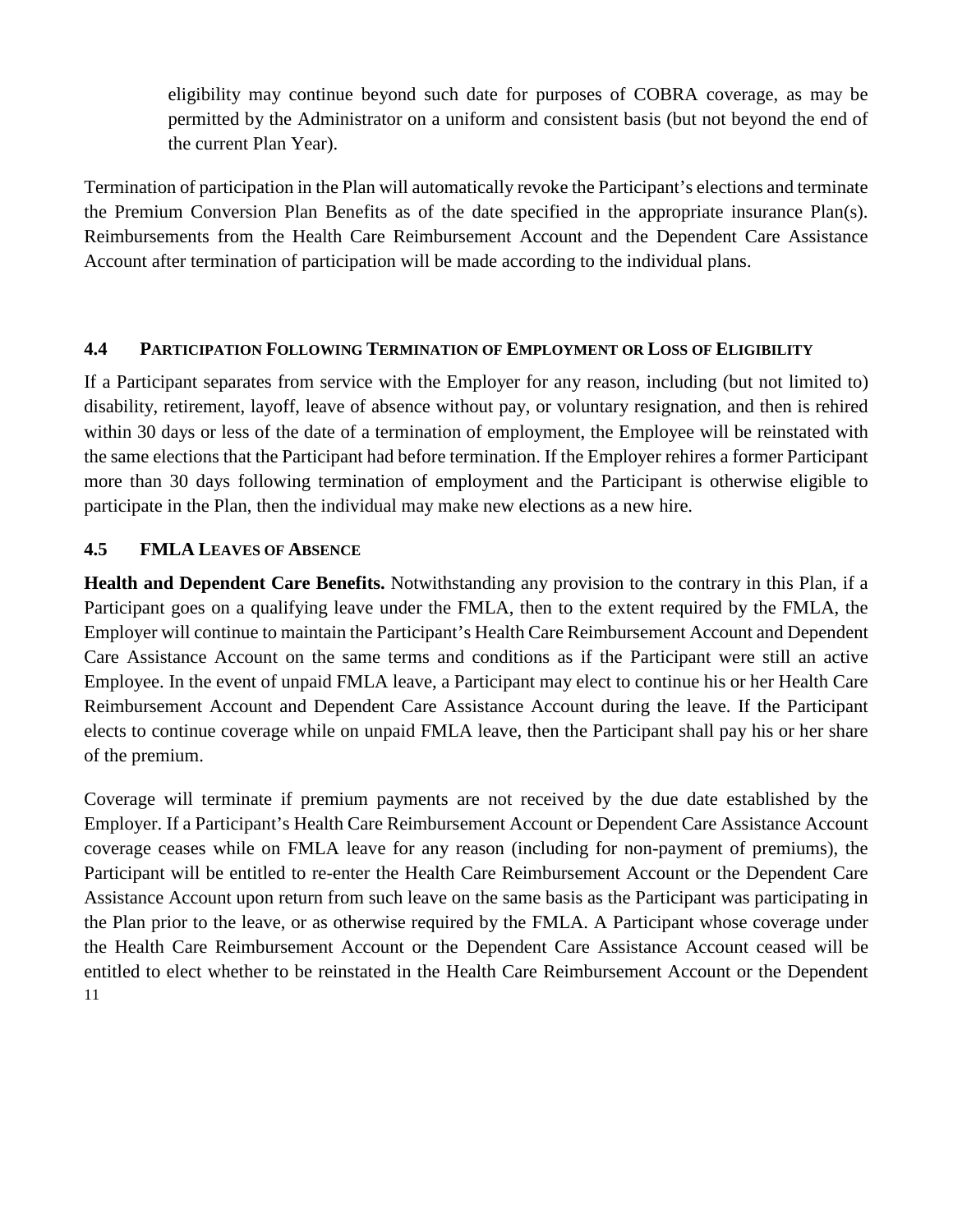Care Assistance Account at the same coverage level as in effect before the FMLA leave (with increased contributions for the remaining period of coverage) or at a coverage level that is reduced pro-rata for the period of FMLA leave during which the Participant did not pay premiums. If a Participant elects a coverage level that is reduced pro-rata for the period of FMLA leave, the amount withheld from a Participant's Compensation on a payroll-by-payroll basis for the purpose of paying for his or her Health Care Reimbursement Account premiums or his or her Dependent Care Assistance Account premiums will be equal to the amount withheld prior to the period of FMLA leave.

#### <span id="page-12-0"></span>**4.6 NON-FMLA LEAVES OF ABSENCE**

If a Participant goes on an unpaid leave of absence that does not affect Eligibility, then the Participant will continue to participate and the premiums due for the Participant will be paid by pre-payment before going on leave, by after-tax contributions while on leave or with catch up contributions after the leave ends, as may be determined by the Plan Administrator.

If a Participant goes on an unpaid leave that affects Eligibility, the election change rules set forth by this Plan will apply. To the extent COBRA applies, the Participant may continue coverage under COBRA.

#### <span id="page-12-1"></span>**4.7 UNIFORMED SERVICES EMPLOYMENT AND REEMPLOYMENT RIGHTS ACT (USERRA)**

Notwithstanding any provision to the contrary in this Plan, if a Participant goes on a qualifying leave under USERRA, then to the extent required by USERRA, the Employer will continue the Benefits that provide health coverage on the same terms and conditions as if the Participant were still an active Employee. In the event of unpaid USERRA leave, a Participant may elect to continue such Benefits during the leave.

If the Participant elects to continue coverage while on USERRA leave, then the Participant may pay his or her share of the Contribution with:

- After-tax dollars, by sending monthly payments to the Employer by the due date established by the Employer; or
- Pre-tax dollars, by having such amounts withheld from the Participant's ongoing Compensation, if any, including unused sick days and vacation days.

Coverage will terminate if Contributions are not received by the due date established by the Employer. If a Participant's coverage ceases while on USERRA leave for any reason, including for non-payment of Contributions, the Participant will be entitled to re-enter such Benefit upon return from such leave on the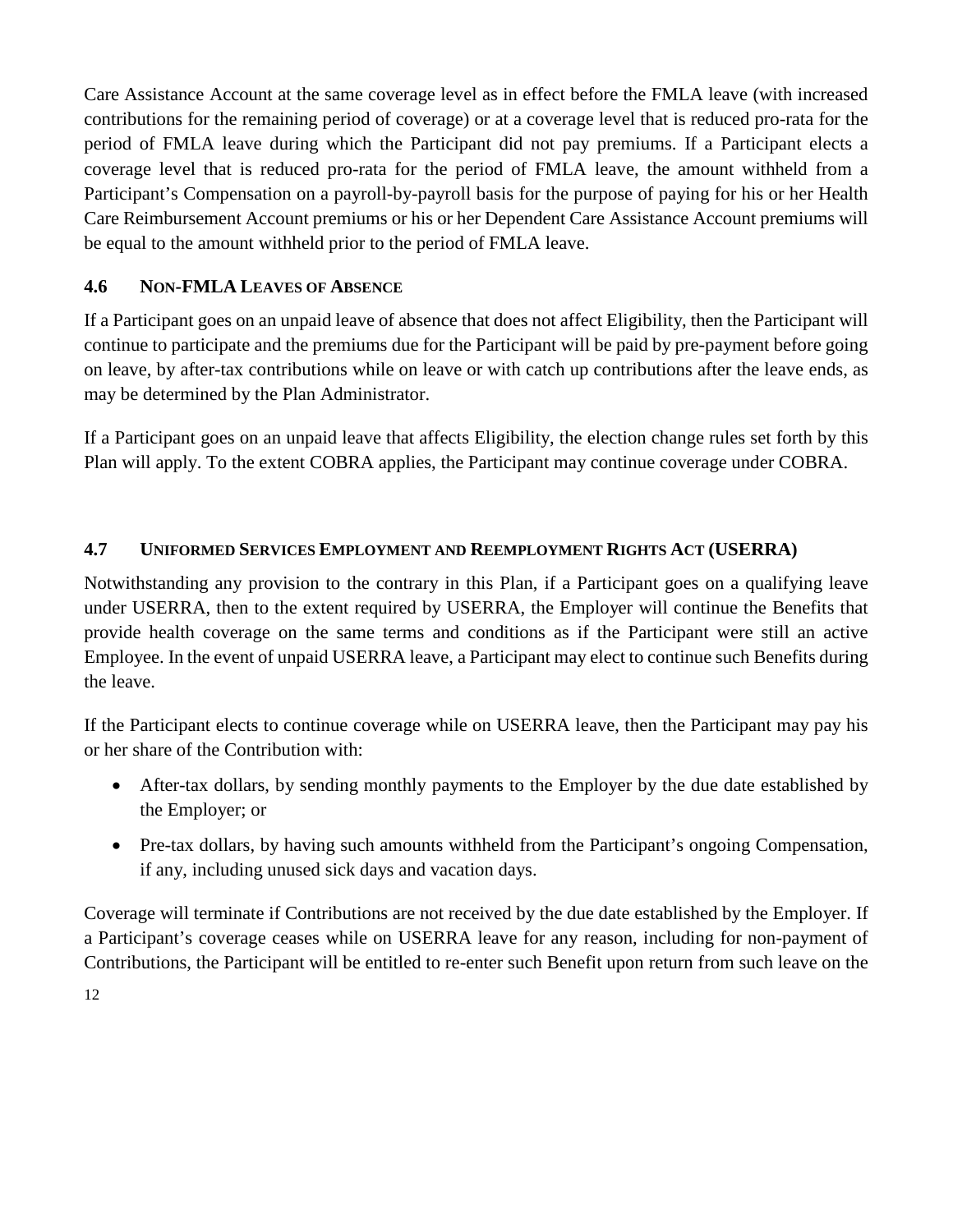date of such resumption of employment and will have the same opportunities to make elections under this Plan as persons returning from non-USERRA leaves. Regardless of anything to the contrary in this Plan, an Employee returning from USERRA leave has no greater right to Benefits for the remainder of the Plan Year than an Employee who has been continuously working during the Plan Year.

#### <span id="page-13-0"></span>**4.8 DEFINITION OF "DEPENDENT" REVISED BY THE WFTRA OF 2005**

The definition of "Dependent" has been revised under Section 152 of the Code by the Working Families Tax Relief Act of 2005 (WFTRA), effective January 1, 2005. An individual is considered to be a dependent if he or she is a qualifying child or qualifying relative of the taxpayer.

The following qualifying criteria now apply to be a "dependent child":

- (a) The individual has a specific family type relationship to the taxpayer
- (b) The individual does not provide more than half of his or her own support
- (c) The individual has the same place of residence as the taxpayer for more than half of the year
- (d) The individual does not turn age 19 (24 if a full-time student)\*, by the end of the Plan Year

In addition, the following qualifying criteria apply to be considered a "dependent relative":

- (a) The individual has a specific family type relationship to the taxpayer
- (b) The individual is not a qualifying child of any other taxpayer
- (c) The individual receives more than half of his or her support from the taxpayer
- (d) The individual's annual gross income is less than the Code Section 151 limit (this criteria does not apply to health plans)

In the case of an individual who is permanently and totally disabled (as defined in Code Section  $22(e)(3)$ ), at any time during such calendar year, the age requirement for a qualifying child does not apply.

No person shall be considered a Dependent of more than one Employee. If both an Employee and an Employee's spouse are employed by Employer, dependent children may be covered by either spouse, but not by both.

NOTE: the Internal Revenue Service (the "IRS") Notice 2010-38 (the "Notice") provides important guidance regarding the tax treatment of employer-provided health coverage to employees' adult children who have not attained age 27 as of the end of the employee's taxable year. Treasury regulations have been amended retroactively to March 30, 2010, to allow both the amounts paid by an employer for coverage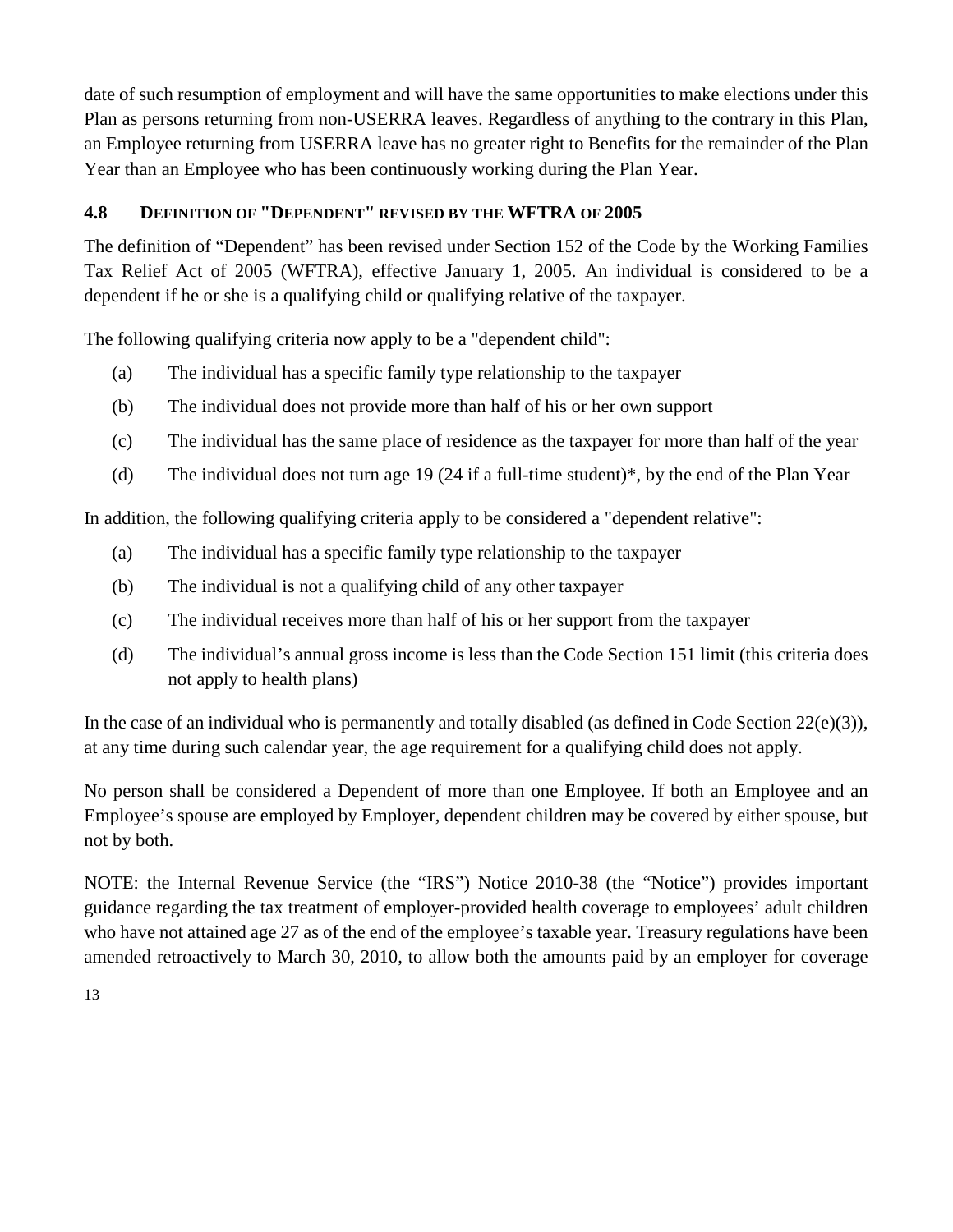for an employee's adult children and the amounts paid by (or reimbursed to) the employee for such coverage to be excluded from the employee's gross income, in the same manner as coverage that is provided to an employee's spouse or dependent defined under Section 152 of the Code. The Notice provides important guidance and further clarifications with regard to these issues.

# <span id="page-14-0"></span>**ARTICLE V: METHOD AND TIMING OF ELECTIONS**

### <span id="page-14-1"></span>**5.1 ELECTIONS WHEN FIRST ELIGIBLE**

An Employee who first becomes eligible to participate in the Plan mid-year will commence participation after the eligibility requirements have been satisfied on the earlier of the following: the 1st of the month coincident with or next following the Administrator's receipt and approval of an Election Agreement signed by the Employee or the 1st of the month coincident with or next following the date on which the Employee first becomes eligible. Eligibility for Benefits shall be subject to the additional requirements, if any, specified in the applicable Benefit plan or policy. The provisions of this Plan are not intended to override any exclusions, eligibility requirements or waiting periods specified in the applicable Benefit plan or policies.

### <span id="page-14-2"></span>**5.2 ELECTIONS DURING OPEN ENROLLMENT PERIOD**

During each Open Enrollment Period with respect to a Plan Year, the Administrator shall provide an Election Agreement to each Employee who is eligible to participate in this Plan. The Election Agreement shall enable the Employee to elect to participate in the various Components of this Plan for the next Plan Year, and to authorize the necessary Salary Reductions to pay for the benefits elected. The Election Agreement must be returned to the Administrator on or before the last day of the Open Enrollment Period. If an Eligible Employee makes an election to participate during an Open Enrollment Period, then the Employee will become a Participant on the first day of the next Plan Year.

### <span id="page-14-3"></span>**5.3 FAILURE OF ELIGIBLE EMPLOYEE TO FILE AN ELECTION FORM/SALARY REDUCTION AGREEMENT**

If an Eligible Employee fails to file an Election Agreement within the time period described in Sections 5.1 and 5.2 as applicable, then the Employee will be deemed to have elected to receive his or her entire Compensation in cash. Such Employee may not make a different election to participate in the Plan: (a) until the next Open Enrollment Period; or (b) until an event occurs that would justify a mid-year election change.

14 However, a Participant who had previously elected any benefitsthrough the Premium Conversion Plan and who fails to file an Election Agreement with regard to a change in those benefits shall be deemed to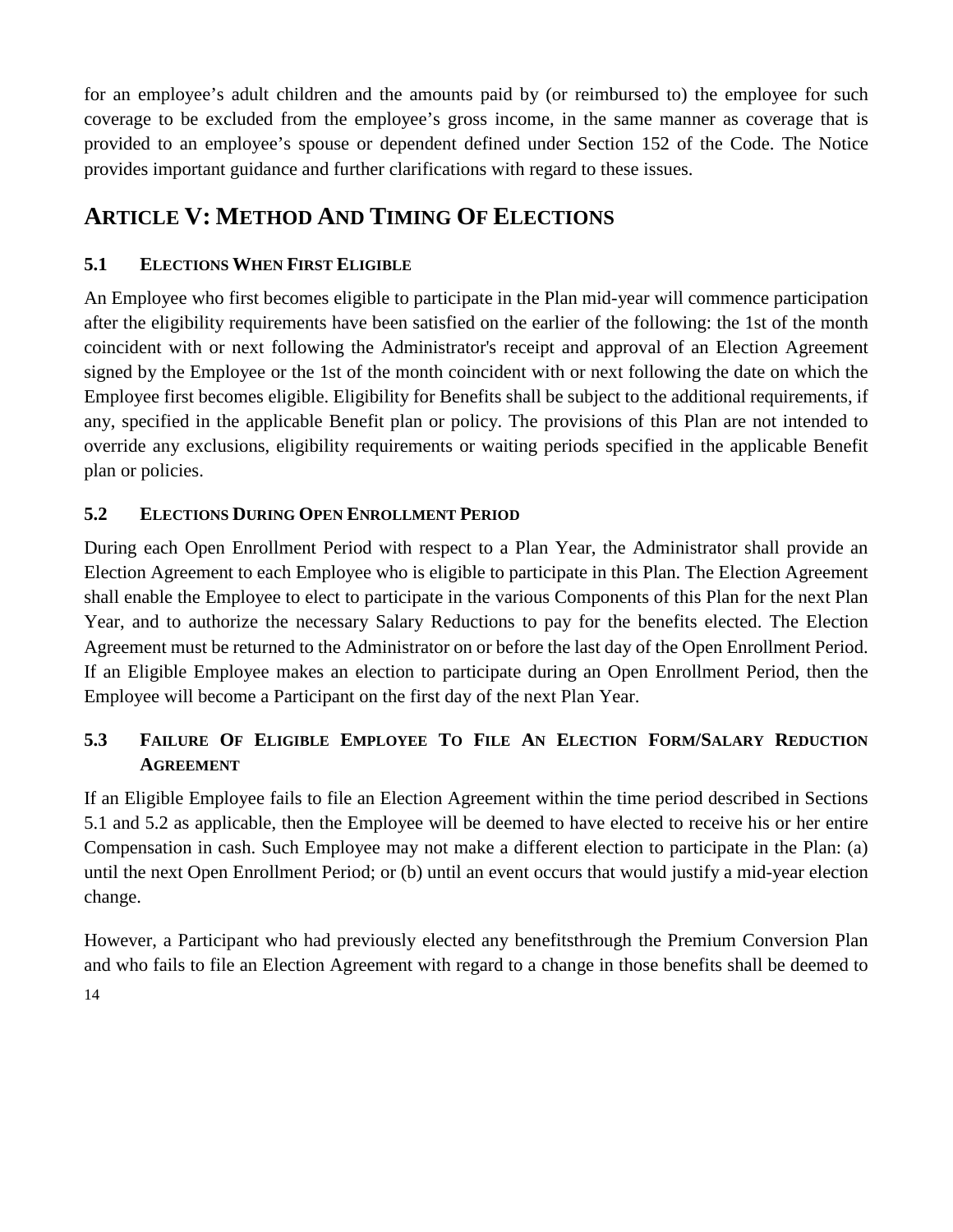have elected the same benefits that he or she had at the end of the Plan Year preceding the Plan Year for which he or she failed to file an Election Agreement and to have agreed to a corresponding salary reduction for those benefits.

#### <span id="page-15-0"></span>**5.4 IRREVOCABILITY OF ELECTIONS**

Unless an exception applies (as described in Article VIII.), a Participant's election under the Plan is irrevocable for the duration of the Period of Coverage to which it relates.

# <span id="page-15-1"></span>**ARTICLE VI: HEALTH CARE REIMBURSEMENT PLAN**

#### <span id="page-15-2"></span>**6.1 BENEFITS**

An Eligible Employee can elect to participate in the Health Care Reimbursement Plan by electing to receive benefits in the form of reimbursements for Medical Care Expenses (Health Care Reimbursement Benefits). Benefits elected will be funded by Participant contributions as provided in Section 3.2.

Unless an exception applies (as described in Article VIII), such election is irrevocable for the duration of the Period of Coverage to which it relates.

#### <span id="page-15-3"></span>**6.2 BENEFIT PREMIUMS**

The annual premium for a Participant's Health Care Reimbursement Account is equal to the annual benefit amount elected by the Participant.

#### <span id="page-15-4"></span>**6.3 ELIGIBLE MEDICAL CARE EXPENSES**

Under the Health Care Reimbursement Plan, a Participant may receive reimbursement for Medical Care Expenses incurred during the Period of Coverage and/or any applicable Grace Period for which an election is in force.

- (a) **Incurred**. A Medical Care Expense is incurred at the time the medical care or service giving rise to the expense is provided, and not when the Participant is formally billed for, is charged for, or pays for the medical care.
- (b) **Medical Care Expenses**. Medical Care Expenses means expenses incurred by a Participant or Spouse or Dependents for medical care, as defined in Code §§213(d) and 106(f), other than expenses that are excluded by this Plan in (c) and (d) below, but only to the extent that the Participant or other person incurring the expense is not reimbursed for the expense through any other accident or health plan.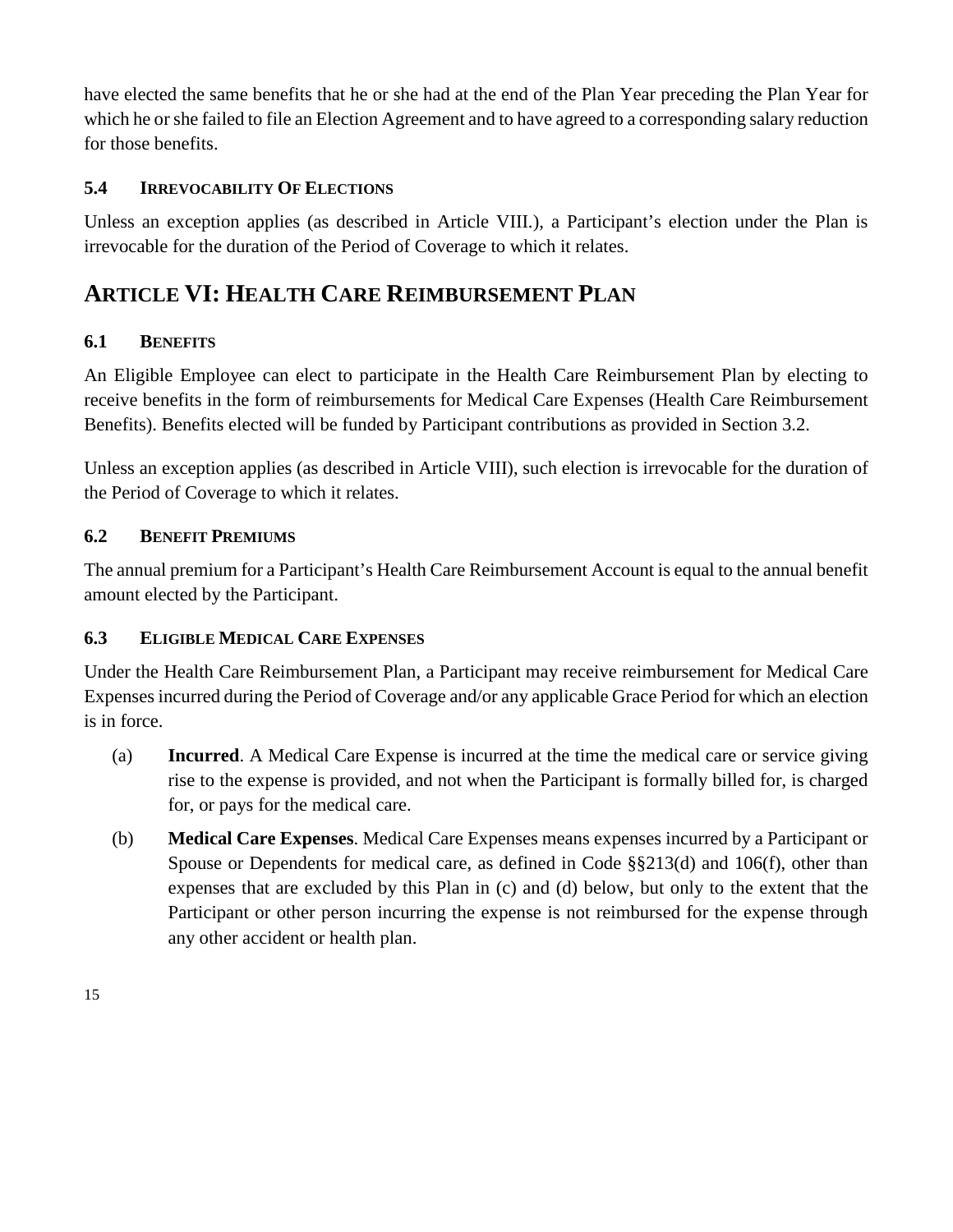- (c) **Monthly Limits on Reimbursing OTC Medical Care Items.** Only reasonable quantities of over-the-counter (OTC) medical care items of the same kind may be reimbursed from a Participant's account in a single calendar month. Stockpiling is not permitted.
- (d) **Medical Expenses that are not reimbursable.** Insurance premiums; long-term care expenses are not reimbursable from the Health Care Reimbursement Plan; cosmetic surgery or other similar procedures, unless the surgery or procedure is necessary to ameliorate a deformity arising from, or directly related to, a congenital abnormality, a personal injury resulting from an accident or trauma, or a disfiguring disease; funeral and burial expenses; salary expense of a nurse to care for a healthy newborn at home; household and domestic help; custodial care; social activities such as dance lessons; cosmetics; toiletries; uniforms or special clothing, such as maternity clothing; marijuana and other controlled substances that are in violation of federal laws, even if prescribed by a physician; any item that does not constitute an allowable expense.

#### <span id="page-16-0"></span>**6.4 MAXIMUM AND MINIMUM BENEFITS FOR HEALTH FSA.**

- (a) **Maximum Reimbursement Available; Uniform Coverage.** The maximum dollar amount elected by the Participant for reimbursement of Medical Care Expenses incurred during a Period of Coverage (reduced by prior reimbursements during the Period of Coverage) shall be available at all times during the Period of Coverage, regardless of the actual amounts credited to the Participant's Health FSA Account pursuant to Section 6.5. Notwithstanding the foregoing, no reimbursements will be available for Medical Care Expenses incurred after coverage under this Plan has terminated, unless the Participant has elected COBRA as provided in Section 6.8. Payment shall be made to the Participant in cash as reimbursement for Medical Care Expenses incurred during the Period of Coverage for which the Participant's election is effective, provided that the other requirements of this Section 6 have been satisfied.
- (b) **Maximum and Minimum Dollar Limits.** The maximum annual benefit amount that a Participant may elect to receive under this Plan in the form of reimbursements for Medical Care Expenses incurred in any Period of Coverage shall be \$2,750.00, subject to Section 6.5(c). The minimum annual benefit amount that a Participant may elect to receive under this Plan in the form of reimbursements for Medical Care Expenses incurred in any Period of Coverage shall be \$10.00 per month, or \$120 annually. Reimbursements due for Medical Care Expenses incurred by the Participant's Spouse or Dependents shall be charged against the Participant's Health FSA Account.
- (c) **Changes; No Proration.** For subsequent Plan Years, the maximum and minimum dollar limit may be changed by the Plan Administrator and shall be communicated to Employees through the Election Form/Salary Reduction Agreement or another document. If a Participant enters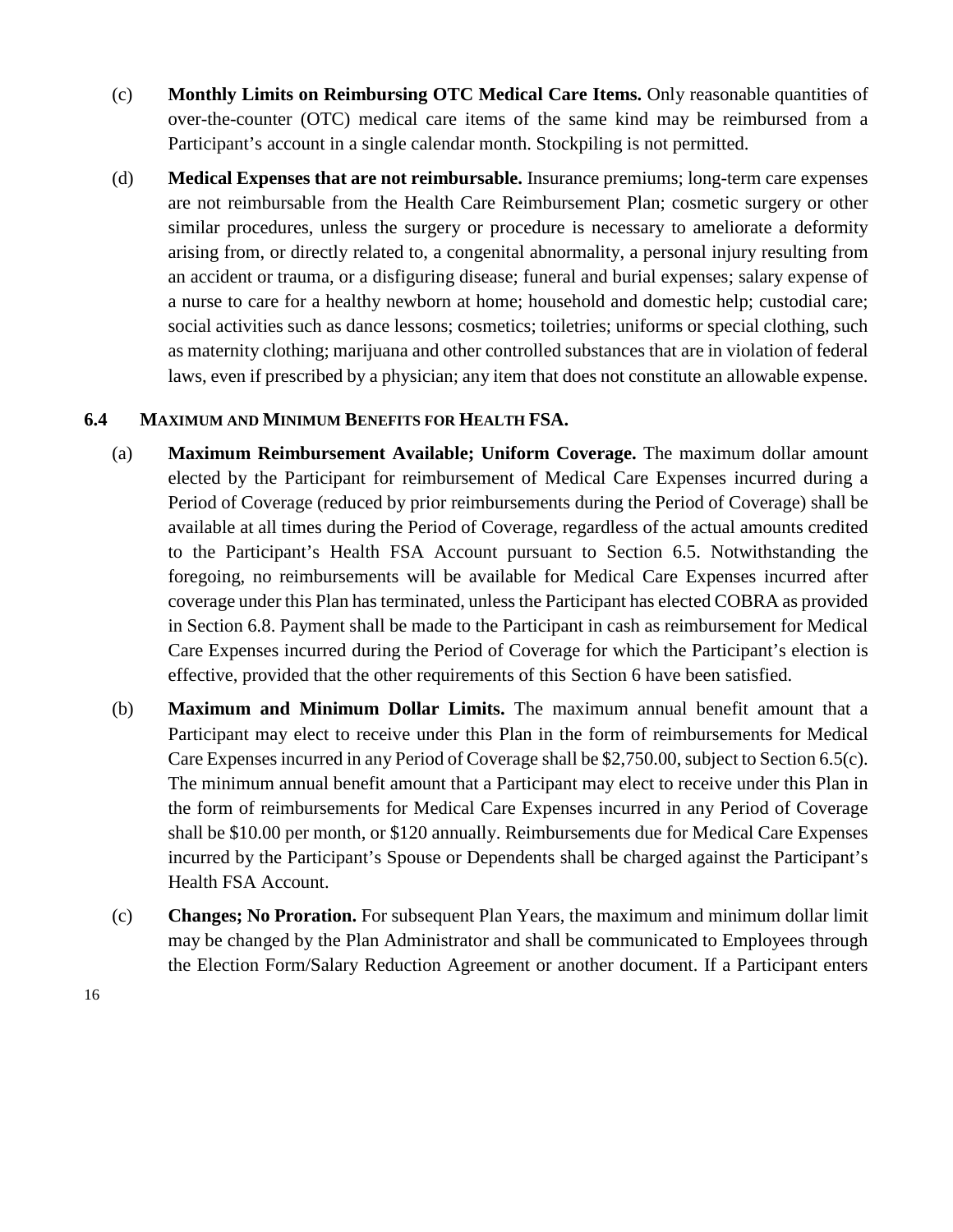the Health FSA Module mid-year or wishes to increase his or her election mid-year as permitted under Section 8.4, then there will be no proration rule - i.e., the Participant may elect coverage up to the maximum dollar limit or may increase coverage to the maximum dollar limit, as applicable.

- (d) **Effect on Maximum Benefits If Election Change Permitted.** Any change in an election under Section 4 (other than under Section 4.5 for FMLA leave) that increases contributions to the Health FSA Module also will change the maximum reimbursement benefits for the balance of the Period of Coverage commencing with the election change. Such maximum reimbursement benefits for the balance of the Period of Coverage shall be calculated by adding (1) the contributions (if any) made by the Participant as of the end of the portion of the Period of Coverage immediately preceding the change in election, to (2) the total contributions scheduled to be made by the Participant during the remainder of such Period of Coverage to the Health FSA Account, reduced by (3) all reimbursements made during the entire Period of Coverage. Any change in an election under Section 4.5 for FMLA leave will change the maximum reimbursement benefits in accordance with the regulations governing the effect of the FMLA on the operation of cafeteria plans.
- (e) **Monthly Limits on Reimbursing OTC Medical Care Items.** Only reasonable quantities of over-the-counter (OTC) medical care items of the same kind may be reimbursed from a Participant's Health FSA Account in a single calendar month; stockpiling is not permitted.

#### <span id="page-17-0"></span>**6.5 ESTABLISHMENT OF HEALTH FSA ACCOUNT.**

The Plan Administrator will establish and maintain a Health FSA Account with respect to each Participant who has elected to participate in the Health FSA Module, but it will not create a separate fund or otherwise segregate assets for this purpose. The Account so established will merely be a recordkeeping account with the purpose of keeping track of contributions and determining forfeitures under Section 6.6.

- (a) **Crediting of Accounts.** A Participant's Health FSA Account will be credited periodically during each Period of Coverage with an amount equal to the Participant's Salary Reductions elected to be allocated to such Account.
- (b) **Debiting of Accounts.** A Participant's Health FSA Account will be debited during each Period of Coverage for any reimbursement of Medical Care Expenses incurred during the Period of Coverage.
- (c) **Available Amount Not Based on Credited Amount.** As described in Section 6.4, the amount available for reimbursement of Medical Care Expenses is the Participant's annual benefit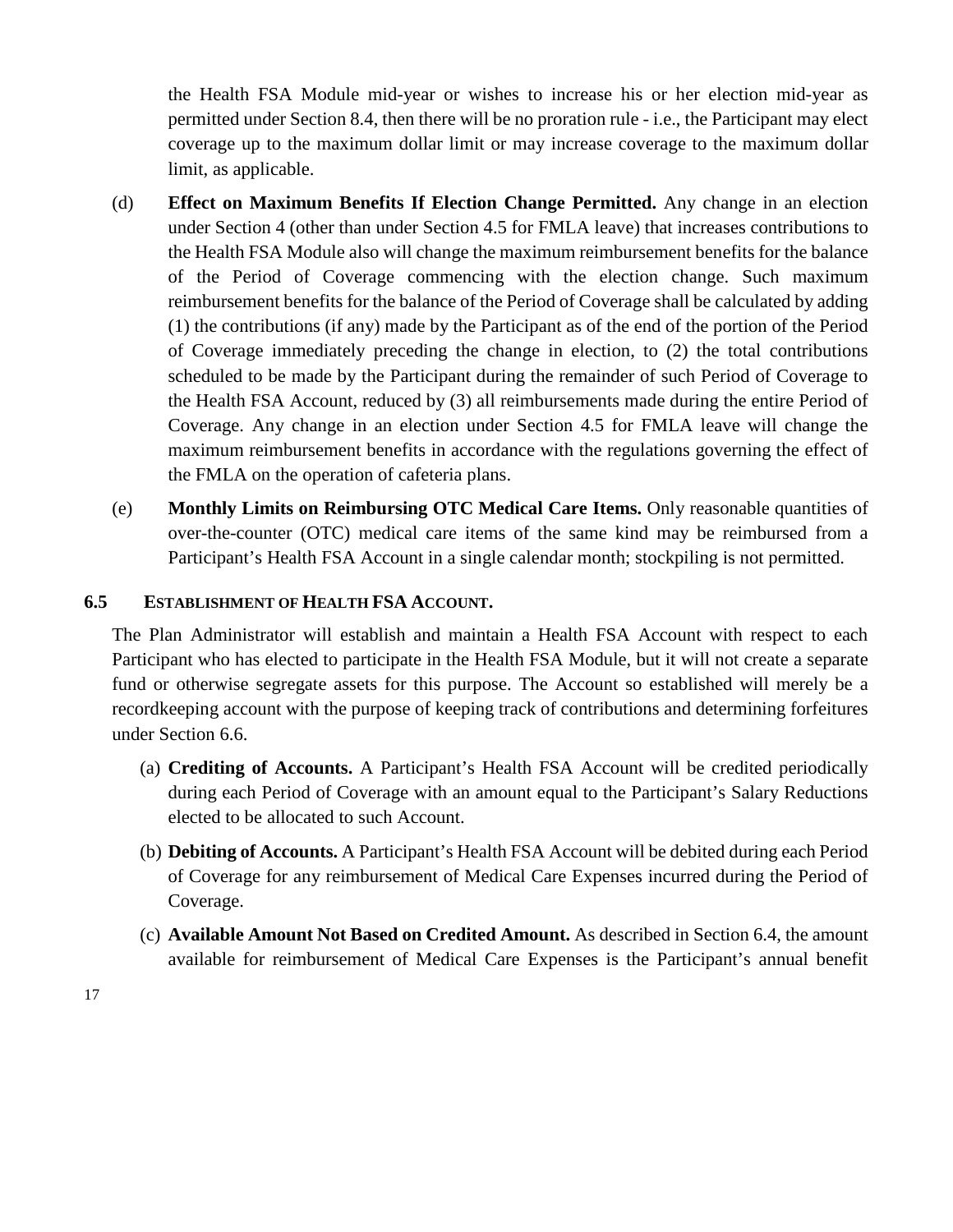amount, reduced by prior reimbursements during the Period of Coverage; it is not based on the amount credited to the Health FSA Account at a particular point in time. Thus, a Participant's Health FSA Account may have a negative balance during a Period of Coverage, the absolute amount of which would not exceed the maximum dollar amount elected by the Participant under this Plan.

#### <span id="page-18-0"></span>**6.6 FORFEITURE OF HEALTH FSA ACCOUNTS; USE-IT-OR-LOSE-IT RULE.**

If any balance remains in the Participant's Health FSA Account for a Period of Coverage after all reimbursements have been made for the Period of Coverage, then such balance shall not be carried over to reimburse the Participant for Medical Care Expenses incurred during a subsequent Plan Year. The Participant shall forfeit all rights with respect to such balance. All forfeitures under this Plan shall be used as follows: first, to offset any losses experienced by the Employer during the Plan Year as a result of making reimbursements (i.e., providing Health FSA Benefits) with respect to all Participants in excess of the Contributions paid by such Participants through Salary Reductions; second, to reduce the cost of administering the Health FSA Module during the Plan Year or the subsequent Plan Year (all such administrative costs shall be documented by the Plan Administrator); and third, to provide increased benefits or compensation to Participants in subsequent years in any weighted or uniform fashion that the Plan Administrator deems appropriate, consistent with applicable regulations. In addition, any Health FSA Account benefit payments that are unclaimed (e.g., uncashed benefit checks) by the close of the Plan Year following the Period of Coverage in which the Medical Care Expense was incurred shall be forfeited and applied as described above.

Notwithstanding the above, the Employer may also adopt up to a  $2\frac{1}{2}$  month grace period allowing an expense incurred in a new Plan Year to be reimbursed from unused funds of the prior Plan Year, or the Employer may amend the Plan to permit a carryover of up to \$550.00 of a Participant's unused FSA account balance to the following Plan Year. The Employer may adopt either the 2 ½ month Grace Period option or the FSA Carryover option, but not both, and is required to inform Participants of the benefit before the end of the Plan Year to which it applies.

The Employer has adopted a 2 ½ month Grace Period allowing an expense incurred in a new Plan Year to be reimbursed from unused funds of the prior Plan Year, as provided in Subsection 6.6.1 of this document.

#### **6.6.1. UNUSED YEAR END BALANCE; GRACE PERIOD.**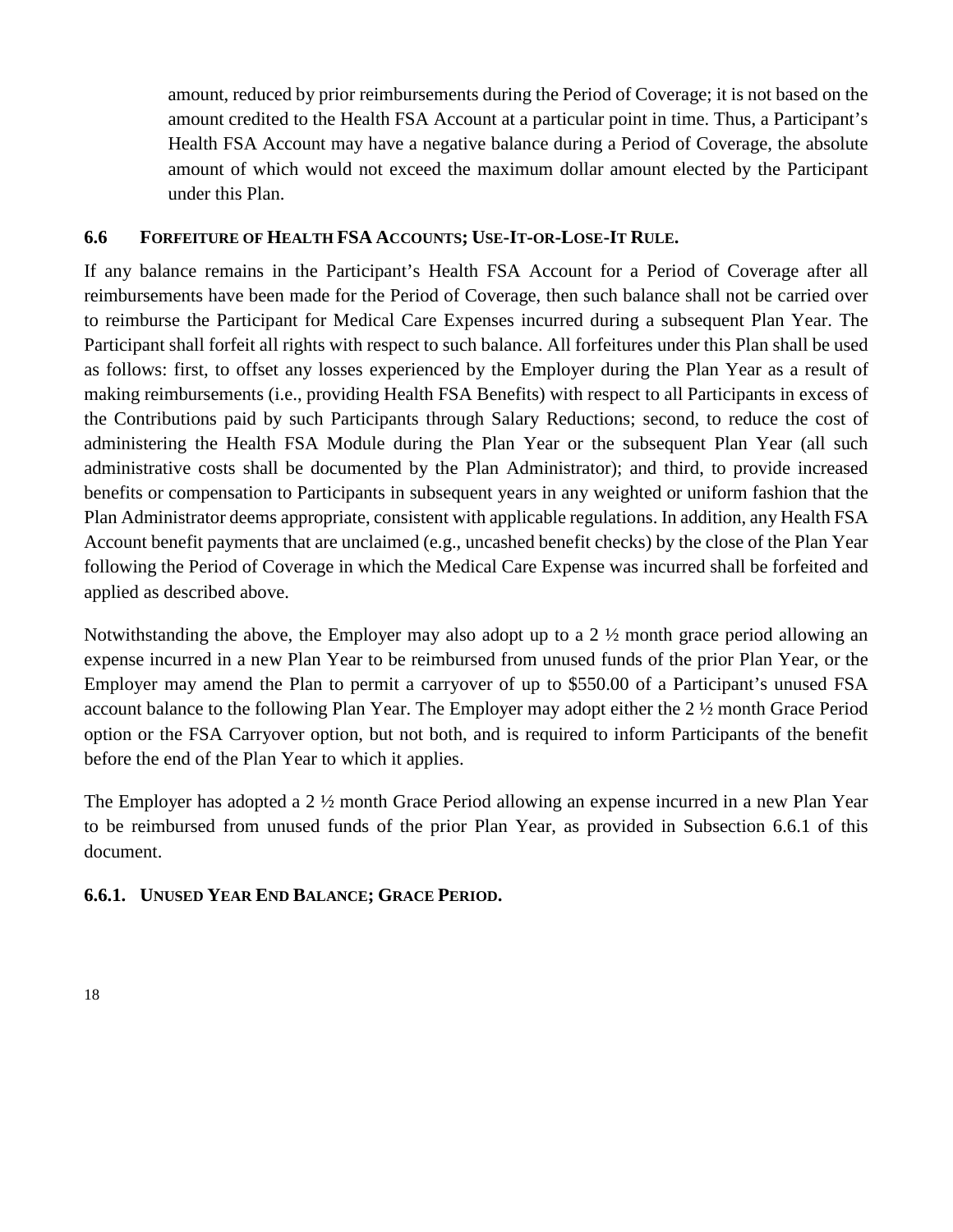If any balance remains in the Participant's Health FSA Account after all reimbursements have been made for the Period of Coverage, it shall not be carried over to reimburse the Participant for Medical Care Expenses incurred during a subsequent Plan Year, other than during the Grace Period.

The Grace Period shall begin immediately following the end of the Plan Year and terminate on the fifteenth day of the third calendar month after the end of the Plan Year. If a balance remains in the Participant's Health FSA Account upon completion of the Grace Period such amount shall not be carried over to reimburse the Participant for Medical Care Expenses incurred during the subsequent Plan Year beyond the Grace Period.

The remaining amounts will be used by the Plan in the following ways: (a) first, to reduce the cost of administering the Plan during the Plan Year or the subsequent Plan Year (all such administrative costs shall be documented by the Plan Administrator); and (b) to increase the Employer's general revenues consistent with applicable regulations. In addition, any Plan benefit payments that are unclaimed by the close of the Plan Year following the Period of Coverage and/or any applicable Grace Period in which the health care expense was incurred shall be applied as described above.

#### <span id="page-19-0"></span>**6.7 REIMBURSEMENT CLAIMS PROCEDURE FOR HEALTH FSA.**

- (a) **Timing.** Within 30 days after receipt by the Plan Administrator of a reimbursement claim from a Participant, the Employer will reimburse the Participant for the Participant's Medical Care Expenses (if the Plan Administrator approves the claim), or the Plan Administrator will notify the Participant that his or her claim has been denied. This time period may be extended by an additional 15 days for matters beyond the control of the Plan Administrator, including in cases where a reimbursement claim is incomplete. The Plan Administrator will provide written notice of any extension, including the reasons for the extension, and will allow the Participant 45 days in which to complete the previously incomplete reimbursement claim.
- (b) **Claims Substantiation.** An independent third party designated as the PHI Officer will substantiate all claims. A Participant who has elected to receive Health FSA Benefits for a Period of Coverage may apply for reimbursement by submitting a request in writing to the PHI Officer in such form as the Plan Administrator may prescribe, by no later than the 90 days following the close of the Plan Year (plus any Grace Period) in which the Medical Care Expense was incurred (except for a Participant who ceases to be eligible to participate, this must be done no later than 90 days after the date that eligibility ceases, as described in Section 6.8) setting forth:
	- the person(s) on whose behalf Medical Care Expenses have been incurred;
	- the nature and date of the Expenses so incurred;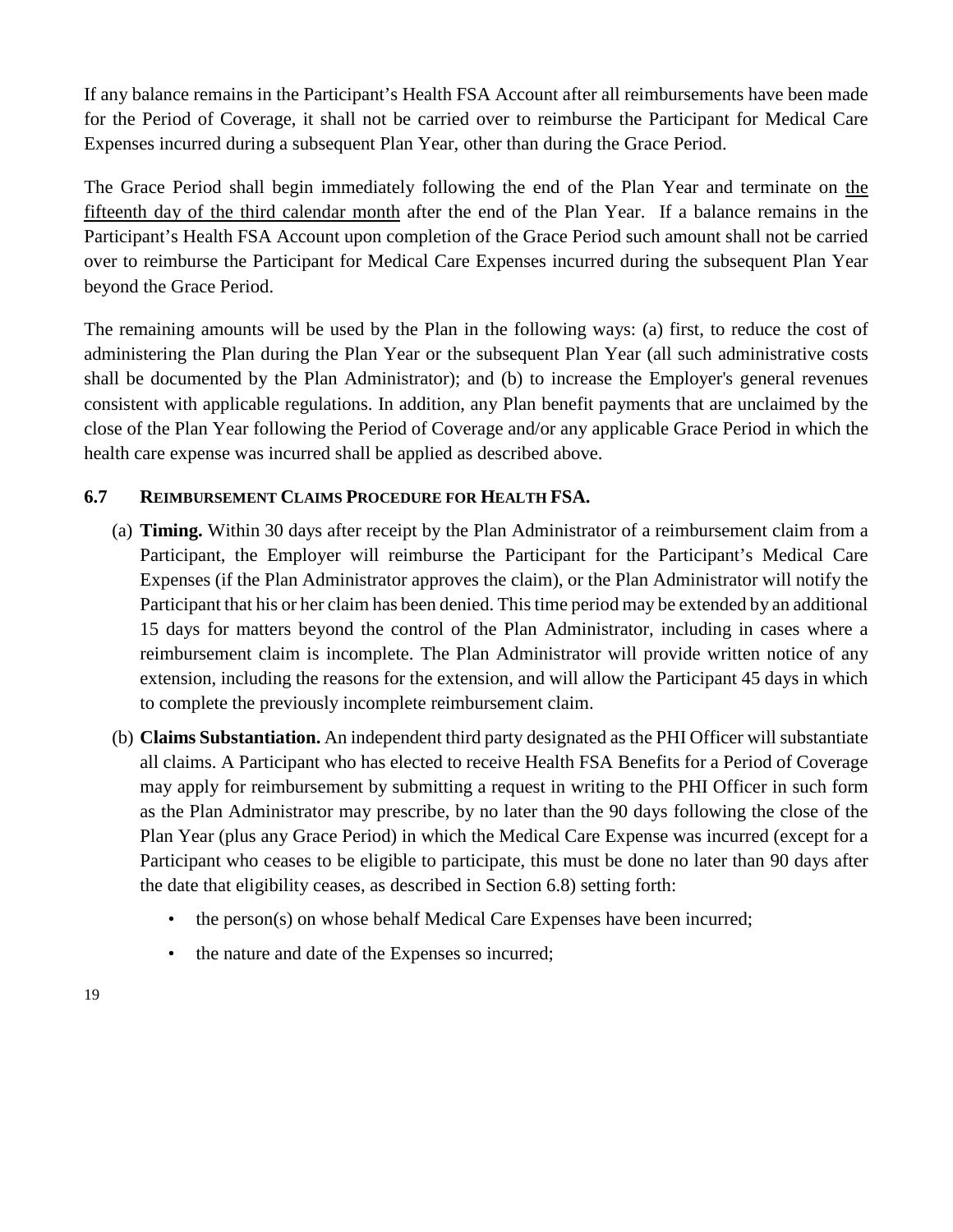- the amount of the requested reimbursement;
- a statement that such Expenses have not otherwise been reimbursed and that the Participant will not seek reimbursement through any other source;
- as of January 1, 2011, a prescription from the Participant's physician for any OTC drugs and medicines (e.g., Advil, ibuprofen, cough syrup); and
- other such details about the Expenses that may be requested by the Plan Administrator in the reimbursement request form or otherwise (e.g., a statement from a medical practitioner that the Expense is to treat a specific medical condition, or a more detailed certification from the Participant).

The application shall be accompanied by bills, invoices, or other statements from an independent third party showing that the Medical Care Expenses have been incurred and showing the amounts of such Expenses, along with any additional documentation that the PHI Officer may request. Except for the final reimbursement claim for a Period of Coverage, no claim for reimbursement may be made unless and until the aggregate claim for reimbursement is at least \$10. If the Health FSA is accessible by an electronic payment card (e.g., debit card, credit card, or similar arrangement), the Participant will be required to comply with substantiation procedures established by the Plan Administrator in accordance with IRS guidance.

(c) **Claims Denied.** For reimbursement claims that are denied, see the appeals procedure in Section 11.2.

#### <span id="page-20-0"></span>**6.8 REIMBURSEMENTS FROM HEALTH FSA AFTER TERMINATION OF PARTICIPATION; COBRA.**

When a Participant ceases to be a Participant under Section 2.3, the Participant's Salary Reductions and election to participate will terminate. The Participant will not be able to receive reimbursements for Medical Care Expenses incurred after the end of the day on which the Participant's employment terminates or the Participant otherwise ceases to be eligible. However, such Participant (or the Participant's estate) may claim reimbursement for any Medical Care Expenses incurred during the Period of Coverage or Grace Period prior to the date that the Participant ceases to be eligible, provided that the Participant (or the Participant's estate) files a claim within 90 days after the date that the Participant ceases to be a Participant.

Notwithstanding any provision to the contrary in this Plan, to the extent required by COBRA, a Participant and his or her Spouse and Dependents, as applicable, whose coverage terminates under the Health FSA Module because of a COBRA qualifying event (and who is a qualified beneficiary as defined under COBRA) shall be given the opportunity to continue on a self-pay basis the same coverage that he or she had under the Health FSA Module the day before the qualifying event for the periods prescribed by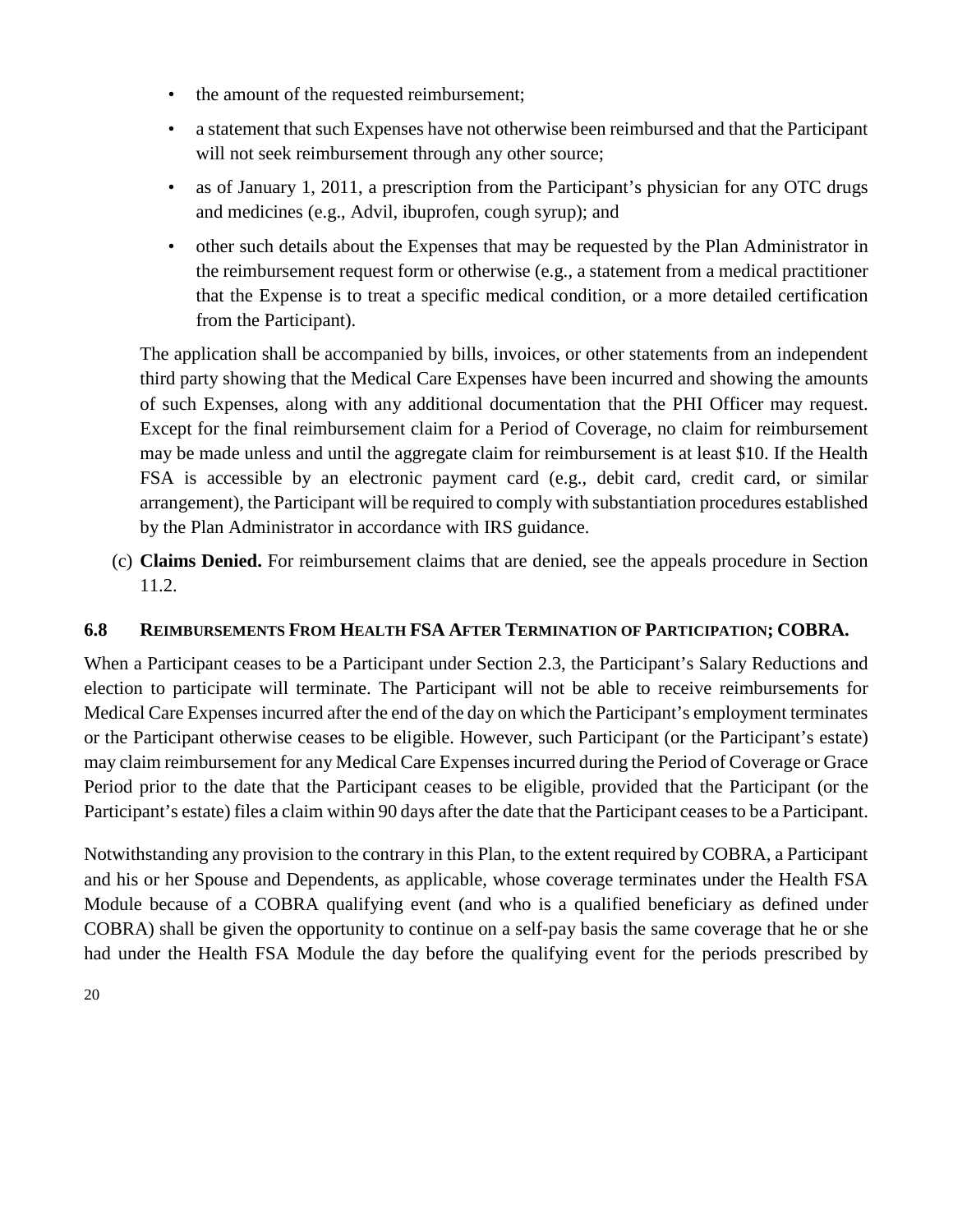COBRA. Specifically, such individuals will be eligible for COBRA continuation coverage only if, under Section 6.5, they have a positive Health FSA Account balance at the time of a COBRA qualifying event (taking into account all claims submitted before the date of the qualifying event). Such individuals will be notified if they are eligible for COBRA continuation coverage. If COBRA is elected, it will be available only for the remainder of the Plan Year in which the qualifying event occurs; such COBRA coverage for

the Health FSA Module will cease at the end of the Plan Year and cannot be continued for the next Plan Year. Such continuation coverage shall be subject to all conditions and limitations under COBRA.

Contributions for coverage for Health FSA Benefits may be paid on a pre-tax basis for current Employees receiving taxable compensation (as may be permitted by the Plan Administrator on a uniform and consistent basis, but may not be prepaid from contributions in one Plan Year to provide coverage that extends into a subsequent Plan Year) where COBRA coverage arises either (a) because the Employee ceases to be eligible because of a reduction of hours or (b) because the Employee's Dependent ceases to satisfy the eligibility requirements for coverage. For all other individuals (e.g., Employees who cease to be eligible because of retirement, termination of employment, or layoff), Contributions for COBRA coverage for Health FSA Benefits shall be paid on an after-tax basis (unless permitted otherwise by the Plan Administrator on a uniform and consistent basis, but may not be prepaid from contributions in one Plan Year to provide coverage that extends into a subsequent Plan Year).

#### <span id="page-21-0"></span>**6.9 DEBIT CARDS**

New proposed regulations incorporate previous guidance on the use of a debit card to pay, substantiate and reimburse qualified expenses.

- (a) Before a Participant receives a health FSA debit card s/he must agree in writing to the following:
	- (1) That the debit card will only be used to pay for medical expenses (as defined by Code section 213(d)) of the employee, spouse and/or dependent;
	- (2) That the debit card will not be used for expenses that have already been reimbursed;
	- (3) That s/he will not seek reimbursement under any other health plan for any expense paid with the debit card; and
	- (4) That s/he will acquire and retain sufficient documentation to substantiate any expense paid with the debit card.
- (b) The debit card must contain a statement providing that the above provisions have been agreed to in writing, and are reaffirmed each time the employee uses the card.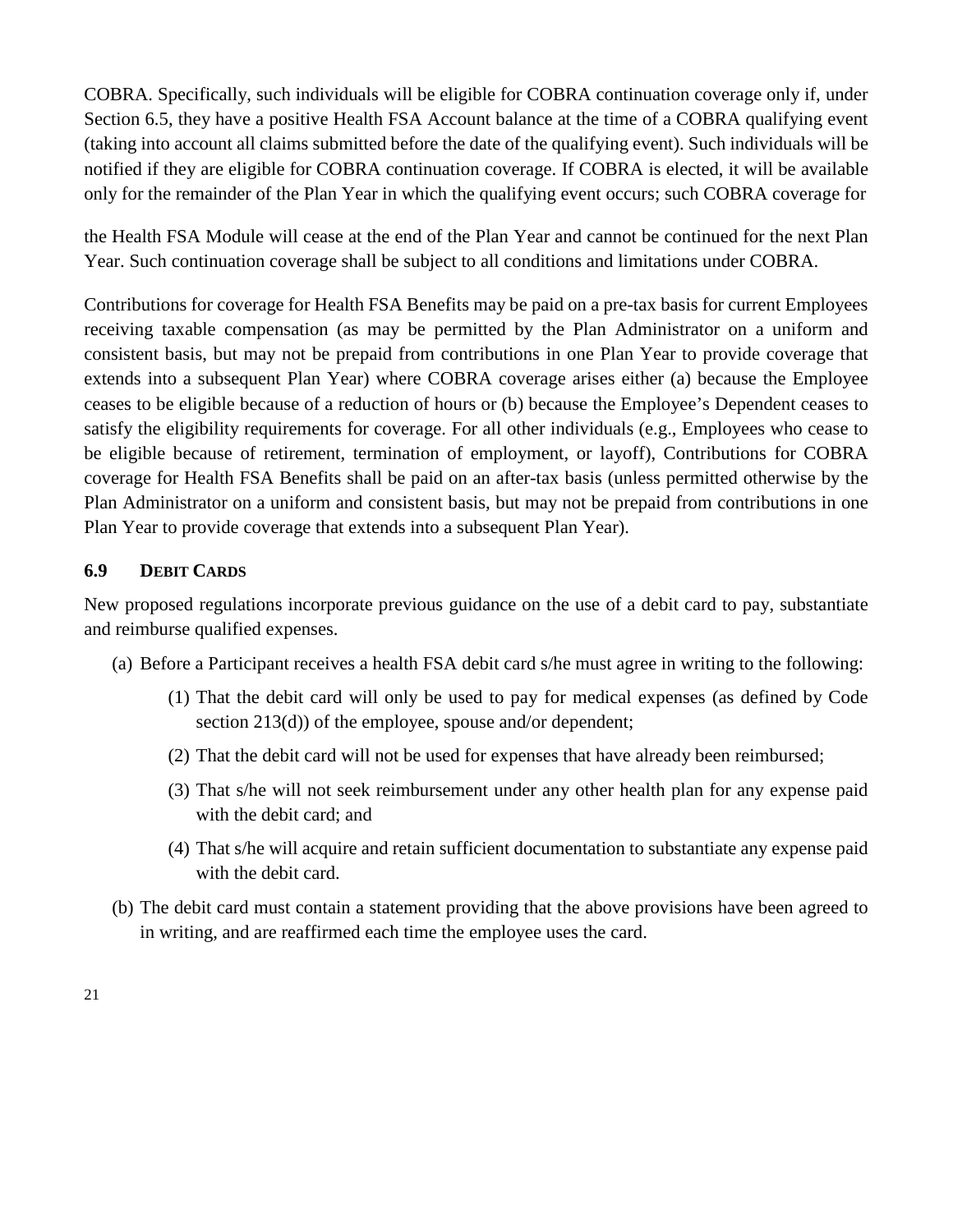- (c) The amount available must equal the employee's annual election (uniform coverage rule applies), and is reduced by amounts paid or reimbursed for medical expenses incurred during the year.
- (d) The card will be automatically cancelled when the employee ceases participation in the Plan.
- (e) The Plan Administrator limits the use of the debit card to:
	- (1) Medical Care Providers (physicians, dentists, hospitals, etc.);
	- (2) Stores with merchant category codes (MCC) for drugstores and pharmacies if such stores meet the 90% gross receipts test for items that qualify as Code section 213(d) expenses; and
	- (3) Stores that have implemented the inventory information approval system (IIAS).

Please Note: Plan Administrator may limit the use of the debit card to IIAS Merchants to avoid debit card use for ineligible OTC items.

- (f) The Employer substantiates claims in compliance with the regulations.
- (g) The Plan Administrator will follow proper correction procedures for improper payments as outlined in IRS proposed regulations.

New regulations permit substantiation for expenses that are copay matches (exact multiples of five or fewer), recurring expenses and real-time substantiation. The proposed regulations permit point-of-sale substantiation when the inventory information approval system matches the expense with a list of Code § 213(d) expenses. The Plan Administrator is responsible to ensure that the inventory information approval system meets the requirements of the new regulations.

# <span id="page-22-0"></span>**ARTICLE VII: DEPENDENT CARE ASSISTANCE PLAN**

#### <span id="page-22-1"></span>**7.1 BENEFITS**

An Eligible Employee can elect to participate in the Dependent Care Assistance Plan by electing to receive benefits in the form of reimbursements for Dependent Care Expenses (Dependent Care Assistance Benefits). Benefits elected will be funded by Participant contributions as provided in Section 3.2.

Unless an exception applies (as described in Article VIII), such election is irrevocable for the duration of the Period of Coverage to which it relates.

#### <span id="page-22-2"></span>**7.2 BENEFIT PREMIUMS**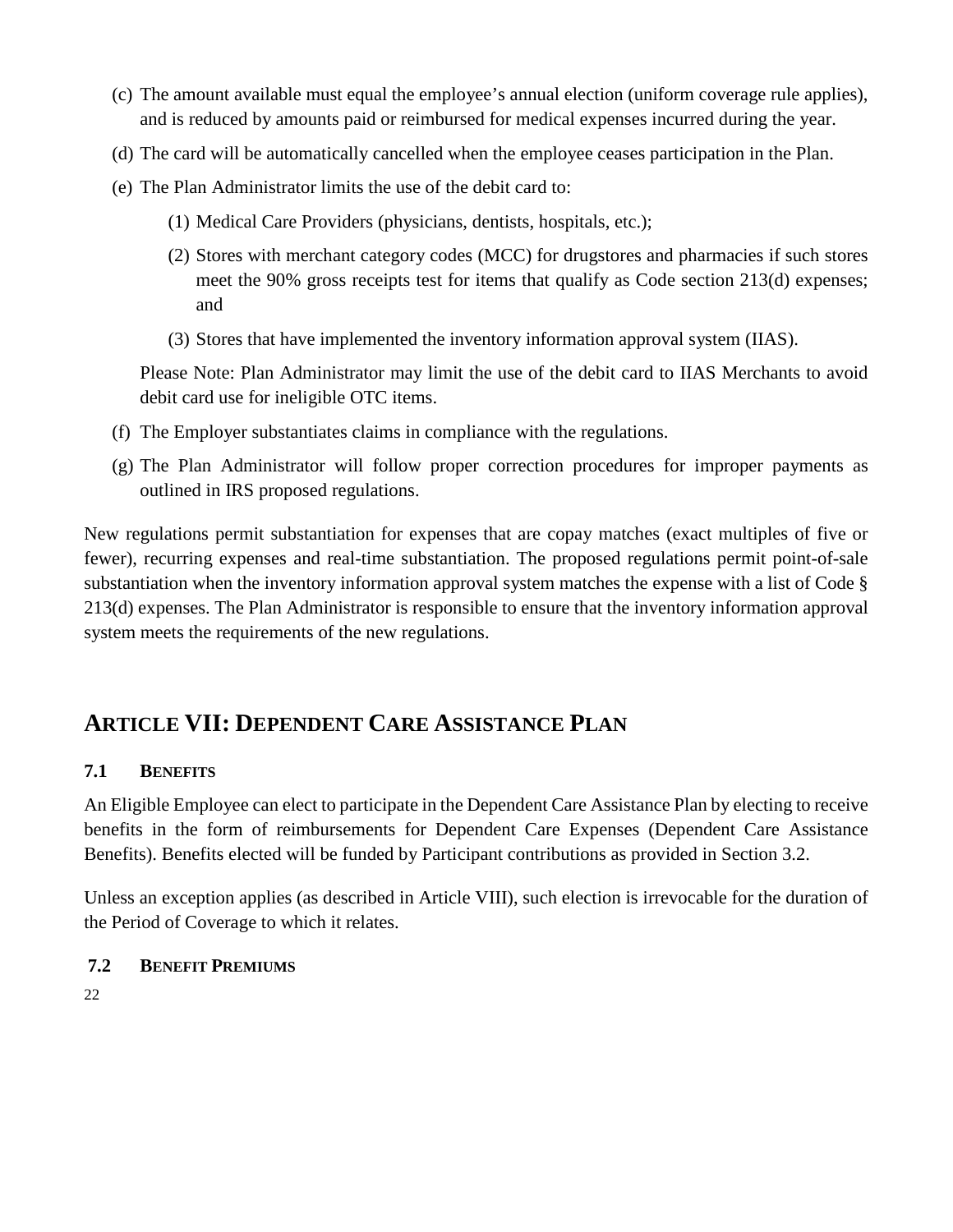The annual premium for a Participant's Dependent Care Assistance Benefit is equal to the annual benefit amount elected by the Participant.

#### <span id="page-23-0"></span>**7.3 ELIGIBLE DEPENDENT CARE EXPENSES**

Under the Dependent Care Assistance Plan, a Participant may receive reimbursement for Dependent Care Expenses incurred during the Period of Coverage and/or any applicable Grace Period for which an election is in force.

- (a) **Incurred.** A Dependent Care Expense is incurred at the time the Qualifying Dependent Care Services giving rise to the expense are furnished, and not when the Participant is formally billed for, is charged for, or pays for the Qualifying Dependent Care Services.
- (b) **Dependent Care Expenses.** Dependent Care Expenses means expenses that are considered to be employment-related expenses under Code §21(b)(2) (relating to expenses for the care of a Qualifying Individual necessary for gainful employment of the Employee and Spouse), and expenses for incidental household services, if incurred by the Eligible Employee to obtain Qualifying Dependent Care Services, but only to the extent that the Participant or other person incurring the expense is not reimbursed for the expense through any other Plan. If only a portion of a Dependent Care Expense has been reimbursed elsewhere, the Dependent Care Assistance Plan can reimburse the remaining portion of such Expense if it otherwise meets the requirements of this Article.
- (c) **Qualifying Individual.** Qualifying Individual means:
	- (1) A Participant's Dependent who is under the age of 13;
	- (2) A Participant's Dependent who is mentally or physically incapable of self-care; or
	- (3) A Participant's Spouse who is mentally or physically incapable of self-care.
- (d) **Qualifying Dependent Care Services.** Qualifying Dependent Care Services means the following: services that both relate to the care of a Qualifying Individual that enable the Participant and Spouse to remain gainfully employed after the date of participation in the DCAP and during the Period of Coverage and Grace Period; and are performed:
	- (1) In the Participant's home; or
	- (2) Outside the Participant's home for
		- i. The care of a Participant's Dependent who is under age 13; or
		- ii. The care of any other Qualifying Individual who regularly spends at least 8 hours per day in the Participant's household. In addition, if the expenses are incurred for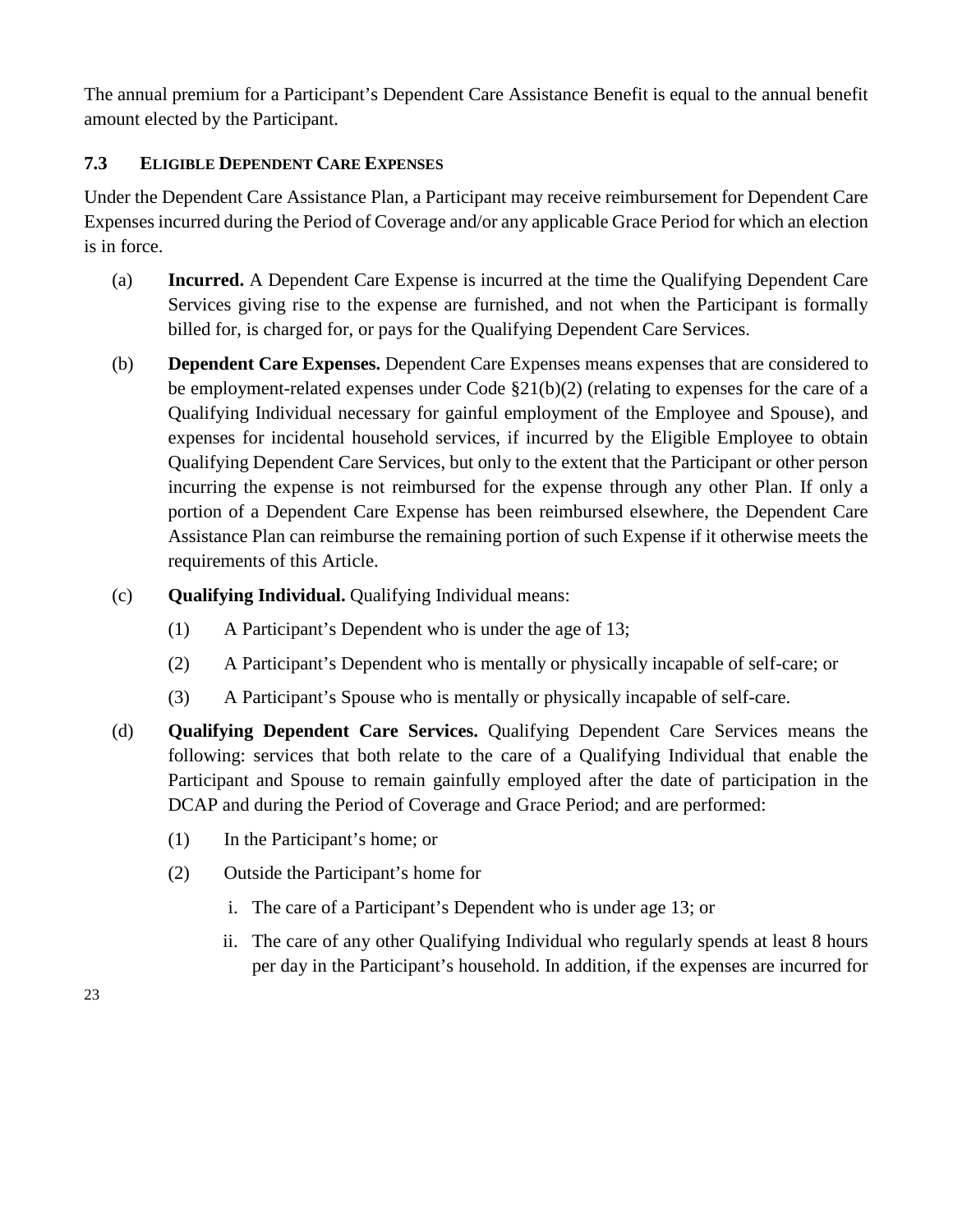services provided by a facility that provides care for more than 6 individuals not residing at the facility and that receives a fee, payment or grant for such services, then the facility must comply with all applicable state and local laws and regulations.

- (e) **Exclusions.** Dependent Care Expenses do not include amounts paid to or for:
	- (1) An individual with respect to whom a personal exemption is allowable under Code §151(c) to a Participant or Participant's Spouse;
	- (2) A Participant's Spouse; or
	- (3) A Participant's child who is under 19 years of age at the end of the year in which the expenses were incurred.
	- (4) a Participant's Spouse's child who is under 19 years of age at the end of the year in which the expenses were incurred.
	- (5) Overnight camps.
	- (6) Instructional or sport specific camps; e.g. Ballet camp, soccer camp, summer school.
	- (7) Kindergarten or other educational expenses.

#### <span id="page-24-0"></span>**7.4 MAXIMUM AND MINIMUM BENEFITS**

*Maximum Reimbursement Available and Statutory Limits*. The maximum dollar amount elected by the Participant for reimbursement of Dependent Care Expenses incurred during a Period of Coverage (reduced by prior reimbursements during the Period of Coverage and any applicable Grace Period) shall only be available during the Period of Coverage to the extent of the actual amounts credited to the Participant's Dependent Care Assistance Account less amounts debited to the Participant's Dependent Care Assistance Account pursuant to Section 7.5. Payment shall be made to the Participant in cash as reimbursement for Dependent Care Expenses incurred during the Period of Coverage and/or any applicable Grace Period for which the Participant's election is effective, provided that the other requirements of this Article VII have been satisfied. Notwithstanding the foregoing, no reimbursement otherwise due to a Participant hereunder shall be made to the extent that such reimbursement, when combined with the total amount of reimbursements made to date for the Plan Year, would exceed the applicable statutory limit. The applicable statutory limit for a Participant is the smallest of the following amounts:

- (a) the Participant's Earned Income for the calendar year;
- (b) the Earned Income of the Participant's Spouse for the calendar year (a Spouse who (1) is not employed during a month in which the Participant incurs a Dependent Care Expense, and (2)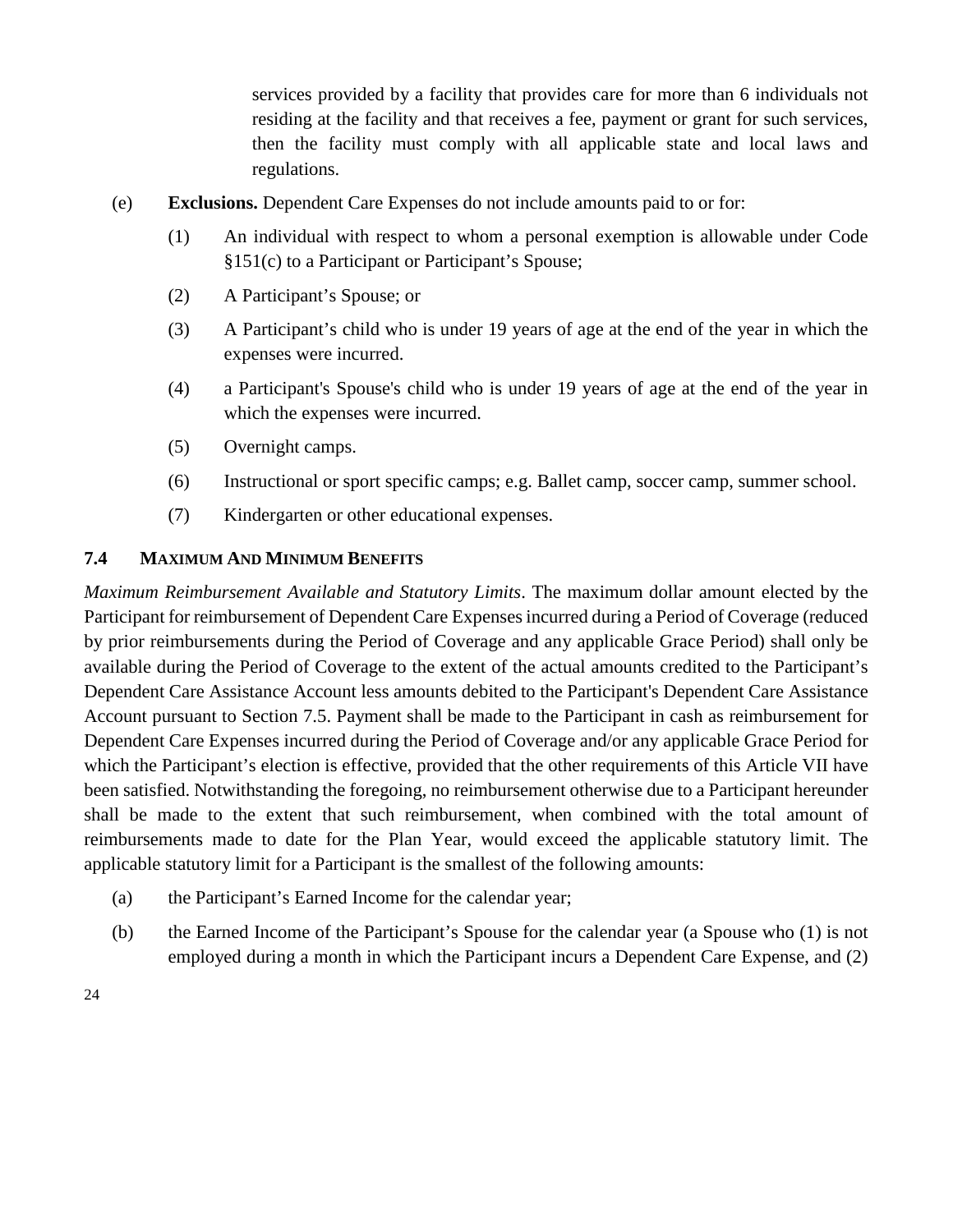is either physically or mentally incapable of self-care or a full-time Student shall be deemed to have Earned Income in the amount of \$250 per month per Qualifying Individual for whom the Participant incurs Dependent Care Expenses, up to a maximum amount of \$500 per month); or

- (c) \$5,000 for the calendar year or,
- (d) \$2,500 for the calendar year if the Participant is married and resides with the Spouse, but files a separate federal income tax return.

*Maximum and Minimum Dollar Limits.* The maximum annual benefit amount that a Participant may elect to receive under this Plan in the form of reimbursements for Dependent Care Expenses incurred in any Period of Coverage shall be \$5,000.00 (subject to the other limitations described above); provided that, in accordance with the authority granted by the Internal Revenue Serivce pursuant to the American Rescue Plan Act of 2021 and other Federal laws, this Plan is amended to increase the annual limits for pretax contributions to \$10,500 (up from \$5,000) for single taxpayers and married couples filing jointly, and to \$5,250 (up from \$2,500) for married individuals filing separately. The higher limits apply only to the Plan Year beginning after Dec. 31, 2020 and before Jan. 1, 2022.

. The minimum annual benefit amount that a Participant may elect to receive under this Plan in the form of reimbursements for Dependent Care Expenses incurred in any Period of Coverage shall be \$130.00.

#### <span id="page-25-0"></span>**7.5 ESTABLISHMENT OF ACCOUNT**

The Plan Administrator will establish and maintain a Dependent Care Assistance Account with respect to each Participant who has elected to participate in the Dependent Care Assistance Plan, but will not create a separate fund or otherwise segregate assets for this purpose. The Account so established will merely be a record keeping account with the purpose of keeping track of contributions and determining forfeitures under Section7.6.

- (a) **Crediting of Accounts.** A Participant's Dependent Care Assistance Account will be credited following each salary reduction actually made during each Period of Coverage with an amount equal to the salary reduction actually made.
- (b) **Debiting of Accounts.** A Participant's Dependent Care Assistance Account will be debited during each Period of Coverage and/or any applicable Grace Period for any reimbursement of Dependent Care Expenses incurred during the Period of Coverage and/or any applicable Grace Period.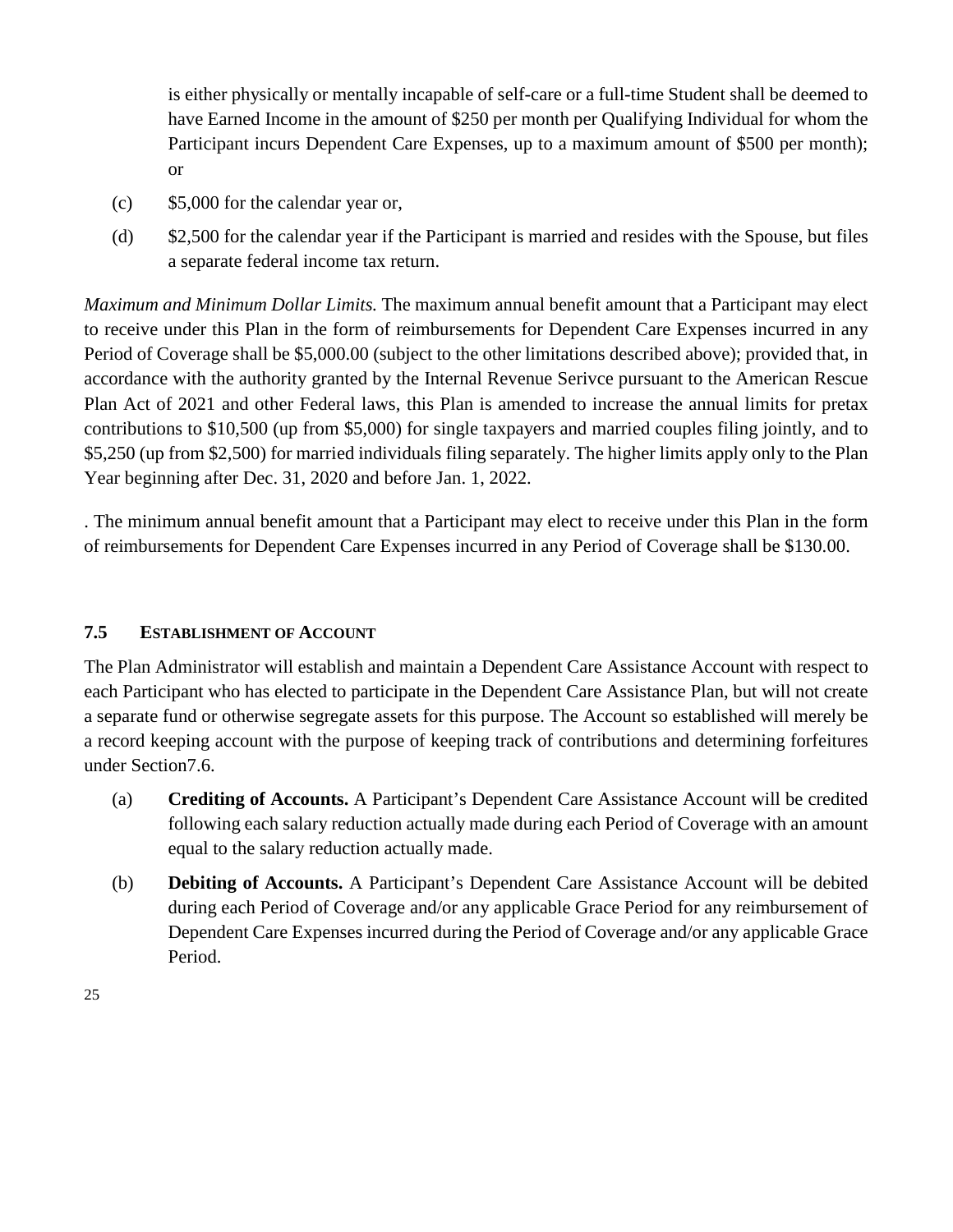- (c) **Available Amount is Based on Credited Amount.** The amount available for reimbursement of Dependent Care Expenses may not exceed the year-to-date amount credited to the Participant's Dependent Care Assistance Account, less any prior reimbursements.
- (d) **Effect on Maximum Benefits if Election Change Permitted***.* Any change in an election affecting annual contributions to the Dependent Care Assistance Plan also will change the maximum reimbursement benefits for the balance of the Period of Coverage and/or any applicable Grace Period (commencing with the election change effective date), as further limited above. Such maximum reimbursement benefits for the balance of the Period of Coverage and/or any applicable Grace Period shall be calculated by adding (1) the aggregate premium for the period prior to such election change to (2) the total premium for the remainder of such Period of Coverage to the Dependent Care Assistance Account, reduced by (3) reimbursements during the entire Period of Coverage.

#### <span id="page-26-0"></span>**7.6 UNUSED YEAR END BALANCE; GRACE PERIOD.**

If any balance remains in the Participant's Dependent Care Assistance Account after all reimbursements have been made for the Period of Coverage, it shall not be carried over to reimburse the participant for Dependent Care Expenses incurred during a subsequent Plan Year, other than during the Grace Period.

The Grace Period shall begin immediately following the end of the Plan Year and terminate on the fifteenth day of the third calendar month after the end of the Plan Year. If a balance remains in the Participant's Dependent Care Assistance Account upon completion of the Grace Period such amount shall not be carried over to reimburse the Participant for Dependent Care Expenses incurred during the subsequent Plan Year beyond the Grace Period.

The remaining amounts will be used by the Plan in the following ways: (a) first, to reduce the cost of administering the Dependent Care Assistance Plan during the Plan Year or the subsequent Plan Year (all such administrative costs shall be documented by the Plan Administrator); and (b) to increase the Employer's general revenues consistent with applicable regulations. In addition, any Dependent Care Assistance Plan benefit payments that are unclaimed by the close of the Plan Year following the Period of Coverage and/or any applicable Grace Period in which the Dependent Care Expense was incurred shall be applied as described above.

#### <span id="page-26-1"></span>**7.7 REIMBURSEMENT PROCEDURE**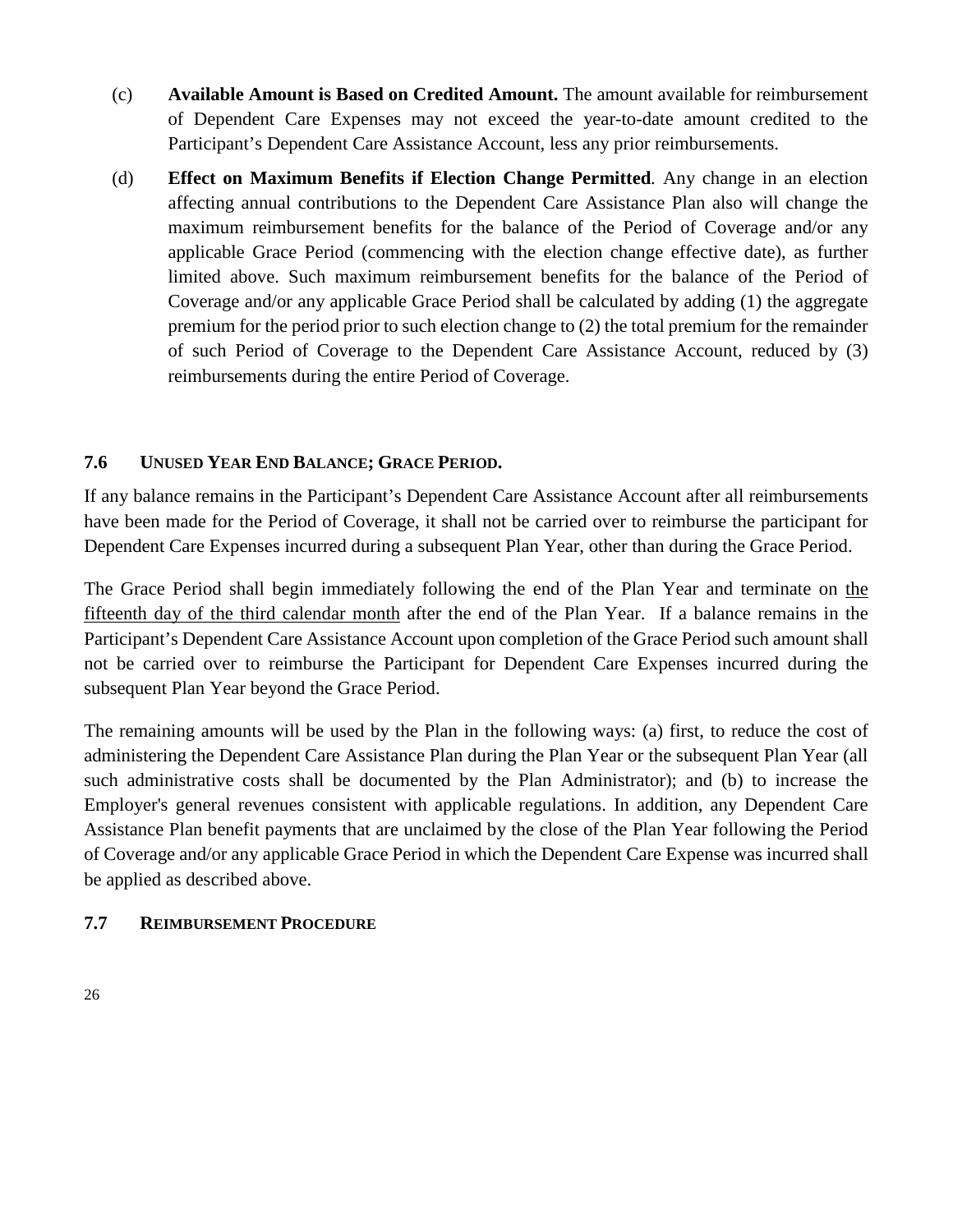- (a) **Timing.** Within 30 days after receipt by the Plan Administrator of a reimbursement claim from a Participant, the Employer will reimburse the Participant for the Participant's Dependent Care Expenses (if the Administrator approves the claim), or the Plan Administrator will notify the Participant that a claim has been denied. This time period may be extended for an additional 15 days for matters beyond the control of the Plan Administrator, including in cases where a reimbursement claim is incomplete. The Plan Administrator will provide written notice of any extension, including the reasons for the extension, and will allow the Participant 45 days in which to complete and incomplete reimbursement claim.
- (b) **Claims Substantiation.** A Participant who has elected to receive Dependent Care Assistance Plan Benefits for a Period of Coverage may apply for reimbursement by completing, signing, and returning an application to the Plan Administrator in such form as the Plan Administrator may prescribe, by no later than a date set each year by the Plan Administrator which such date shall not be earlier than March 31st following the close of the Plan Year in which the Dependent Care Expense was incurred, setting forth:
	- (1) The person or persons on whose behalf Dependent Care Expenses have been incurred;
	- (2) The nature and date of the Expenses so incurred;
	- (3) The amount of the requested reimbursement;
	- (4) The name of the person, organization or entity to whom the Expense was or is to be paid; and
	- (5) A statement that such Expenses have not otherwise been reimbursed and the Participant will not seek reimbursement through any other source.
	- (6) The Participant shall include bills, invoices, or other statements from an independent third party showing that the Dependent Care Expenses have been incurred and the amounts of such Expenses, together with any additional documentation that the Plan Administrator may request.
- (c) **Claims Denied.** For reimbursement claims that are denied, see the Section 9.2.

#### <span id="page-27-0"></span>**7.8 REIMBURSEMENTS AFTER TERMINATION**

When a Participant ceases to be a Participant, the Participant's Salary Reductions will terminate, as will the Participant's election to receive reimbursements, subject to the following: such Participant (or the Participant's estate) may claim reimbursement for any Dependent Care Expenses incurred during the Period of Coverage or Grace Period prior to termination, including expenses incurred during the Plan Year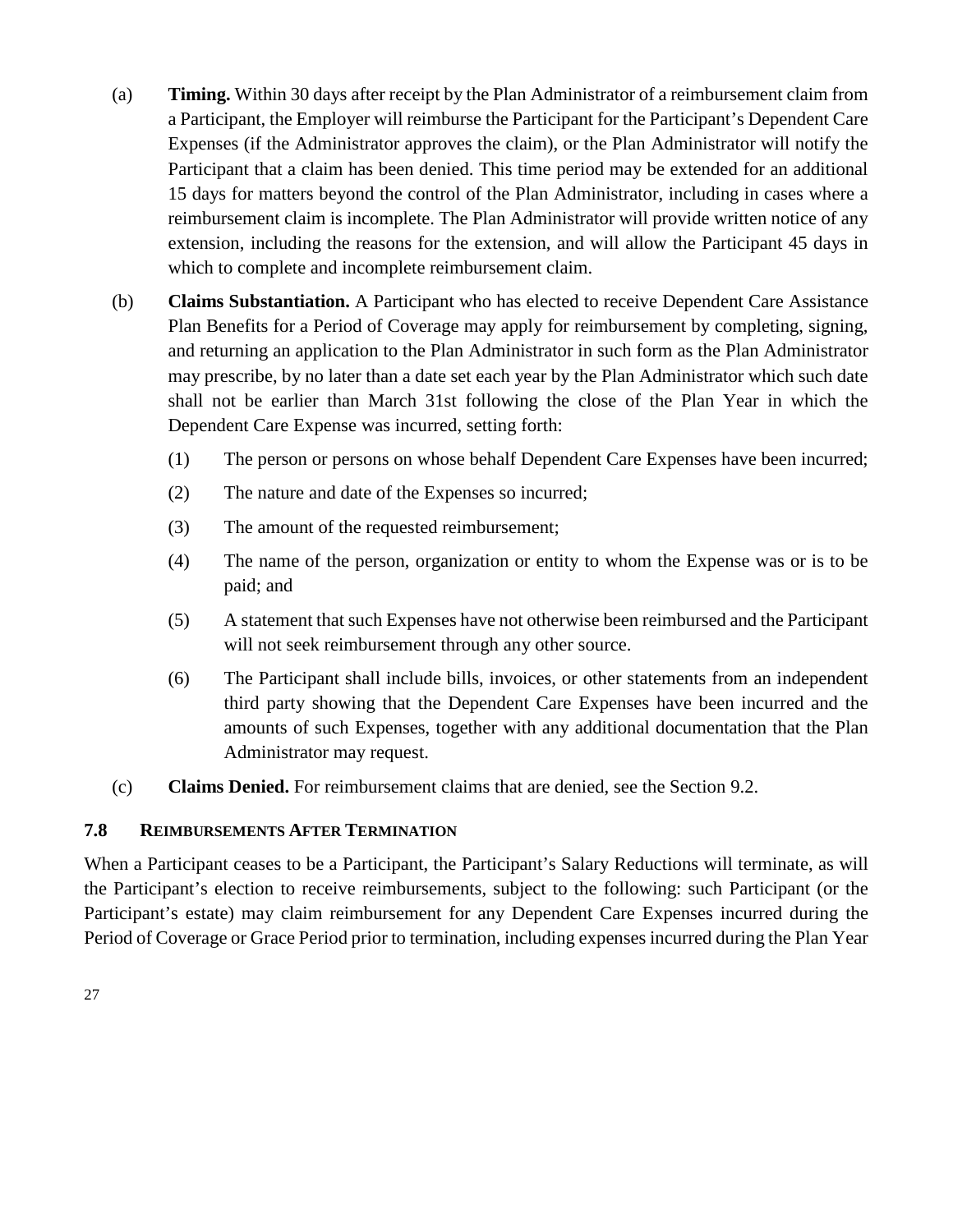following termination, provided that the Participant (or the Participant's estate) files a claim by the date established by the Administrator in Section 7.7(b).

#### <span id="page-28-0"></span>**7.9 REPORT TO PARTICIPANTS**

On or before January 31 of each year, the Plan Administrator shall furnish to each Participant who has received reimbursement for or made premium payments for Dependent Care Expenses during the prior calendar year a written statement showing the Dependent Care Expenses paid during such year with respect to the Participant, or showing the Salary Reductions for the year for the Dependent Care Assistance Plan, as the Plan Administrator deems appropriate.

### <span id="page-28-1"></span>**ARTICLE VIII: IRREVOCABILITY OF ELECTIONS AND EXCEPTIONS**

#### <span id="page-28-2"></span>**8.1 IRREVOCABILITY OF ELECTIONS**

A Participant's election under the Plan is irrevocable for the duration of the Period of Coverage to which it relates except as described in this Article.

#### <span id="page-28-3"></span>**8.2 PROCEDURE FOR MAKING NEW ELECTION IF EXCEPTION TO IRREVOCABILITY APPLIES**

- (a) **Timing for Making New Election if Exception to Irrevocability Applies**. A Participant may make a new election within 60 days of the occurrence of an event described in Section 8.4, as applicable, but only if the election under the new Election Agreement is made on account of and corresponds to the event.
- (b) **Effective Date of New Election**. Elections made pursuant to this Section shall be effective on the 1st of the month coincident with or next following the event and the Plan Administrator's receipt and approval of the election request for the balance of the Period of Coverage following the change of election unless a subsequent event allows for a further election change. All election changes shall be effective on a prospective basis only (i.e., election changes will become effective no earlier than the 1st of the month coincident with or next following the date that the election change was filed, but, as determined by the Plan Administrator, election changes may become effective later to the extent the coverage in the applicable Benefit Package Option commences later).
- (c) **Changes; No Proration.** For subsequent Plan Years, the maximum and minimum dollar limit may be changed by the Plan Administrator and shall be communicated to Employees through the Election Agreement or another document. If a Participant enters the Dependent Care Assistance Plan or the Health Care Reimbursement Plan mid-year, or wishes to increase his or her election mid-year as permitted under Section 8.4, the Participant may elect coverage up to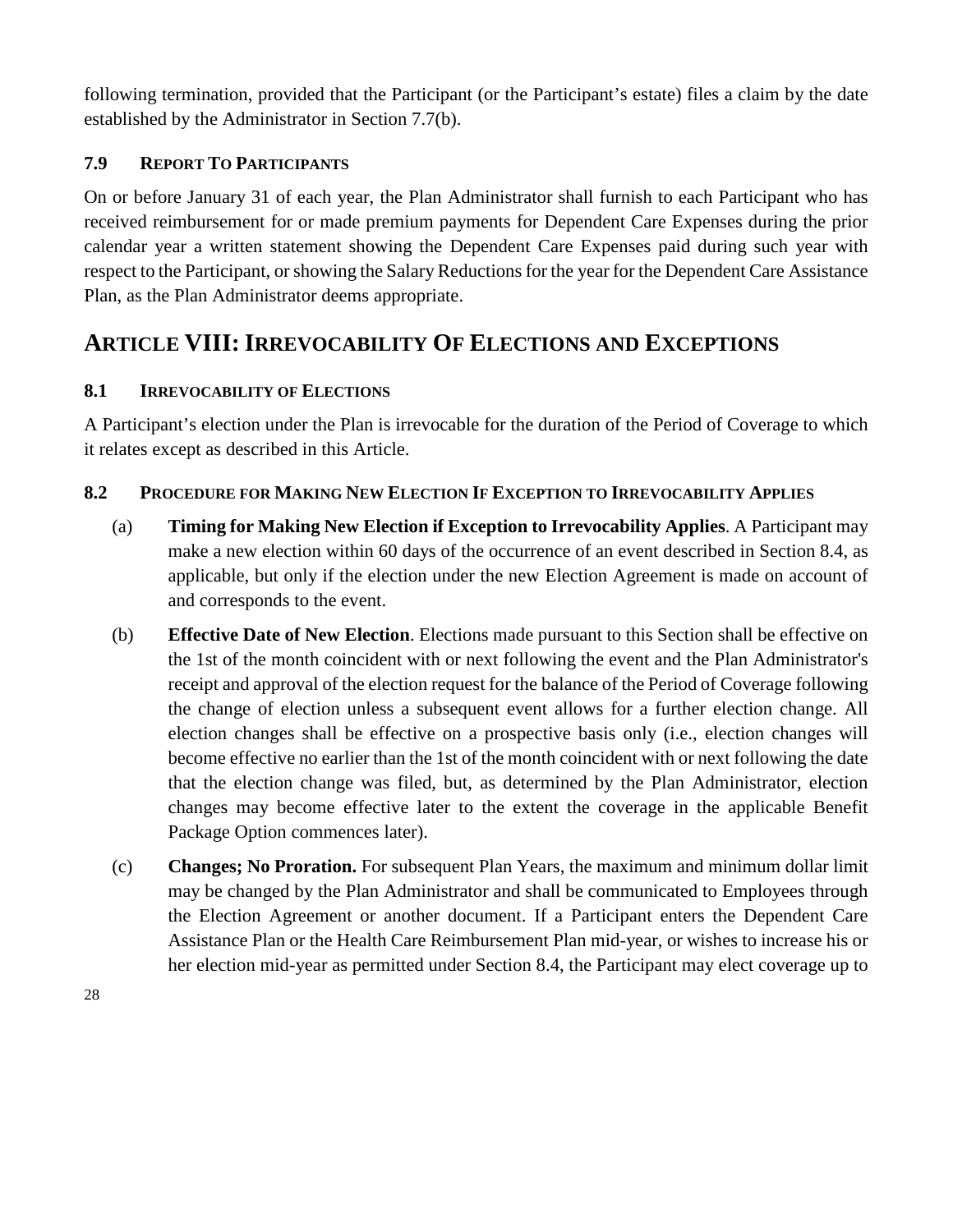the maximum dollar limit or may increase coverage up to the maximum dollar limit for either plan, as applicable.

(d) **Effect on Maximum Benefits.** Any change in an election affecting annual contributions to the Health Care Reimbursement Plan or the Dependent Care Assistance Plan also will change the maximum reimbursement benefits for the balance of the Period of Coverage commencing with the election change. Such maximum reimbursement benefits for the balance of the Period of Coverage shall be calculated by adding (1) the contributions made by the Participant (if any) as of the end of the portion of the Period of Coverage immediately preceding the change in election, to (2) the total contributions scheduled to be made by the Participant during the remainder of such Period of Coverage to the Health Care Reimbursement Plan or the Dependent Care Assistance Plan, reduced by (3) all reimbursements made during the entire Period of Coverage.

#### <span id="page-29-0"></span>**8.3 CHANGE IN STATUS DEFINED**

A Participant may make a new election that corresponds to and is on account of a gain or loss of eligibility and coverage under a benefit under this plan or under any other plan maintained by the Employer or a plan of the Spouse's or Dependent's employer that was caused by the occurrence a Change in Status. A Change in Status is any of the events described below, as well as any other events included under subsequent changes to Code § 125 or regulations issued thereunder, which the Plan Administrator, in its sole discretion and on a uniform and consistent basis, determines are permitted under IRS regulations and under this Plan:

- (a) **Legal Marital Status.** A change in a Participant's legal marital status, including marriage, death of a Spouse, divorce, legal separation or annulment;
- (b) **Number of Dependents.** Events that change a Participant's number of Dependents, including birth, death, adoption, and placement for adoption. In the case of the Dependent Care Assistance Plan, a change in the number of qualifying individuals as defined in Code §  $21(b)(1);$
- (c) **Employment Status.** Any of the following events that change the employment status of the Participant (as limited by Section 4.3) or Spouse or Dependents:
	- (1) A termination or commencement of employment;
	- (2) A strike or lockout;
	- (3) A commencement of or return from an unpaid leave of absence;
	- (4) A change in worksite; and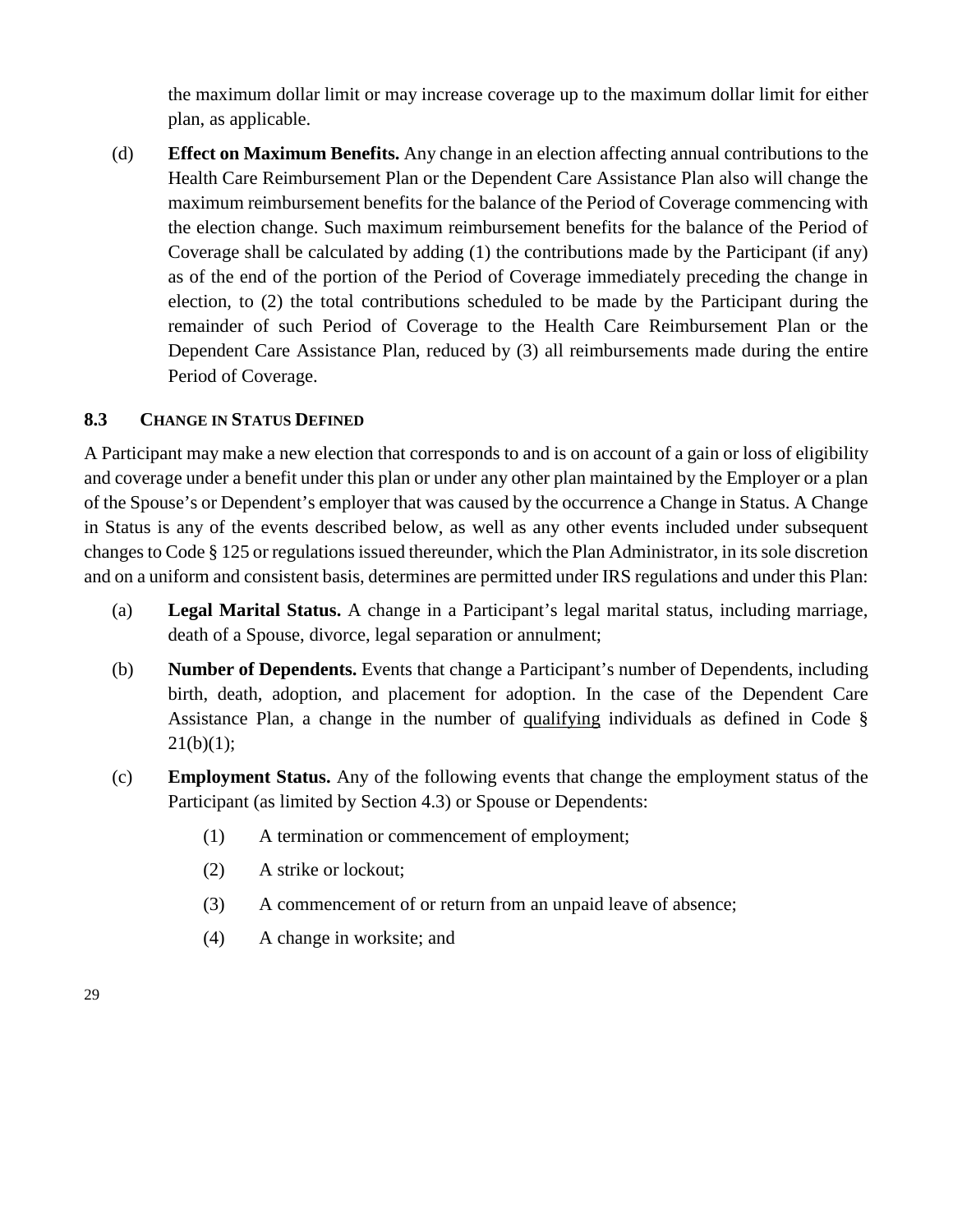- (5) If the eligibility conditions of this Plan or other employee benefit Plan of the Participant or Spouse or Dependents depend on the employment status of that individual and there is a change in that individual's status with the consequence that the individual becomes (or ceases to be) eligible under this Plan or other employee benefit Plan, such as if a plan only applies to salaried employees and an employee switches from salaried to hourly-paid, union to non-union, or full-time to part-time (or vice versa), with the consequence that the employee ceases to be eligible for the Plan;
- (d) **Dependent Eligibility Requirements.** An event that causes a Dependent to satisfy or cease to satisfy the Dependent eligibility requirements for a particular benefit, such as attaining a specified age, student status, or any similar circumstance; and
- (e) **Change in Residence.** A change in the place of residence of the Participant or Spouse or Dependents.

#### <span id="page-30-0"></span>**8.4 EVENTS PERMITTING EXCEPTION TO IRREVOCABILITY RULE**

A Participant may change an election as described below upon the occurrence of the stated events for the applicable Benefit Plan:

- (a) **Open Enrollment Period** (Applies to Premium Conversion Plan, Health Care Reimbursement Plan and Dependent Care Assistance Plan Benefits). A Participant may change an election during the Open Enrollment Period.
- (b) **Termination of Employment** *(Applies to Premium Conversion Plan, Health Care Reimbursement Plan and Dependent Care Assistance Plan Benefits).* A Participant's election will terminate upon termination of employment.
- (c) **Leaves of Absence** (Applies to Premium Conversion Plan, Health Care Reimbursement Plan and Dependent Care Assistance Plan Benefits). A Participant may change an election upon leave as described in Article IV.
- (d) **Change in Status** (Applies to Premium Conversion Plan, Health Care Reimbursement Plan as limited below and Dependent Care Assistance Plan as limited below). A Participant may change the actual or deemed election under the Plan upon the occurrence of a Change in Status (as defined in Section 8.3), but only if such election change is made on account of and corresponds with a gain or loss of eligibility and coverage under a plan of the Employer or a plan of the Spouse's or Dependent's employer caused by that Change in Status that affects eligibility for coverage (referred to as the general consistency requirement).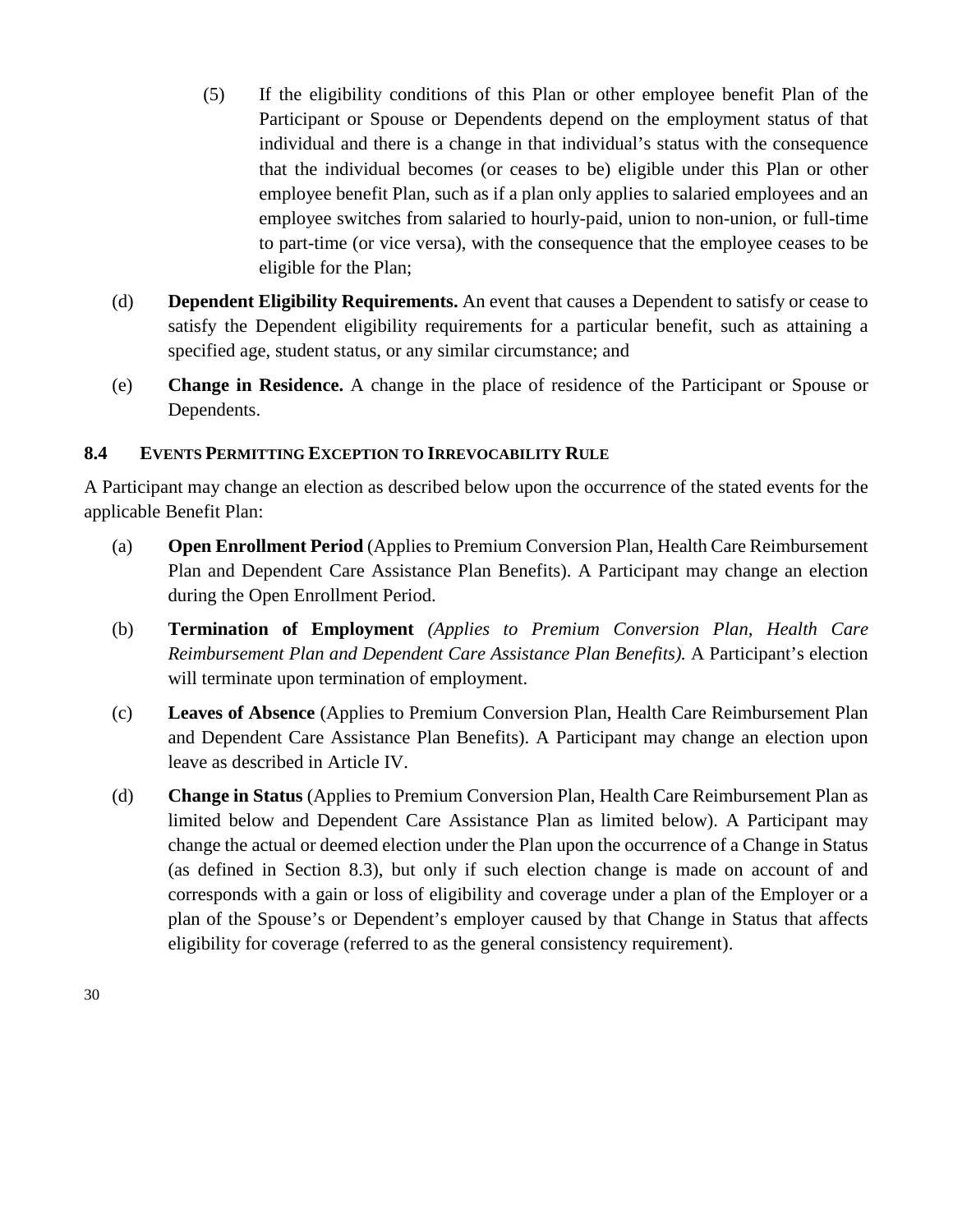A Change in Status that affects eligibility for coverage under a plan of the Employer or a plan of the Spouse's or Dependent's employer includes a Change in Status that results in an increase or decrease in the number of an Employee's family members (i.e., a Spouse and/or Dependents) who may benefit from the coverage.

The Administrator, on a uniform and consistent basis, shall determine, based on prevailing IRS guidance, whether a requested change satisfies the general consistency requirement. Assuming that the general consistency requirement is satisfied, a requested election change must also satisfy the following specific consistency requirements in order for a Participant to be able to alter elections based on the specified Change in Status:

- (1) **Loss of Spouse or Dependent Eligibility**; For a Change in Status involving a Participant's divorce, annulment or legal separation from a Spouse, the death of a Spouse or a Dependent, or a Dependent's ceasing to satisfy the eligibility requirements for coverage, a Participant may only elect to cancel accident or health coverage for:
	- i. The Spouse involved in the divorce, annulment, or legal separation;
	- ii. The deceased Spouse or Dependent; or
	- iii. The Dependent that ceased to satisfy the eligibility requirements.

Canceling coverage for any other individual under these circumstances fails to correspond with that Change in Status.

- (2) **Gain of Coverage Eligibility Under Another Employer's Plan.** For a Change in Status in which a Participant or Spouse or Dependent gains eligibility for coverage under a cafeteria plan or qualified benefit plan of the employer of the Participant's Spouse or Dependent, a Participant may elect to cease or decrease coverage for that individual only if coverage for that individual becomes effective or is increased under the Spouse's or Dependent's employer's plan. The Plan Administrator may rely on a Participant's certification that the Participant has obtained or will obtain coverage under the Spouse's or Dependent's employer's plan, unless the Plan Administrator has reason to believe that the Participant's certification is incorrect.
- (e) **Certain Judgments, Decrees and Orders** *(Applies to Premium Conversion Plan and Health Care Reimbursement Plan).* If a judgment, decree, or order (an "Order") resulting from a divorce, legal separation, annulment or change in legal custody (including a QMCSO) requires accident or health coverage (including an election for Health Care Reimbursement Plan Benefits) for a Participant's Dependent child, a Participant may: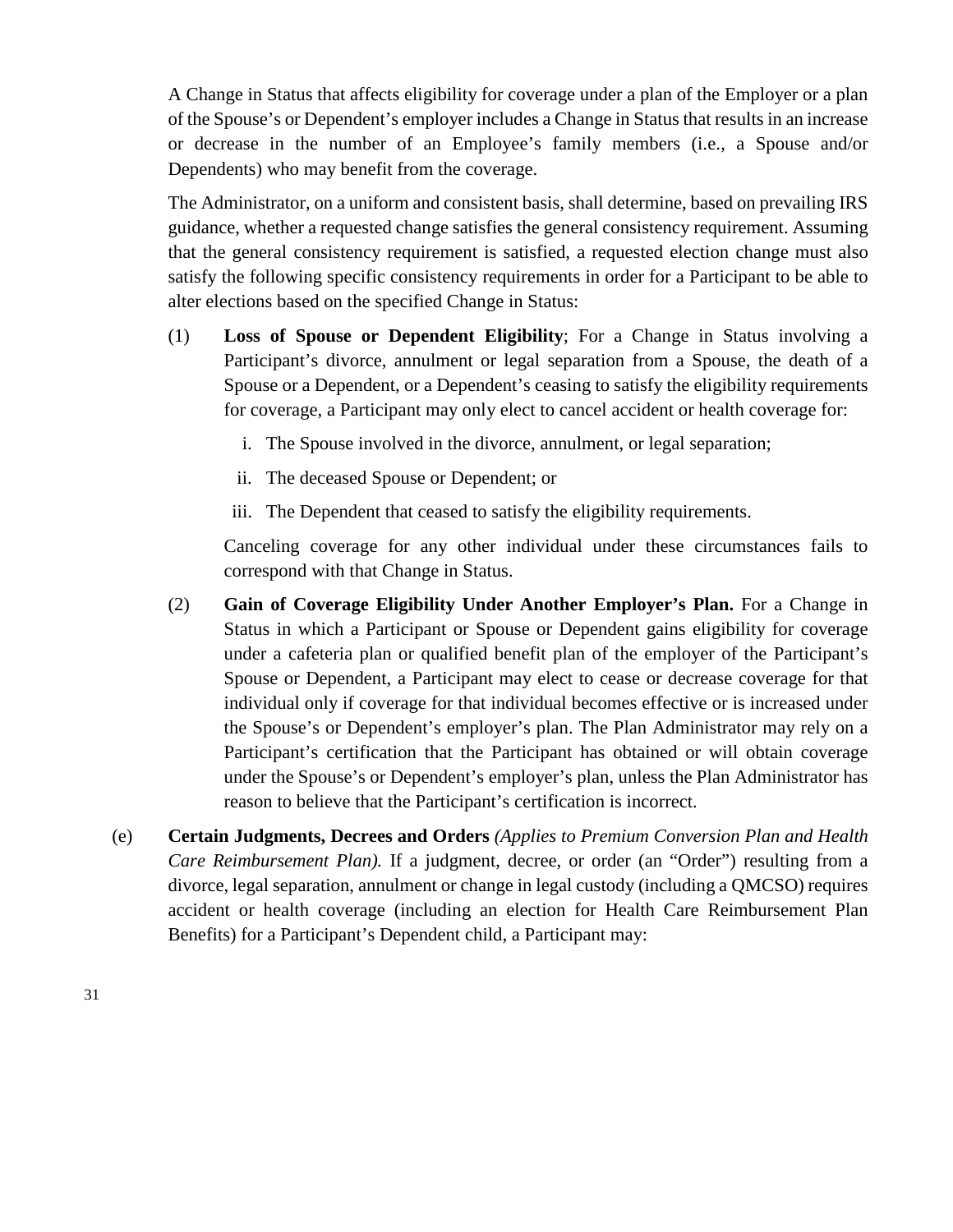- (1) Change an election to provide coverage for the Dependent child (provided that the Order requires the Participant to provide coverage); or
- (2) Change an election to revoke coverage for the Dependent child if the Order requires that another individual (including the Participant's Spouse or former Spouse) provide coverage under that individual's plan and such coverage is actually provided.
- (f) **Medicare and Medicaid** *(Applies to Premium Conversion Plan and Health Care Reimbursement Plan).* If a Participant or Spouse or Dependent who is enrolled in a health or accident plan under this Plan becomes entitled to Medicare or Medicaid (other than coverage consisting solely of benefits under Section 1928 of the Social Security Act providing for pediatric vaccines), the Participant may prospectively reduce or cancel the health or accident coverage (including Health Care Reimbursement coverage) of the person becoming entitled to Medicare or Medicaid. Further, if a Participant or Spouse or Dependent who has been entitled to Medicare or Medicaid loses eligibility for such coverage, the Participant may prospectively elect to commence or increase the accident or health coverage (including Health Care Reimbursement coverage) of the individual who loses Medicare or Medicaid eligibility.
- (g) **Change in Cost** *(Applies to Premium Conversion Plan and Dependent Care Assistance Plan as limited below).* For purposes of this Section, "similar coverage" means coverage for the same category of benefits for the same individuals.
	- (1) **Significant Cost Increases**. If the Plan Administrator determines that the cost charged to an Employee for a Benefit significantly increases during a Period of Coverage, the Participant may:
		- i. Make a corresponding prospective increase to elective contributions (by increasing Salary Reductions); or
		- ii. Drop coverage going forward if there is no other Benefit Option available that provides similar coverage. The Plan Administrator, on a uniform and consistent basis, will decide whether a cost increase is significant in accordance with prevailing IRS guidance.
	- (2) **Insignificant Cost Increases.** Participants are required to increase their elective contributions (by increasing Salary Reductions) to reflect insignificant increases in their required contribution for the benefits and to decrease their elective contributions to reflect insignificant decreases in the required contribution. The Plan Administrator on a uniform and consistent basis will determine whether an increase or decrease is insignificant based on all the surrounding facts and circumstances, including but not limited to, the dollar amount or percentage of the cost change. The Plan Administrator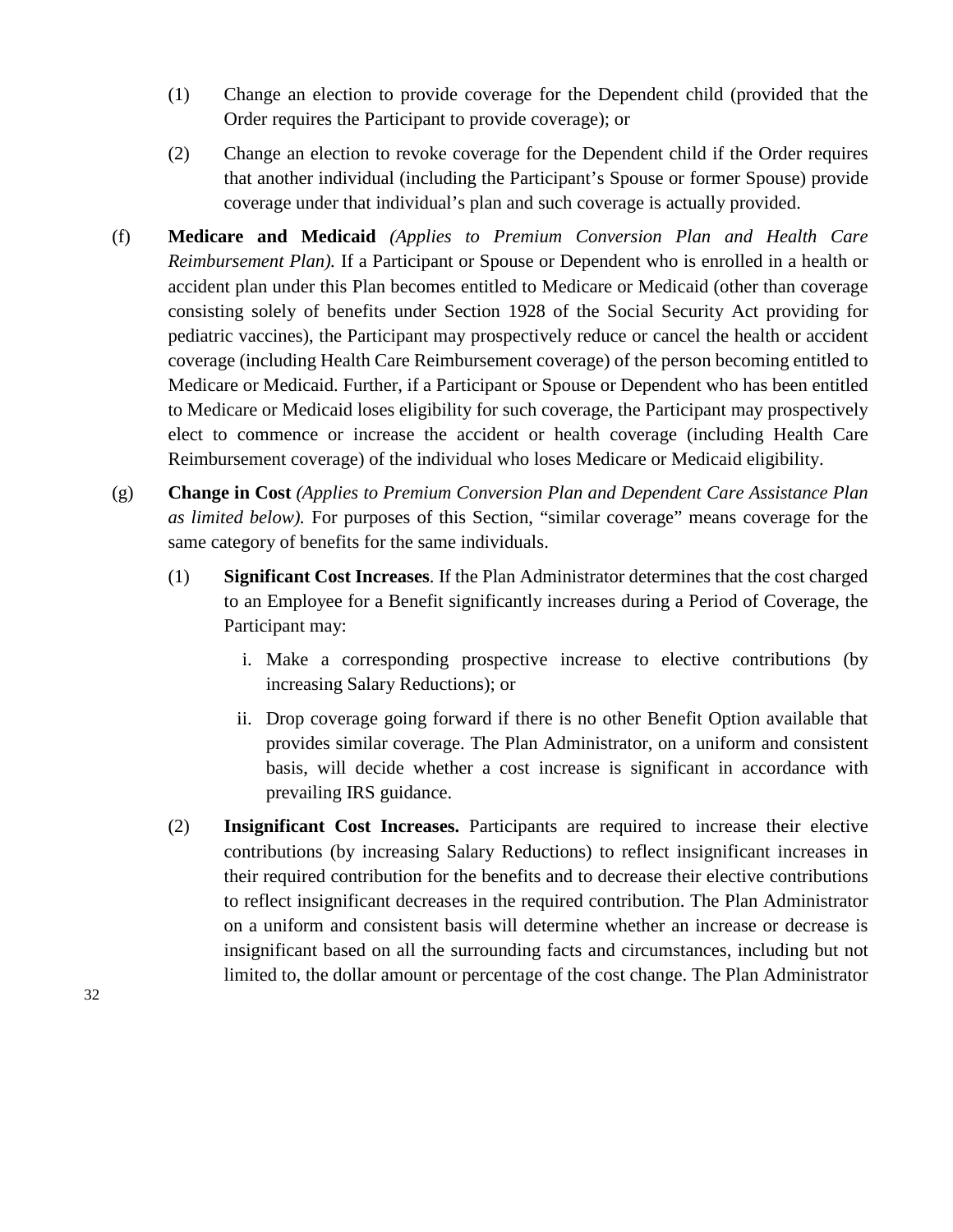on a reasonable consistent basis will automatically make this increase or decrease in affected Employees' elective contributions on a prospective basis.

- (3) **Limitation on Change in Cost Provisions for Dependent Care Assistance Benefits**. The above Change in Cost provisions apply to Dependent Care Assistance Benefits only if the cost change is imposed by a dependent care provider who is not a relative of the Employee. For this purpose, a relative is an individual who is related as described in Code §  $152(a)(1)$  through (8), incorporating the rules of Code §  $152(b)(1)$  and (2).
- (h) **Change in Coverage** *(Applies to Premium Conversion Plan and Dependent Care Assistance Benefits)*. The definition of "similar coverage" under Section 8.4(g) applies also to this Section.
	- (1) **Significant Curtailment.** If coverage is "significantly curtailed" (as defined below), Participants may elect coverage under a benefit package option that provides similar coverage. In addition, if the coverage curtailment results in a "Loss of Coverage" (as defined below), Participants may drop coverage if no similar coverage is offered by the Employer. The Plan Administrator, on a uniform and consistent basis, will decide, in accordance with prevailing IRS guidance, whether a curtailment is "significant," and whether a Loss of Coverage has occurred.
	- (2) **Significant Curtailment Without Loss of Coverage.** If the Plan Administrator determines that a Participant's coverage under a Benefit Plan (or the Participant's Spouse's or Dependent's coverage under the respective employer's plan) is significantly curtailed without a Loss of Coverage during a Period of Coverage, the Participant may revoke an election for the affected coverage and prospectively elect coverage under another Benefit Plan if offered, that provides similar coverage. Coverage under a Plan is deemed to be "significantly curtailed" only if there is an overall reduction in coverage provided under the Plan so as to constitute reduced coverage generally.
	- (3) **Significant Curtailment with a Loss of Coverage.** If the Plan Administrator determines that a Participant's coverage under this Plan (or the Participant's Spouse's or Dependent's coverage under the respective employer's plan) is significantly curtailed, and such curtailment results in a Loss of Coverage during a Period of Coverage, the Participant may revoke an election for the affected coverage, and may either prospectively elect coverage under another Benefit Plan that provides similar coverage or drop coverage if no other Benefit Plan providing similar coverage is offered by the Employer.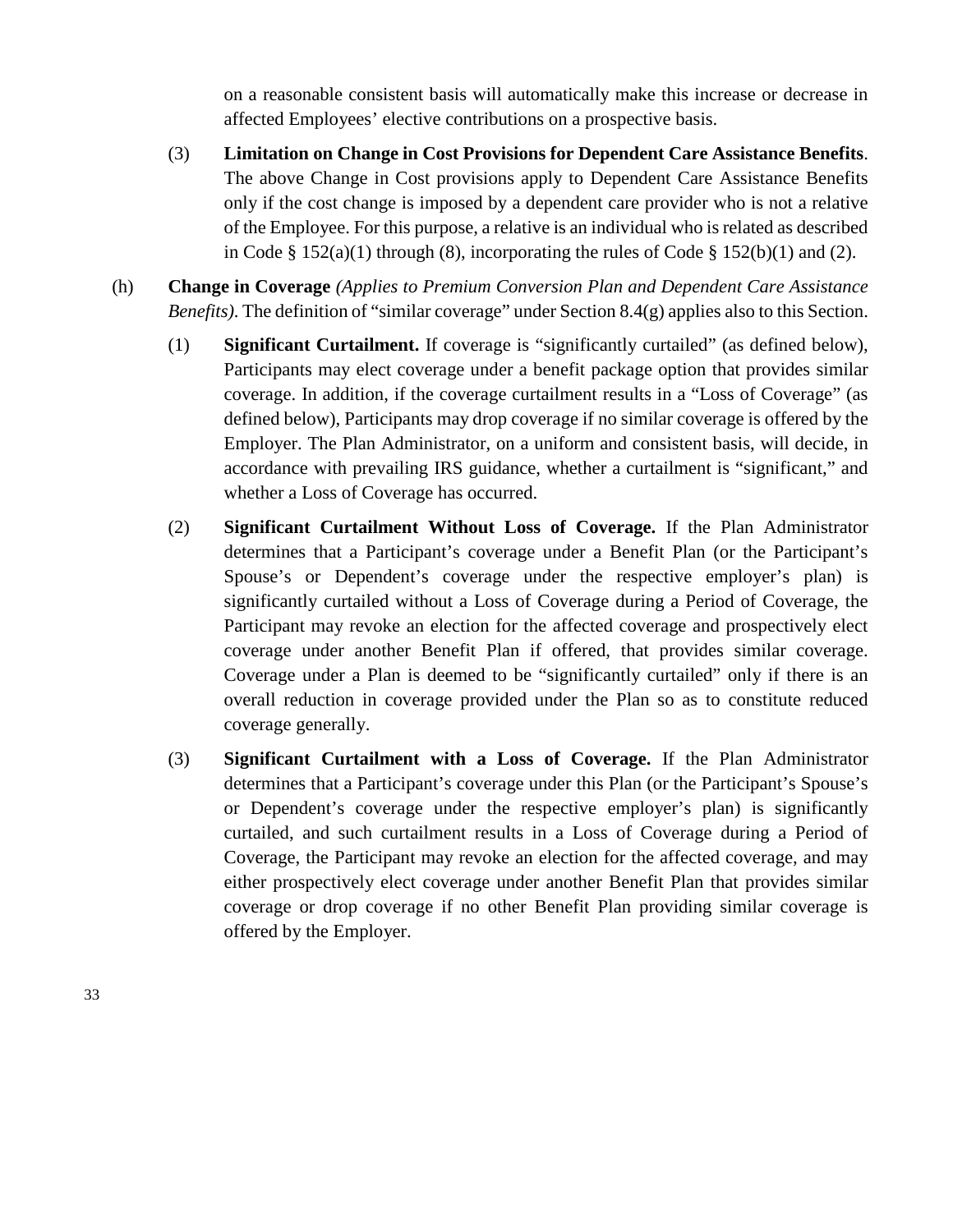- (4) **Definition of Loss of Coverage.** For purposes of this Section, a "Loss of Coverage" means a complete loss of coverage (including the elimination of the Benefit Plan).
- (i) **Addition or Significant Improvement of a Benefit Plan** *(Applies to Premium Conversion Plan and Dependent Care Assistance Benefits)*. If during a Period of Coverage, the Plan adds a new Benefit Plan or significantly improves an existing Benefit Plan, the Plan Administrator may permit the following election changes:
	- (1) Participants who are enrolled in a Benefit Plan other than the newly-added or significantly improved Benefit Plan that provides similar coverage may change their election on a prospective basis to cancel the current Benefit Plan and instead to elect the newly-added or significantly improved Benefit Plan; and
	- (2) Employees who are otherwise eligible under Article IV may elect the newly-added or significantly improved Benefit Plan on a prospective basis, subject to the terms and limitations of the Benefit Plan. The Plan Administrator, on a uniform and consistent basis, will decide whether there has been an addition of, or a significant improvement in, a Benefit Package Option in accordance with prevailing IRS guidance.
- (j) **Loss of Coverage Under Other Group Health Coverage** *(Applies to Premium Conversion Plan Benefits)*. A Participant may prospectively change his or her election to add group health coverage for the Participant or his or her Spouse or Dependent, if such individual(s) loses coverage under any group health coverage sponsored by a governmental or educational institution, including (but not limited to) the following: a state children's health insurance program (SCHIP) under Title XXI of the Social Security Act; a medical care program of an Indian Tribal government (as defined in Code § 7701(a)(40)), the Indian Health Service, or a tribal organization; a state health benefits risk pool; or a foreign government group health plan, subject to the terms and limitations of the applicable Benefit Package Option(s).
- (k) **Change in Coverage Under Another Employer Plan** *(Applies to Premium Conversion Plan and Dependent Care Assistance Benefits)*. A Participant may make a prospective election change that is on account of and corresponds with a change made under an employer plan (including a plan of the Employer or a plan of the Spouse's or Dependent's employer), so long as:
	- (1) The other cafeteria plan or qualified benefits plan permits its participants to make an election change that would be permitted under applicable IRS regulations other than this section; or
	- (2) The Plan permits Participants to make an election for a Period of Coverage that is different from the Plan year under the other cafeteria plan or qualified benefits plan.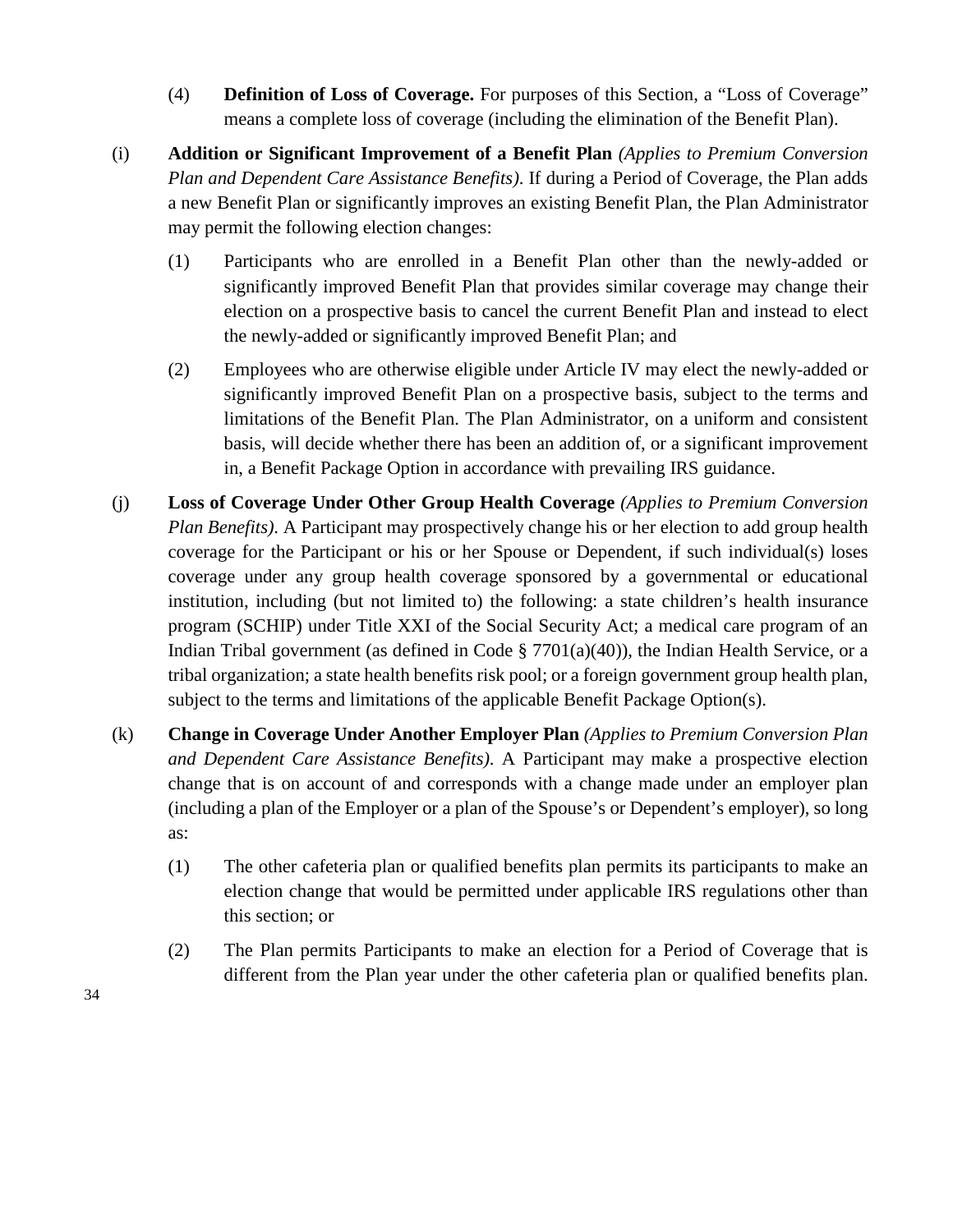For example, if an election is made by the Participant's Spouse during the Spouse's employer's open enrollment to drop coverage, the Participant may add coverage to replace the dropped coverage. The Plan Administrator, on a uniform and consistent basis, will decide whether a requested change is on account of and corresponds with a change made under the other employer plan, in accordance with prevailing IRS guidance.

- (l) **Dependent Care Assistance Plan Coverage Changes** *(Dependent Care Assistance Benefits)*. A Participant may make a prospective election change that corresponds with a change in the dependent care service provider. For example:
	- (1) If the Participant terminates one dependent care service provider and hires a new dependent care service provider, the Participant may change coverage to reflect the cost of the new service provider; and
	- (2) If the Participant terminates a dependent care service provider because a relative or other person becomes available to take care of the child at no charge, the Participant may cancel coverage.
	- (3) A Participant entitled to change an election as described in this Section must do so in accordance with the procedures described in Section 8.2.

#### <span id="page-35-0"></span>**8.5 ELECTION MODIFICATIONS REQUIRED BY ADMINISTRATOR**

The Plan Administrator may, at any time, require any Participant or class of Participants to amend the amount of their Salary Reductions for a Period of Coverage if the Plan Administrator determines that such action is necessary or advisable in order to:

- (a) Satisfy any of the Code's nondiscrimination requirements applicable to this Plan or other cafeteria plan;
- (b) Prevent any Employee or class of Employees from having to recognize more income for federal income tax purposes from the receipt of benefits hereunder than would otherwise be recognized;
- (c) Maintain the qualified status of benefits received under this Plan; or
- (d) Satisfy Code nondiscrimination requirements or other limitations applicable to the Employer's qualified Plans. In the event that contributions need to be reduced for a class of Participants, the Plan Administrator will reduce the Salary Reduction amounts for each affected Participant, beginning with the Participant in the class who had elected the highest Salary Reduction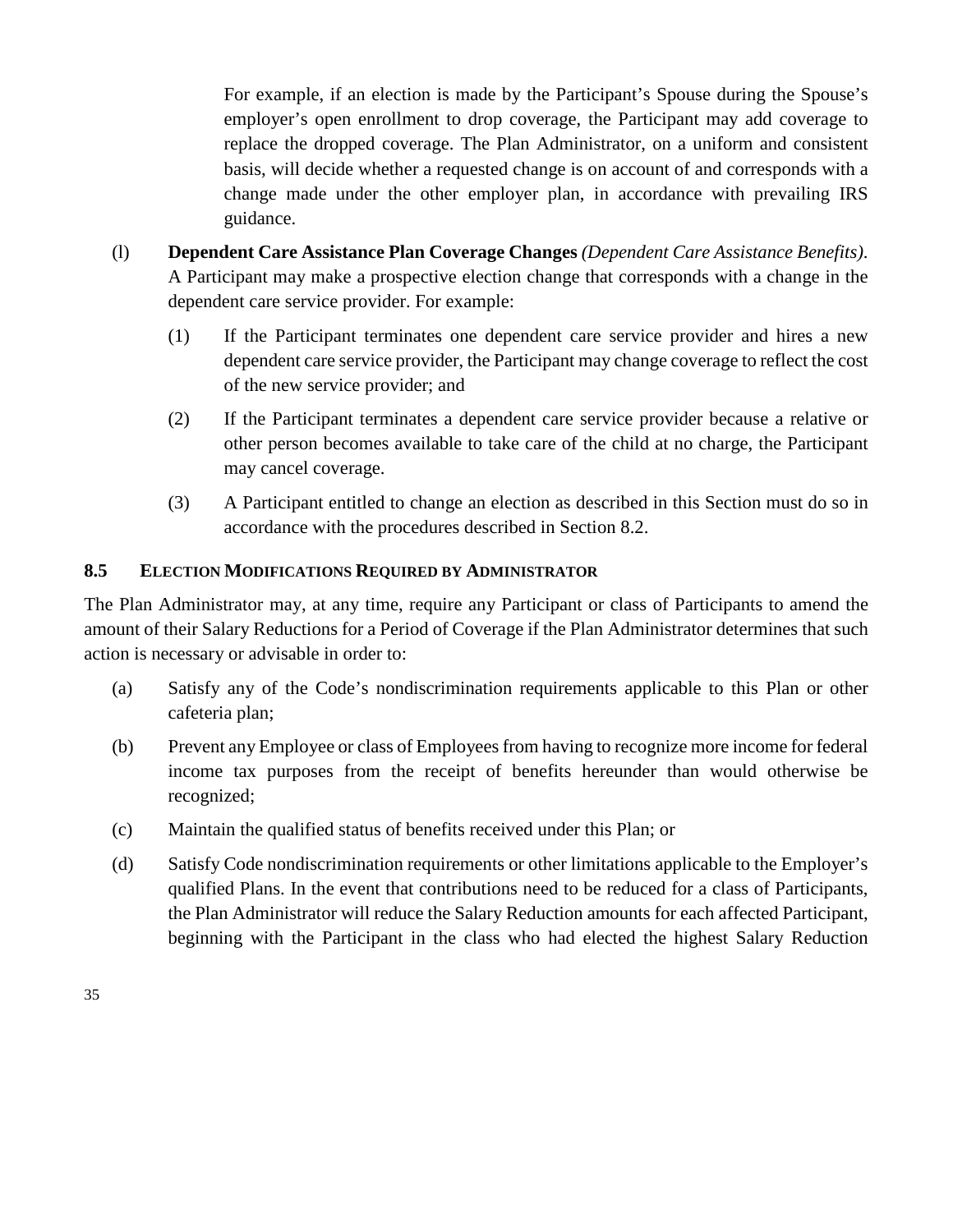amount, continuing with the Participant in the class who had elected the next-highest Salary Reduction amount, and so forth, until the defect is corrected.

# <span id="page-36-0"></span>**ARTICLE IX: CLAIMS**

#### <span id="page-36-1"></span>**9.1 CLAIMS UNDER THE PLAN**

If a claim for reimbursement under the Health Care Reimbursement Plan or Dependent Care Assistance Plan is wholly or partially denied, or a Participant is denied a benefit under the Plan (such as the ability to pay for premiums on a pre-tax basis) due to an issue particular to the Participant's coverage under the Plan then the claims procedure established by the Plan Administrator for this Plan will apply.

#### <span id="page-36-2"></span>**9.2 PROCEDURE IF BENEFITS ARE DENIED UNDER THIS PLAN**

Claims shall be administered in accordance with the claims procedure set forth in the summary plan description for this Plan. If a claim for a benefit under the Plan is denied in whole or in part, the claimant must receive a written explanation of the reason for the denial. The claimant has the right to appeal the denial. The rules regarding denied claims for benefits under the Health Expense FSA are set forth, according to ERISA guidelines, in the **Questions and Answers** section of this Plan. The Committee acts on behalf of the Plan Administrator with respect to appeals.

# <span id="page-36-3"></span>**ARTICLE X: GLOSSARY**

**Administrator** means State of New Mexico.

- **Benefits** means the Premium Conversion Plan Benefits, the Health Care Reimbursement Plan Benefits and the Dependent Care Assistance Plan Benefits offered under the Plan.
- **Benefit Package Option** means a qualified benefit under Code §125(f) that is offered under a cafeteria Plan, or an option for coverage under an underlying accident or health Plan.
- **COBRA** means the Consolidated Omnibus Budget Reconciliation Act of 1985, as amended.

**Code** means the Internal Revenue Code of 1986, as amended.

**Compensation** means the wages or salary paid to an Employee by the Employer, determined prior to (a) any salary Reduction election under this Plan, (b) any salary reduction election under any other cafeteria Plan, (c) any compensation reduction under any Code §132(f)(4) Plan, and (d) any salary deferral elections under any Code §§401(k), 408(k) or 457(b) Plan or arrangement.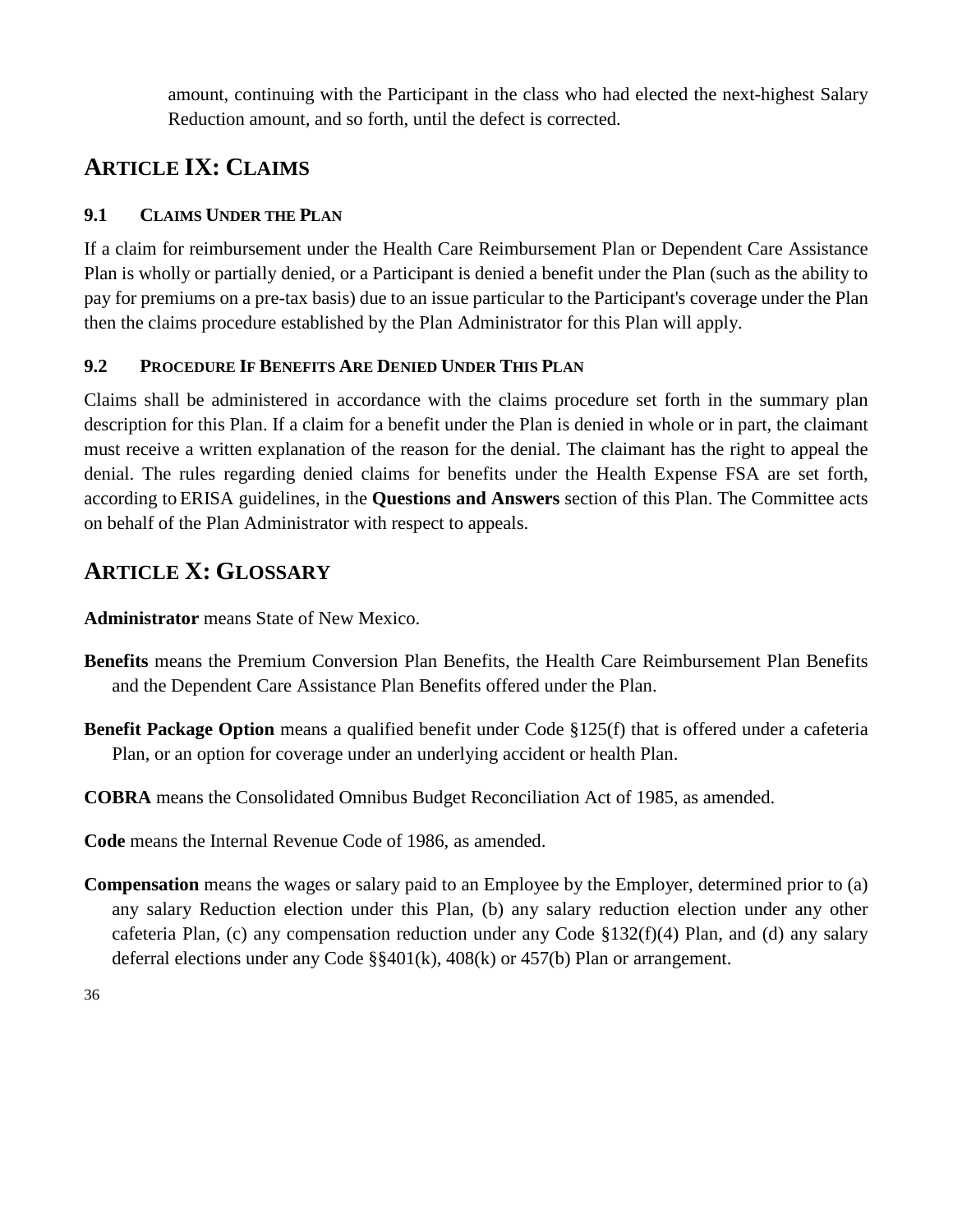**Dependent** means any individual who is a tax dependent of the Participant as defined in Code §§105(b) and 152, with the following exceptions: (a) for purposes of accident or health coverage (to the extent funded under the Premium Conversion Plan, and for purposes of the Health Care Reimbursement Plan), a dependent is defined as in Code §§105(b) and 152, determined without regard to §152 subsections (b)(1), (b)(2), and (d)(1)(B) thereof; and any child to whom IRS Rev. Proc. 2008-48 applies (regarding a child of divorced parents, etc., where one or both parents have custody of the child for more than half of the calendar year and where the parents together provide more than half of the child's support for the calendar year) is treated as a dependent of both parents; and (b) for purposes of the Dependent Care Assistance Plan, a dependent means a qualifying individual as defined in Code  $§21(b)(1)$  with respect to the Participant, and in the case of divorced parents, the child shall, as provided in Code §21(e)(5), be treated as a qualifying individual of the custodial parent (within the meaning of Code §152(e)(1)) and shall not be treated as a qualifying individual with respect to the non-custodial parent. Notwithstanding the foregoing, the Health Care Reimbursement Plan will provide benefits in accordance with the applicable requirements of any QMCSO, even if the child does not meet the definition of "Dependent."

**Dependent Care Expenses** has the meaning described in Dependent Care Assistance Plan.

- **Earned Income** means all income derived from wages, salaries, tips, self-employment, and other compensation (such as disability or wage continuation benefits), but only if such amounts are includible in gross income for the taxable year. Earned income does not include (a) any amounts received pursuant to any Health Care Reimbursement Plan or Dependent Care Assistance Plan established under Code §129; or (b) any other amounts excluded from earned income under Code §32(c)(2), such as amounts received under a pension or annuity, or pursuant to workers' compensation.
- **Effective Date** of this Plan has the meaning described in Introduction.
- **Election Agreement** means the form provided by the Plan Administrator or the Internet web site and procedures used for the purpose of allowing an Eligible Employee to participate in this Plan by electing Salary Reductions to pay for any benefits offered under this Plan..
- **Eligible Employee** means an Employee eligible to participate in this Plan, as provided in Eligibility and Participation.
- **Employee** Means an individual that the State of New Mexico classifies as a common-law employee and who is on State of New Mexico's W-2 payroll. The term "Employee" does include "former Employees" for the limited purpose of allowing continued eligibility for benefits under the Plan for the remainder of the Plan Year in which an Employee ceases to be employed by the Employer.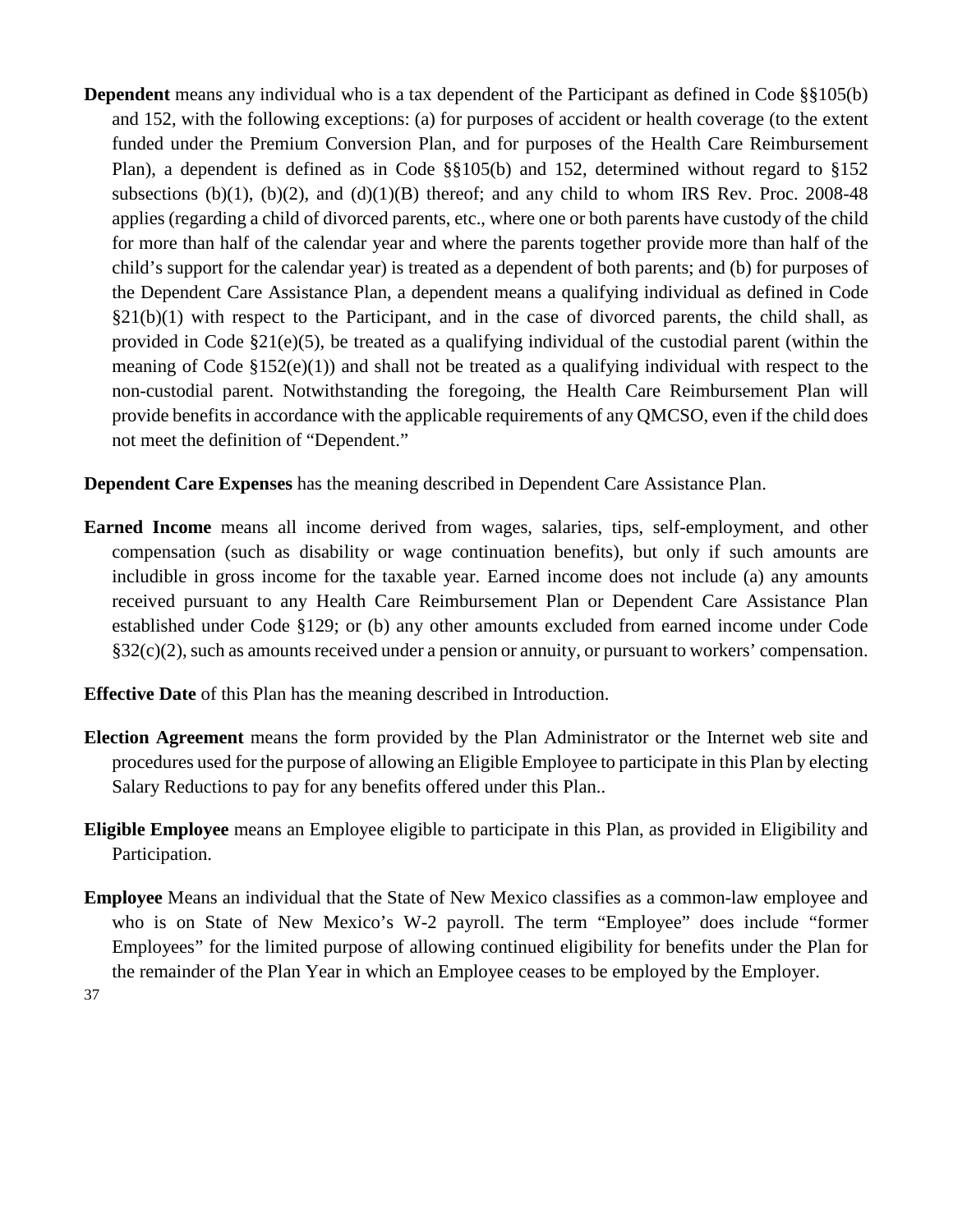**Employer** means the State of New Mexico.

**FMLA** means the Family and Medical Leave Act of 1993, as amended.

- **Grace Period** means a period of time as specified by the Employer in which qualified Medical Care Expenses and qualified Dependent Care Expenses incurred during the Grace Period may be paid or reimbursed from benefits or contributions remaining unused at the end of the immediately preceding Plan year from each respective account. Except as otherwise provided in the Plan, such Grace Period shall not extend beyond the fifteenth day of the third calendar month after the end of the immediately preceding Plan Year to which the Grace Period relates.
- **HIPAA** means the Health Insurance Portability and Accountability Act of 1996, as amended.
- **Medical Care Expenses** has the meaning defined in Health Care Reimbursement Plan.
- **Open Enrollment Period** with respect to a Plan Year means a period as described by the Plan Administrator preceding the Plan Year during which Participants may make benefit elections for the Plan Year.
- **Participant** means a person who is an Eligible Employee and who is participating in this Plan in accordance with the provisions of Eligibility and Participation. Participants include (a) those who elect one or more of the Premium Conversion Plan Benefits, Health Care Reimbursement Benefits, or Dependent Care Assistance Benefits, and Salary Reductions to pay for such Benefits; and (b) those who elect instead to receive their full salary in cash and to pay for their share of their premiums under the Premium Conversion Plan (if any) with after-tax dollars outside of this Plan and who have not elected any Health Care Reimbursement or Dependent Care Assistance Benefits.
- **Period of Coverage** means the Plan Year, with the following exceptions: (a) for Employees who first become eligible to participate, it shall mean the portion of the Plan Year following the date participation commences, as described in Eligibility and Participation; and (b) for Employees who terminate participation, it shall mean the portion of the Plan Year prior to the date participation terminates, as described in Eligibility and Participation.
- **Plan** means the State of New Mexico Flexible Spending Accounts as set forth herein and as amended from time to time.
- **Plan Year** means the twelve-month period between January 1 and December 31 of the same calendar year.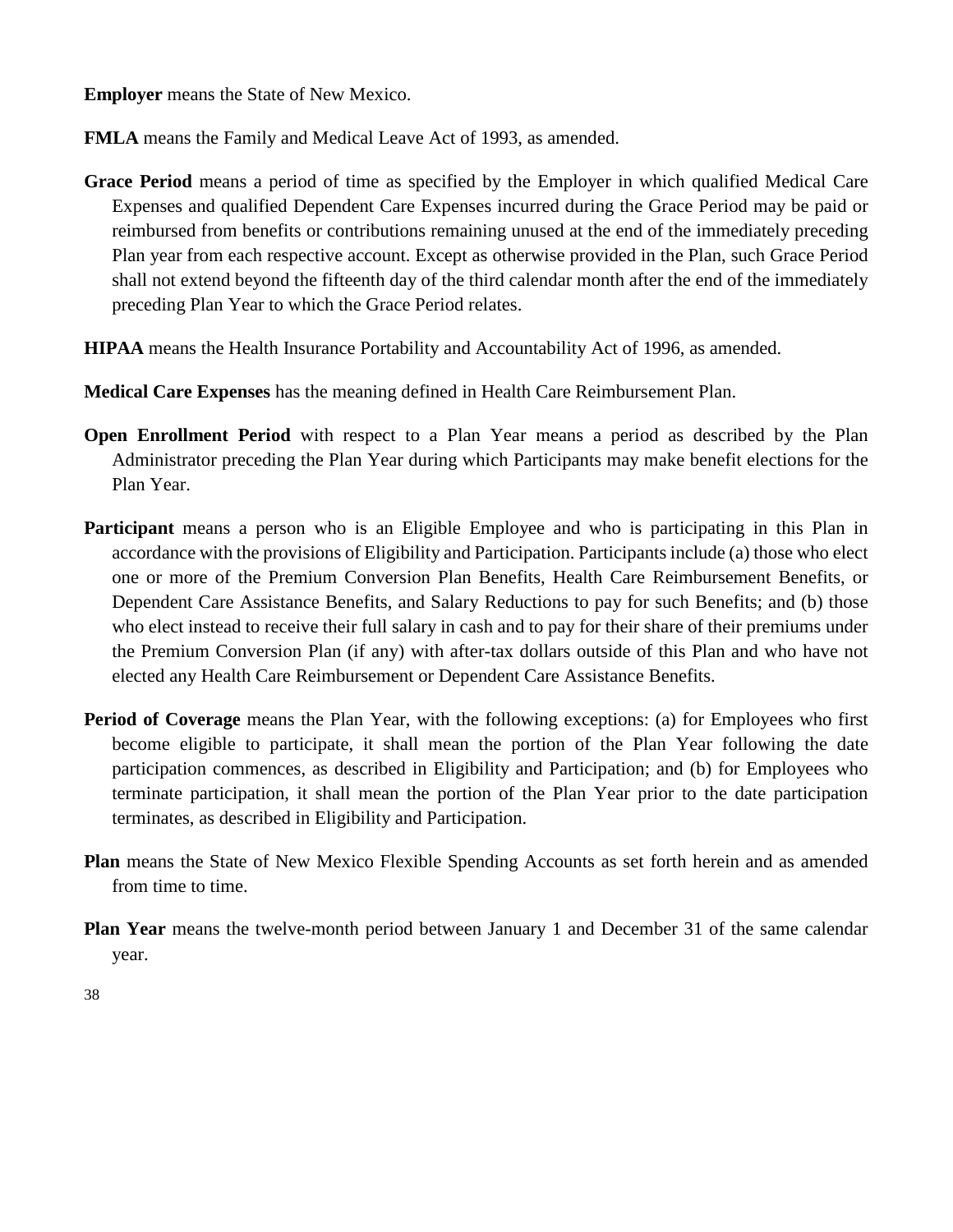- **Premium** means the amount contributed to pay for the cost of Benefits as calculated under the Health Care Reimbursement Plan, and the Dependent Care Assistance Plan.
- **Premium Conversion Benefit Plan** means the self-insured health benefit plan provided to all state employees.
- **Protected Health Information** (PHI) means information that is created or received by the State of New Mexico Flexible Spending Accounts and relates to the past, present, or future physical or mental health or condition of a participant; the provision of health care to a participant; or the past, present, or future payment for the provision of health care to a participant; and that identifies the participant or for which there is a reasonable basis to believe the information can be used to identify the participant. Protected health information includes information of persons living or deceased.
- **QMCSO** means a Qualified Medical Child Support Order, as defined in ERISA §609(a).
- **Qualifying Dependent Care Services** has the meaning described in the Dependent Care Assistance Plan.
- **Qualifying Individual** has the meaning described in the Dependent Care Assistance Plan.
- **Related Employer** means any employer affiliated with State of New Mexico that, under Code §414(b), (c), or (m), is treated as a single employer with State of New Mexico for purposes of Code §125(g)(4).
- **Salary Reduction** means the amount by which the Participant's Compensation is reduced and applied by the Employer under this Plan to pay for one or more of the Benefits.
- **Spouse** means an individual who is legally married to a Participant as determined under applicable state law (and who is treated as a spouse under the Code). Notwithstanding the above, for purposes of the Dependent Care Assistance Plan, the term "Spouse" shall not include (a) an individual legally separated from the Participant under a divorce or separate maintenance decree; or (b) an individual who, although married to the Participant, file a separate federal income tax return, maintains a principal residence separate from the Participant during the last six months of the taxable year, and does not furnish more than half of the cost of maintaining the principal place of abode of the Participant.
- **Student** means an individual who, during each of five or more calendar months during the Plan Year, is a full-time student at any educational organization that normally maintains a regular faculty and curriculum and normally has an enrolled student body in attendance at the location where its educational activities are regularly carried on.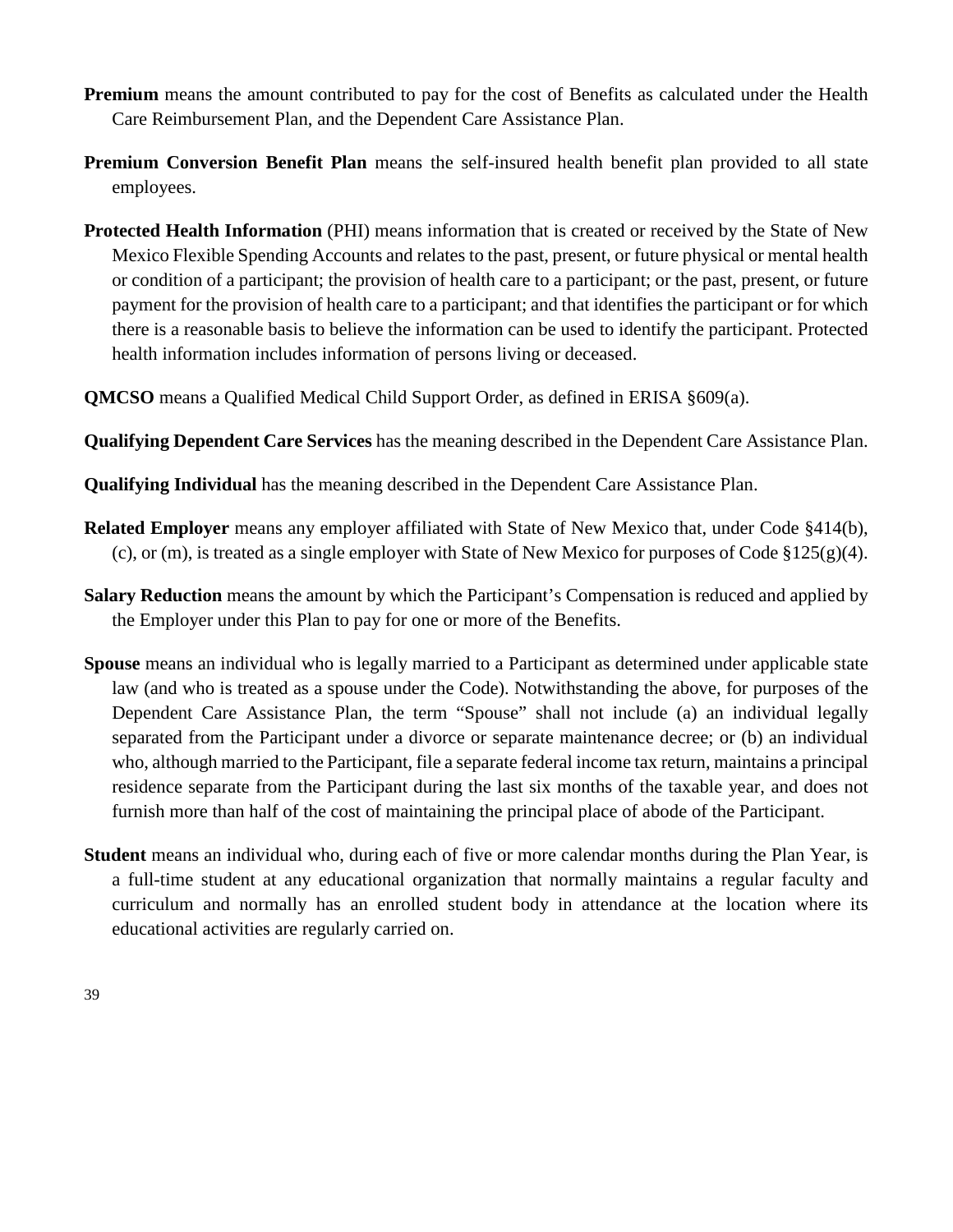**USERRA** means the Uniformed Services Employment and Reemployment Rights Act of 1994, as amended.

### <span id="page-40-0"></span>**ARTICLE XI: RECORD KEEPING AND ADMINISTRATION**

#### <span id="page-40-1"></span>**11.1 PLAN ADMINISTRATOR**

The administration of this Plan shall be under the supervision of the Plan Administrator. It is the principal duty of the Plan Administrator to see that this Plan is carried out, in accordance with its terms, for the exclusive benefit of persons entitled to participate in this Plan without discrimination among them.

#### <span id="page-40-2"></span>**11.2 POWERS OF THE PLAN ADMINISTRATOR**

The Plan Administrator shall have such duties and powers as it considers necessary or appropriate to discharge its duties. It shall have the exclusive right to interpret the Plan and to decide all matters there under, and all determinations of the Plan Administrator with respect to any matter hereunder shall be conclusive and binding on all persons. Without limiting the generality of the foregoing, the Plan Administrator shall have the following discretionary authority: (a) to construe and interpret this Plan, including all possible ambiguities, inconsistencies and omissions in the Plan and related documents, and to decide all questions of fact, questions relating to eligibility and participation, and questions of benefits under this Plan (provided that, notwithstanding the first paragraph in this Section 11.2, the Committee shall exercise such exclusive power with respect to an appeal of a claim under Section 11.1; (b) to prescribe procedures to be followed and the forms to be used by Employees and Participants to make elections pursuant to this Plan; (c) to prepare and distribute information explaining this Plan and the benefits under this Plan in such manner as the Plan Administrator determines to be appropriate; (d) to request and receive from all Employees and Participants such information as the Plan Administrator shall from time to time determine to be necessary for the proper administration of this Plan; (e) to furnish each Employee and Participant with such reports with respect to the administration of this Plan as the Plan Administrator determines to be reasonable and appropriate, including appropriate statements setting forth the amounts by which a Participant's Compensation has been reduced in order to provide benefits under this Plan; (f) to receive, review and keep on file such reports and information concerning the benefits covered by this Plan as the Plan Administrator determines from time to time to be necessary and proper; (g) to appoint and employ such individuals or entities to assist in the administration of this Plan as it determines to be necessary or advisable, including legal counsel and benefit consultants; (h) to sign documents for the purposes of administering this Plan, or to designate an individual or individuals to sign documents for the purposes of administering this Plan; (i) to secure independent medical or other advice and require such evidence as it deems necessary to decide any claim or appeal; and (j) to maintain the books of accounts,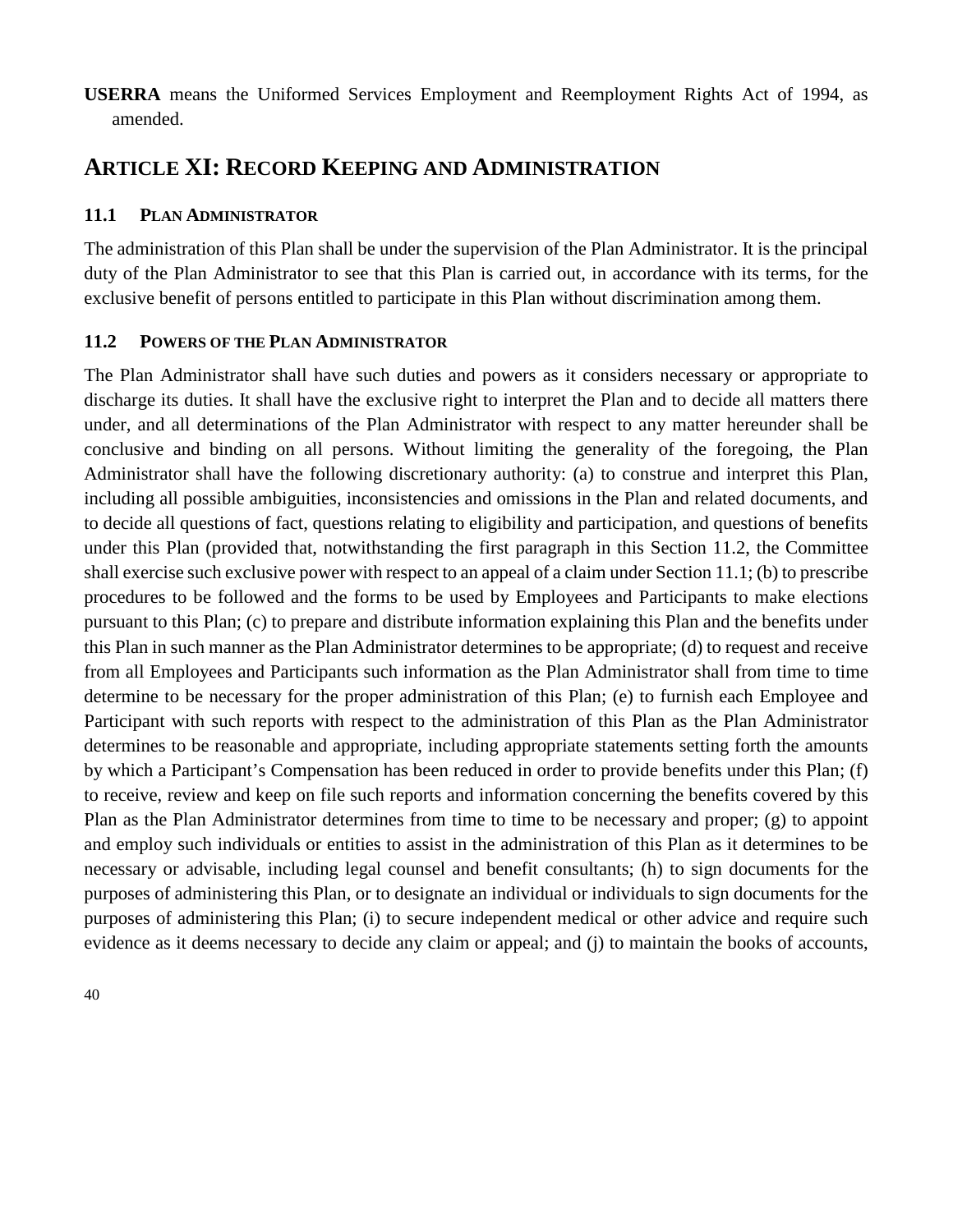records, and other data in the manner necessary for proper administration of this Plan and to meet any applicable disclosure and reporting requirements.

#### <span id="page-41-0"></span>**11.3 RELIANCE ON PARTICIPANT, TABLES, ETC.**

The Plan Administrator may rely upon the direction, information or election of a Participant as being proper under the Plan and shall not be responsible for any act or failure to act because of a direction or lack of direction by a Participant. The Plan Administrator will also be entitled, to the extent permitted by law, to rely conclusively on all tables, valuations, certificates, opinions and reports that are furnished by accountants, attorneys, or other experts employed or engaged by the Plan Administrator.

#### <span id="page-41-1"></span>**11.4 PROVISION FOR THIRD-PARTY PLAN SERVICE PROVIDERS**

The Plan Administrator may employ the services of such persons as it may deem necessary or desirable in connection with the operation of the Plan. Unless otherwise provided in the service agreement, obligations under this Plan shall remain the obligations of the Employer and the Plan Administrator.

#### <span id="page-41-2"></span>**11.5 FIDUCIARY LIABILITY**

To the extent permitted by law, the Plan Administrator shall not incur any liability for any acts or for failure to act.

#### <span id="page-41-3"></span>**11.7 INSURANCE CONTRACTS**

The Employer shall have the right (a) to enter into a contract with one or more insurance companies for the purposes of providing any benefits under the Plan; and (b) to replace any of such insurance companies or contracts. Any dividends, retroactive rate adjustments or other refunds of any type that may become payable under any such insurance contract shall not be assets of the Plan but shall be the property of, and be retained by, the Employer, to the extent that such amounts are less than aggregate Employer contributions toward such insurance.

#### <span id="page-41-4"></span>**11.8 INABILITY TO LOCATE PAYEE**

If the Plan Administrator is unable to make payment to any Participant or other person to whom a payment is due under the Plan because it cannot ascertain the identity or whereabouts of such Participant or other person after reasonable efforts have been made to identify or locate such person, then such payment and all subsequent payments otherwise due to such Participant or other person shall be forfeited following a reasonable time after the date any such payment first became due.

#### <span id="page-41-5"></span>**11.9 EFFECT OF MISTAKE**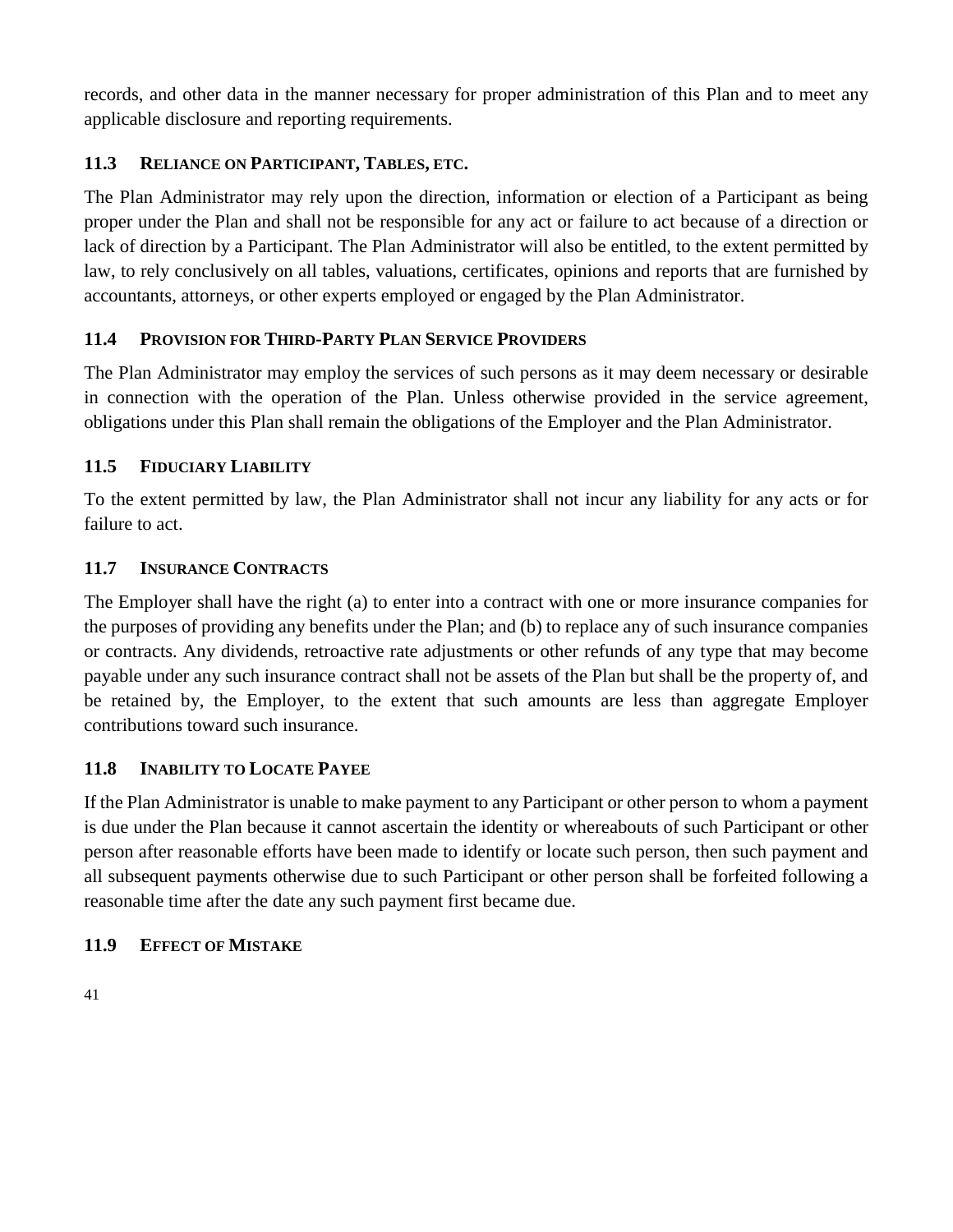In the event of a mistake as to the eligibility or participation of an Employee, or the allocations made to the account of any Participant, or the amount of benefits paid or to be paid to a Participant or other person, the Plan Administrator shall, to the extent it deems administratively possible and otherwise permissible under Code § 125 or the regulations issued there under, cause to be allocated or cause to be withheld or accelerated, or otherwise make adjustment of, such amounts as it will in its judgment accord to such Participant or other person the credits to the account or distributions to which he or she is properly entitled under the Plan. Such action by the Plan Administrator may include withholding of any amounts due the Plan or the Employer from Compensation paid by the Employer.

# <span id="page-42-0"></span>**ARTICLE XII: GENERAL PROVISIONS**

#### <span id="page-42-1"></span>**12.1 EXPENSES**

All reasonable expenses incurred in administering the Plan are currently paid by forfeitures to the extent provided in Sections 6.6 and 7.6, and then by the Employer.

#### <span id="page-42-2"></span>**12.2 NO CONTRACT OF EMPLOYMENT**

Nothing herein contained is intended to be or shall be construed as constituting a contract or other arrangement between any Employee and the Employer to the effect that such Employee will be employed for any specific period of time. All Employees are considered to be employed at the will of the Employer.

#### <span id="page-42-3"></span>**12.3 AMENDMENT AND TERMINATION**

This Plan has been established with the intent of being maintained for an indefinite period of time. Nonetheless, the Employer may amend or terminate all or any part of this Plan at any time for any reason by resolution of the Employer's Board of Directors or by any person or persons authorized by the Board of Directors to take such action, and any such amendment or termination will automatically apply to the Related Employers that are participating in this Plan.

### <span id="page-42-4"></span>**12.4 EFFECT OF PLAN ON EMPLOYMENT**

The Plan shall not be deemed to constitute a contract of employment between the Participating Employer and any Participant or to be a consideration or an inducement for the employment of any Participant or Employee. Nothing contained in this Plan shall be deemed to give any Participant or Employee the right to be retained in the service of the Participating Employer or to interfere with the right of the Employer to discharge any Participant or Employee at any time regardless of the effect which such discharge will have upon him or her as a Participant of this Plan.

#### <span id="page-42-5"></span>**12.5 ALIENATION OF BENEFITS**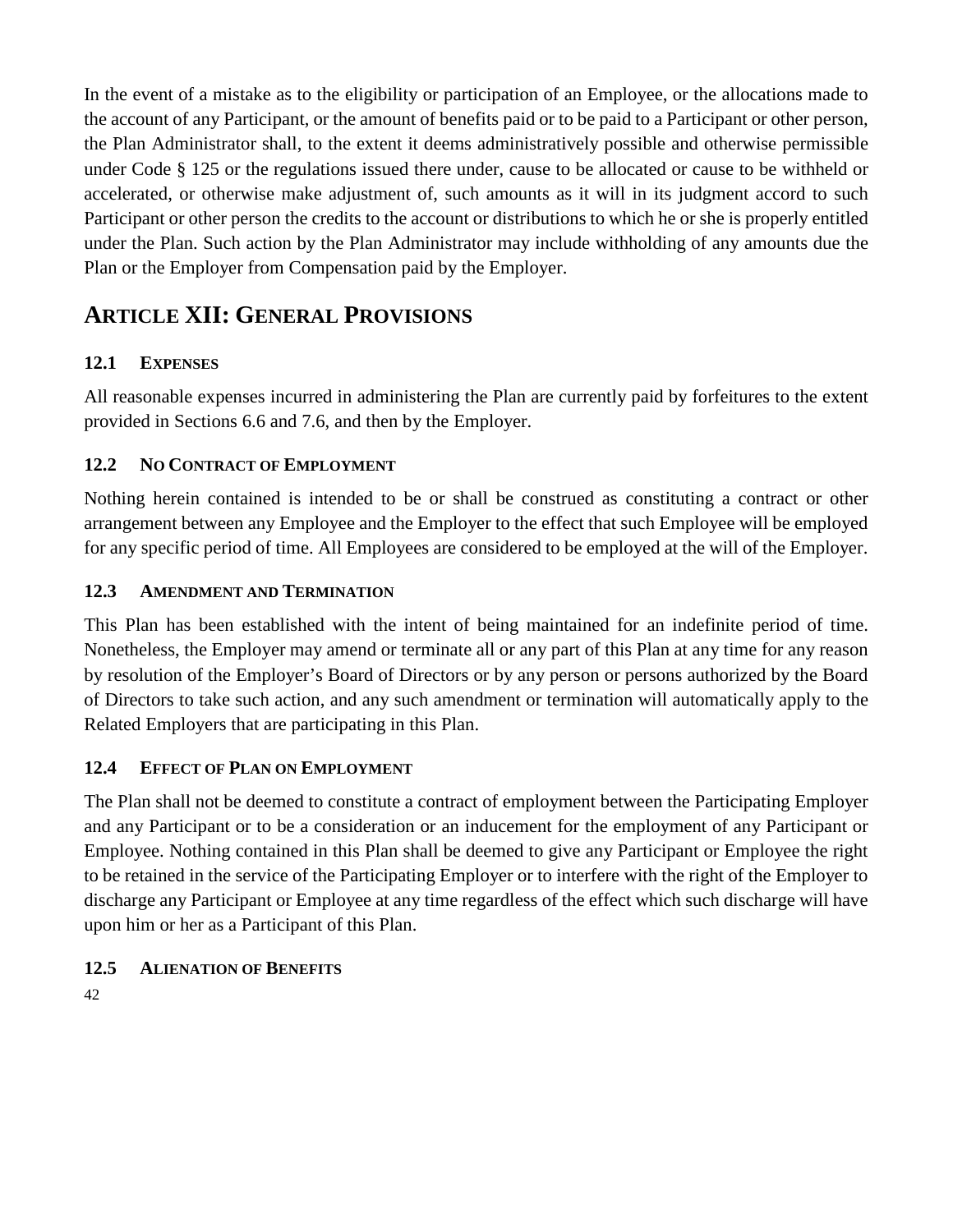No benefit under this Plan may be voluntarily or involuntarily assigned or alienated, except as provided pursuant to a Qualified Medical Child Support Order pursuant to Section 609 of ERISA.

#### <span id="page-43-0"></span>**12.6 FACILITY OF PAYMENT**

If the Employer deems any person incapable of receiving benefits to which he or she is entitled by reason of minority, illness, infirmity, or other incapacity, it may direct that payment be made directly for the benefit of such person or to any person selected by the Employer to disburse it, whose receipt shall be complete acquittance therefore. Such payments shall, to the extent thereof, discharge all liability of the Employer.

#### <span id="page-43-1"></span>**12.7 PROOF OF CLAIM**

As a condition of receiving benefits under the Plan, any person may be required to submit whatever proof the Employer may require (either directly to the Employer or to any person delegated by it).

#### <span id="page-43-2"></span>**12.8 STATUS OF BENEFITS**

The Employer believes that this Plan is written in accordance with section 105 of the Code and that it provides certain benefits to Employees which are free from Federal income tax under the Code. This Plan has not been submitted to the Internal Revenue Service for approval and thus there can be and is no assurance that intended tax benefits will be available. Any Participant, by accepting a benefit under this Plan, agrees to be liable for any tax plus interest that may be imposed with respect to those Benefits.

#### <span id="page-43-3"></span>**12.9 GOVERNING LAW**

This Plan shall be construed, administered and enforced according to the laws of the State of New Mexico, to the extent not superseded by the Code or any other federal law.

#### <span id="page-43-4"></span>**12.10 CODE COMPLIANCE**

It is intended that this Plan meet all applicable requirements of the Code and of all regulations issued there under. This Plan shall be construed, operated and administered accordingly, and in the event of any conflict between any part, clause or provision of this Plan and the Code, the provisions of the Code shall be deemed controlling, and any conflicting part, clause or provision of this Plan shall be deemed superseded to the extent of the conflict.

#### <span id="page-43-5"></span>**12.11 NO GUARANTEE OF TAX CONSEQUENCES**

Neither the Plan Administrator nor the Employer makes any commitment or guarantee that any amounts paid to or for the benefit of a Participant under this Plan will be excludable from the Participant's gross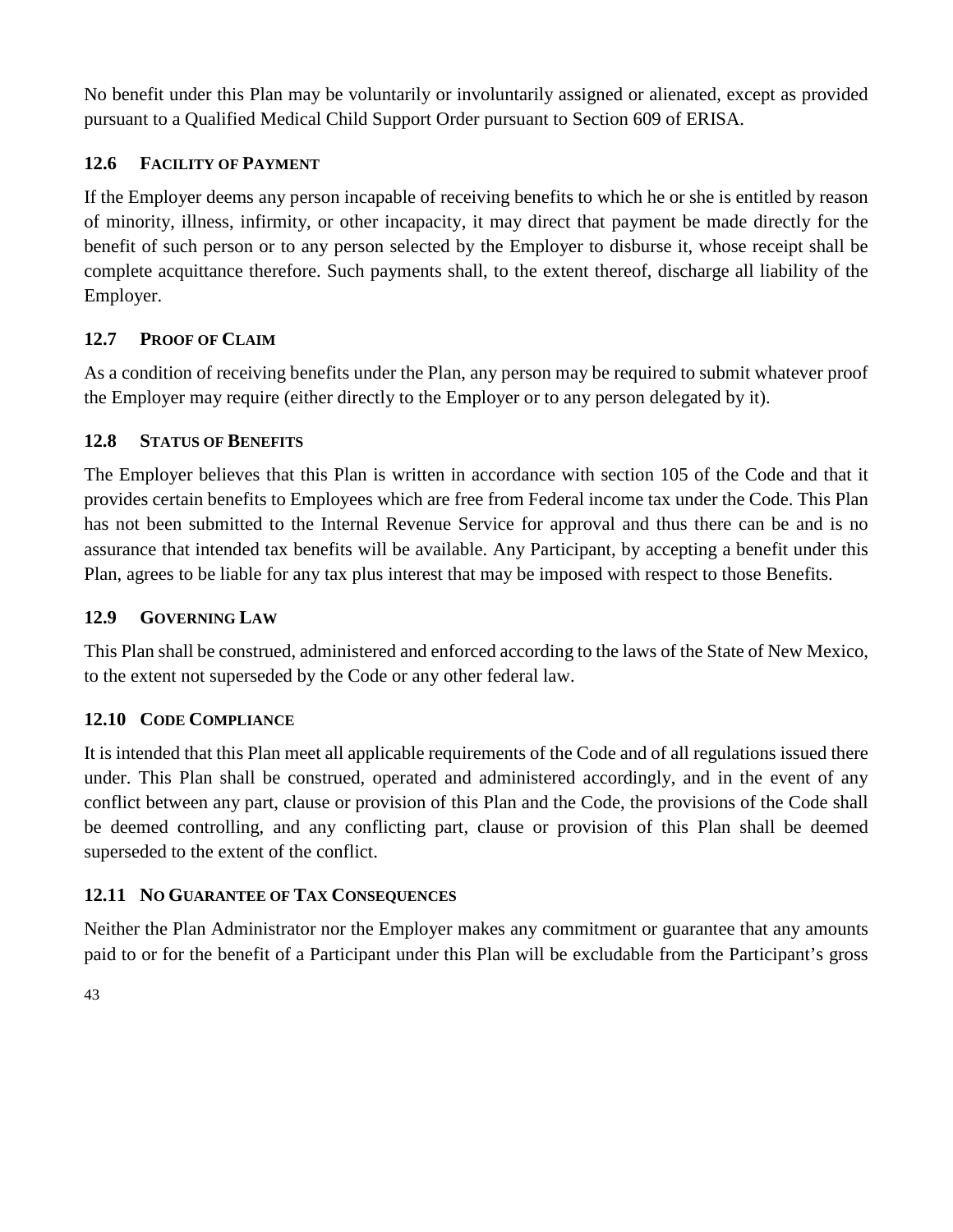income for federal, state or local income tax purposes. It shall be the obligation of each Participant to determine whether each payment under this Plan is excludable from the Participant's gross income for federal, state and local income tax purposes, and to notify the Plan Administrator if the Participant has any reason to believe that such payment is not so excludable.

#### <span id="page-44-0"></span>**12.12 INDEMNIFICATION OF EMPLOYER**

If any Participant receives one or more payments or reimbursements under this Plan on a pre-tax Salary Reduction basis, and such payments do not qualify for such treatment under the Code, such Participant shall indemnify and reimburse the Employer for any liability it may incur for failure to withhold federal income taxes, Social Security taxes, or other taxes from such payments or reimbursements.

#### <span id="page-44-1"></span>**12.13 NON-ASSIGNABILITY OF RIGHTS**

The right of any Participant to receive any reimbursement under this Plan shall not be alienable by the Participant by assignment or any other method and shall not be subject to claims by the Participant's creditors by any process whatsoever. Any attempt to cause such right to be so subjected will not be recognized, except to such extent as may be required by law.

#### <span id="page-44-2"></span>**12.14 HEADINGS**

The headings of the various Articles and Sections are inserted for convenience of reference and are not to be regarded as part of this Plan or as indicating or controlling the meaning or construction of any provision.

#### <span id="page-44-3"></span>**12.15 PLAN PROVISIONS CONTROLLING**

In the event that the terms or provisions of any summary or description of this Plan, or of any other instrument, are in any construction interpreted as being in conflict with the provisions of this Plan as set forth in this document, the provisions of this Plan shall be controlling.

#### <span id="page-44-4"></span>**12.16 SEVERABILITY**

Should any part of this Plan subsequently be invalidated by a court of competent jurisdiction, the remainder of the Plan shall be given effect to the maximum extent possible.

#### <span id="page-44-5"></span>**12.17 HEIRS AND ASSIGNS**

This Plan shall be binding upon the heirs, executors, administrators, successors and assigns of all parties, including each Participant and beneficiary.

#### <span id="page-44-6"></span>**12.18 GENDER AND FORM**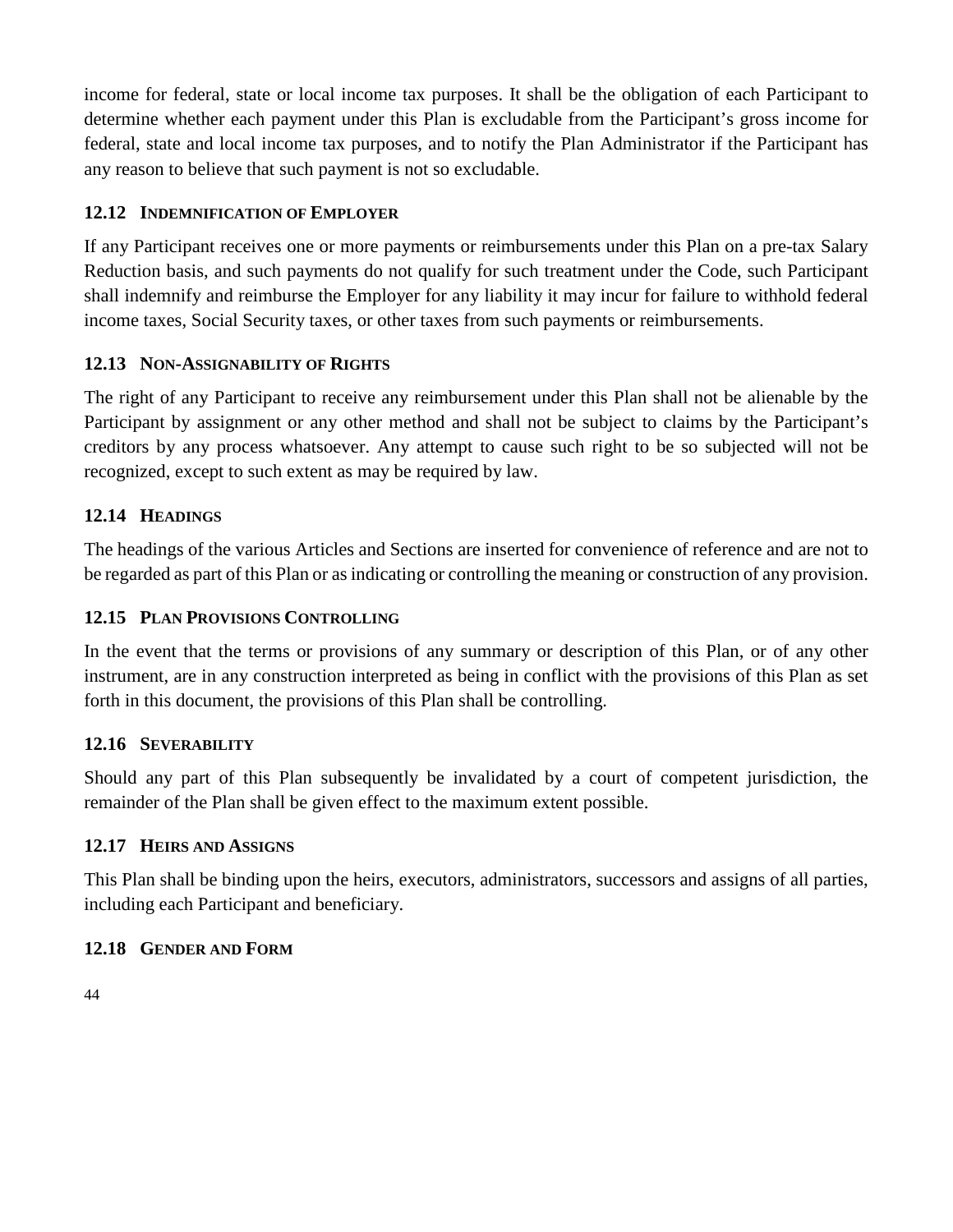Unless the context clearly indicates otherwise, pronouns shall be interpreted so that the masculine pronoun shall include the feminine, and the singular shall include the plural.

#### <span id="page-45-0"></span>**12.19 MULTIPLE FUNCTIONS**

Any person or group of persons may serve in more than one fiduciary capacity with respect to the Plan.

#### <span id="page-45-1"></span>**12.20 SOURCE OF PAYMENTS**

The Employer shall be the sole source of Benefits under the Plan. No Employee or beneficiary shall have any right to, or interest in, any assets of the State of New Mexico upon termination of employment or otherwise, except as provided from time to time under the Plan, and then only to the extent of the Benefits payable under the Plan to such Employee or beneficiary.

# <span id="page-45-2"></span>**ARTICLE XIII: COMPLIANCE WITH HIPAA**

It is intended that this Plan meet all applicable requirements of the Health Insurance Portability and Accountability Act (HIPAA) and of all regulations issued there under. This Plan shall be construed, operated and administered accordingly, and in the event of any conflict between any part, clause or provision of this Plan and HIPAA, the provisions of HIPAA shall be deemed controlling, and any conflicting part, clause or provision of this Plan shall be deemed superseded to the extent of the conflict.

#### <span id="page-45-3"></span>**13.1 USE OF PROTECTED HEALTH INFORMATION (PHI)**

The Plan will use protected health information (PHI) to the extent of and in accordance with the uses and disclosures permitted by the Health Insurance Portability and Accountability Act of 1996 (HIPAA). Specifically, the Plan will use and disclose PHI for purposes related to health care treatment, payment for health care, and health care operations.

- (a) **Meaning of Payment.** Payment has the meaning specified in The Code of Federal Regulations §164.501, specifically: Payment means:
	- (1) The activities undertaken by:
		- i. A health plan to obtain premiums or to determine or fulfill its responsibility for coverage and provision of benefits under the health plan; or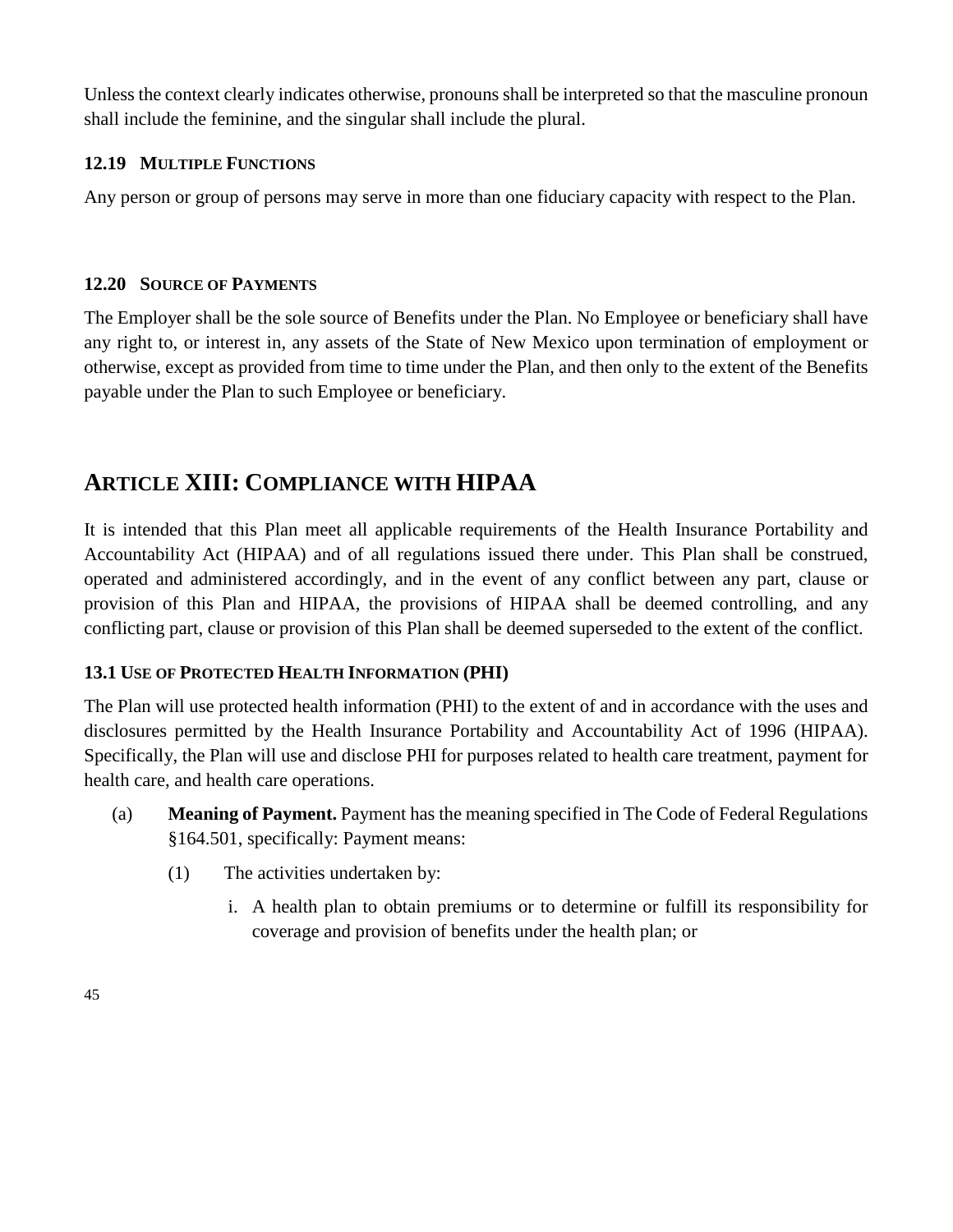- ii. A health care provider or health plan to obtain or provide reimbursement for the provision of health care; and
- (2) The activities in paragraph (1) of this definition relate to the individual to whom health care is provided and include, but are not limited to:
	- i. Determinations of eligibility or coverage (including coordination of benefits or the determination of cost sharing amounts), and adjudication or subrogation of health benefit claims;
	- ii. Risk adjusting amounts due based on enrollee health status and demographic characteristics;
	- iii. Billing, claims management, collection activities, obtaining payment under a contract for reinsurance (including stop-loss insurance and excess of loss insurance), and related health care data processing;
	- iv. Review of health care services with respect to medical necessity, coverage under a health plan, appropriateness of care, or justification of charges;
	- v. Utilization review activities, including pre-certification and preauthorization of services, concurrent and retrospective review of services; and
	- vi. Disclosure to consumer reporting agencies of any of the following protected health information relating to collection of premiums or reimbursement: Name and address, Date of birth, Social Security Number, Payment history, Account number, and Name and address of the health care provider and/or health plan.
- (b) **Meaning of Health Care Operations.** Health care operations has the meaning as specified in The Code of Federal Regulations §164.501, specifically, health care operations means any of the following activities of the covered entity to the extent that the activities are related to covered functions:
	- (1) Conducting quality assessment and improvement activities, including outcomes evaluation and development of clinical guidelines, provided that the obtaining of generalized knowledge is not the primary purpose of any studies resulting from such activities; population-based activities relating to improving health or reducing health care costs, protocol development, case management and care coordination, contacting of health care providers and patients with information about treatment alternatives; and related functions that do not include treatment;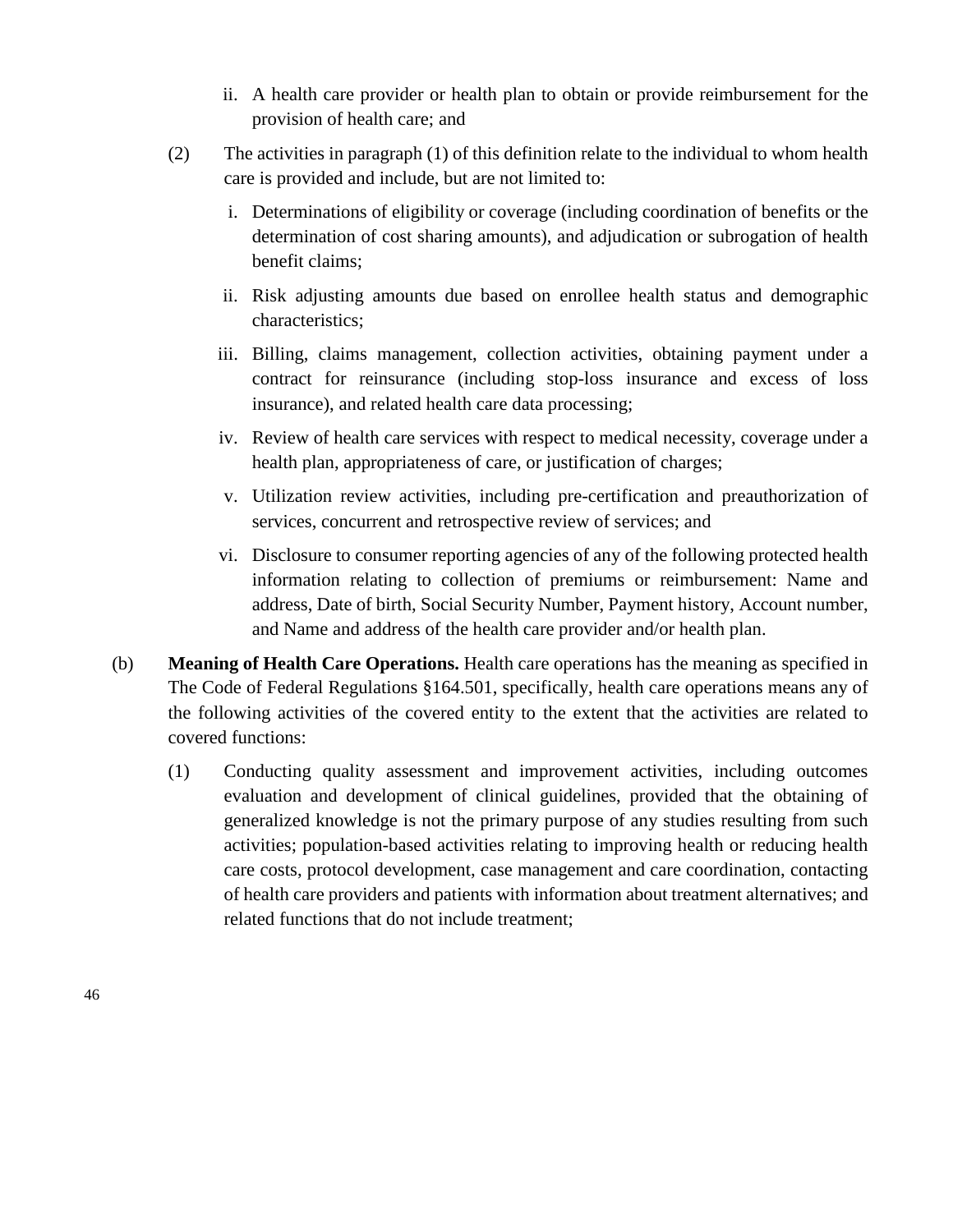- (2) Reviewing the competence or qualifications of health care professionals, evaluating practitioner and provider performance, health plan performance, conducting training programs in which students, trainees, or practitioners in areas of health care learn under supervision to practice or improve their skills as health care providers, training of nonhealth care professionals, accreditation, certification, licensing, or credentialing activities;
- (3) Underwriting, premium rating, and other activities relating to the creation, renewal or replacement of a contract of health insurance or health benefits, and ceding, securing, or placing a contract for reinsurance of risk relating to claims for health care (including stop-loss insurance and excess of loss insurance), provided that the requirements of §164.514(g) are met, if applicable;
- (4) Conducting or arranging for medical review, legal services, and auditing functions, including fraud and abuse detection and compliance programs;
- (5) Business planning and development, such as conducting cost-management and planning-related analyses related to managing and operating the entity, including formulary development and administration, development or improvement of methods of payment or coverage policies; and
- (6) Business management and general administrative activities of the entity, including, but not limited to:
	- i. Management activities relating to implementation of and compliance with the requirements of this subchapter;
	- ii. Customer service, including the provision of data analyses for policy holders, plan sponsors, or other customers, provided that protected health information is not disclosed to such policy holder, plan sponsor, or customer.
	- iii. Resolution of internal grievances;
	- iv. The sale, transfer, merger, or consolidation of all or part of the covered entity with another covered entity, or an entity that following such activity will become a covered entity and due diligence related to such activity; and
	- v. Consistent with the applicable requirements of §164.514, creating de-identified health information or a limited data set, and fundraising for the benefit of the covered entity.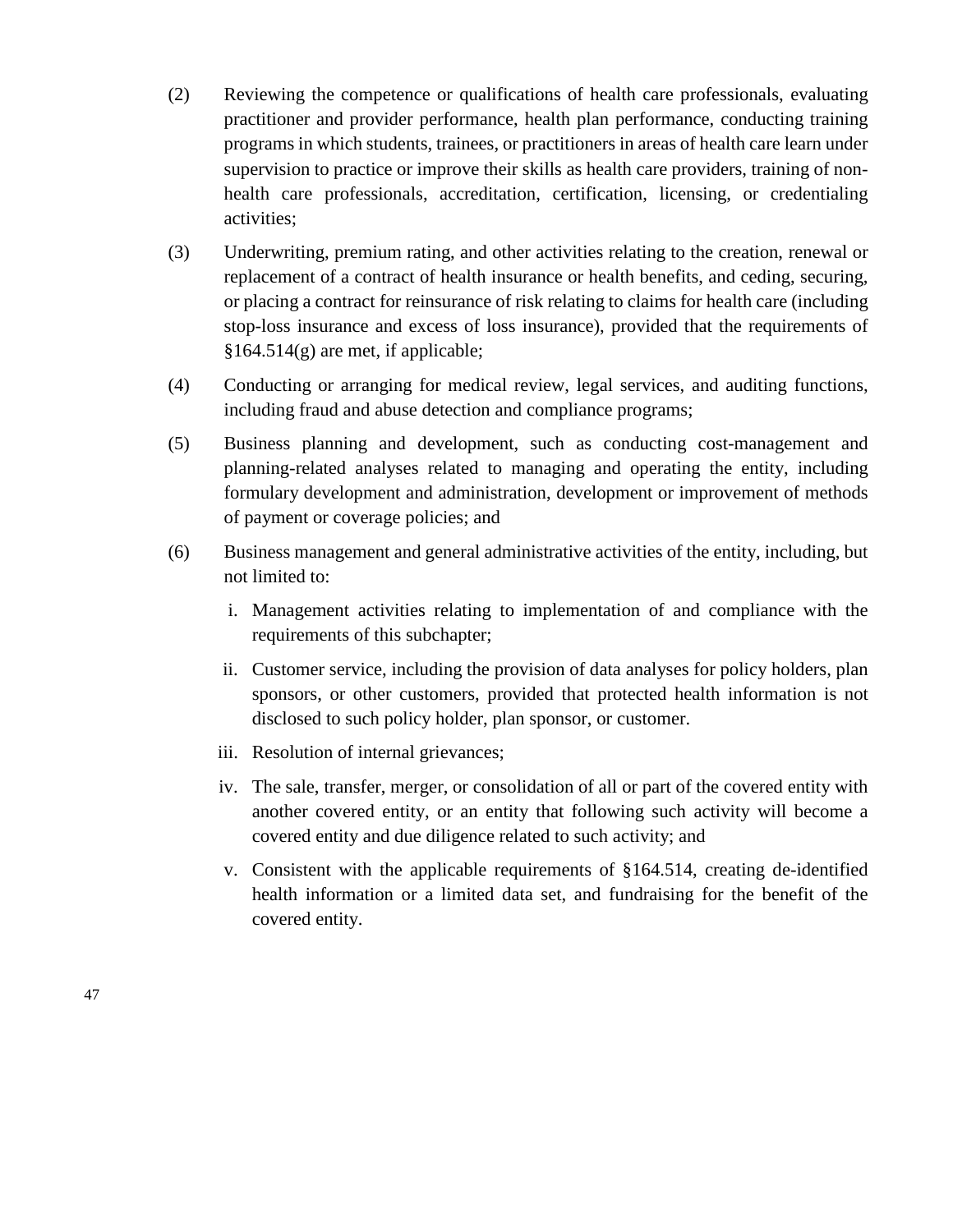- (c) **As required by law and authorization.** The Plan will use and disclose PHI as required by law and as permitted by authorization of the participant or beneficiary. With an authorization, the Plan will disclose PHI to the Employer's other medical, disability and workers' compensation plans for purposes related to administration of those plans.
- (d) **Disclosures to the Employer.** The Plan will disclose PHI to the Employer as sponsor of the Plan provided that the Employer agrees to:
	- (1) Not use or further disclose PHI other than as permitted or required by this Plan document or as required by law;
	- (2) Ensure that any agents, including a subcontractor, to whom the Employer provides PHI received from the Plan agree to the same restrictions and conditions that apply to the Employer with respect to such PHI;
	- (3) Not use or disclose PHI for employment-related actions and decisions unless authorized by the individual;
	- (4) Not use or disclose PHI in conjunction with any other benefit or employee benefit plan of the Employer unless authorized by the individual;
	- (5) Report to the Plan any PHI use or disclosure that is inconsistent with the uses or disclosures provided for of which it becomes aware;
	- (6) Make PHI available to an individual in accordance with HIPAA's access requirements;
	- (7) Make PHI available for amendment and incorporate any amendments to PHI in accordance with HIPAA;
	- (8) Make available the information required to provide an accounting of disclosures;
	- (9) Make internal practices, books and records relating to the use and disclosure of PHI received from the Plan available to the Secretary of Health and Human Services for the purposes of determining the Plan's compliance with HIPAA; and
	- (10) If feasible, return or destroy all PHI received from the Plan that the Employer still maintains in any form, and retain no copies of such PHI when no longer needed for the purpose for which disclosure was made (or if return or destruction is not feasible, limit further uses and disclosures to those purposes that make the return or destruction infeasible).
- (e) **Employees with access to PHI.** In accordance with HIPAA, only the following employees of the Employer will be given access to PHI solely for the purpose of performing Employer Plan administrations functions.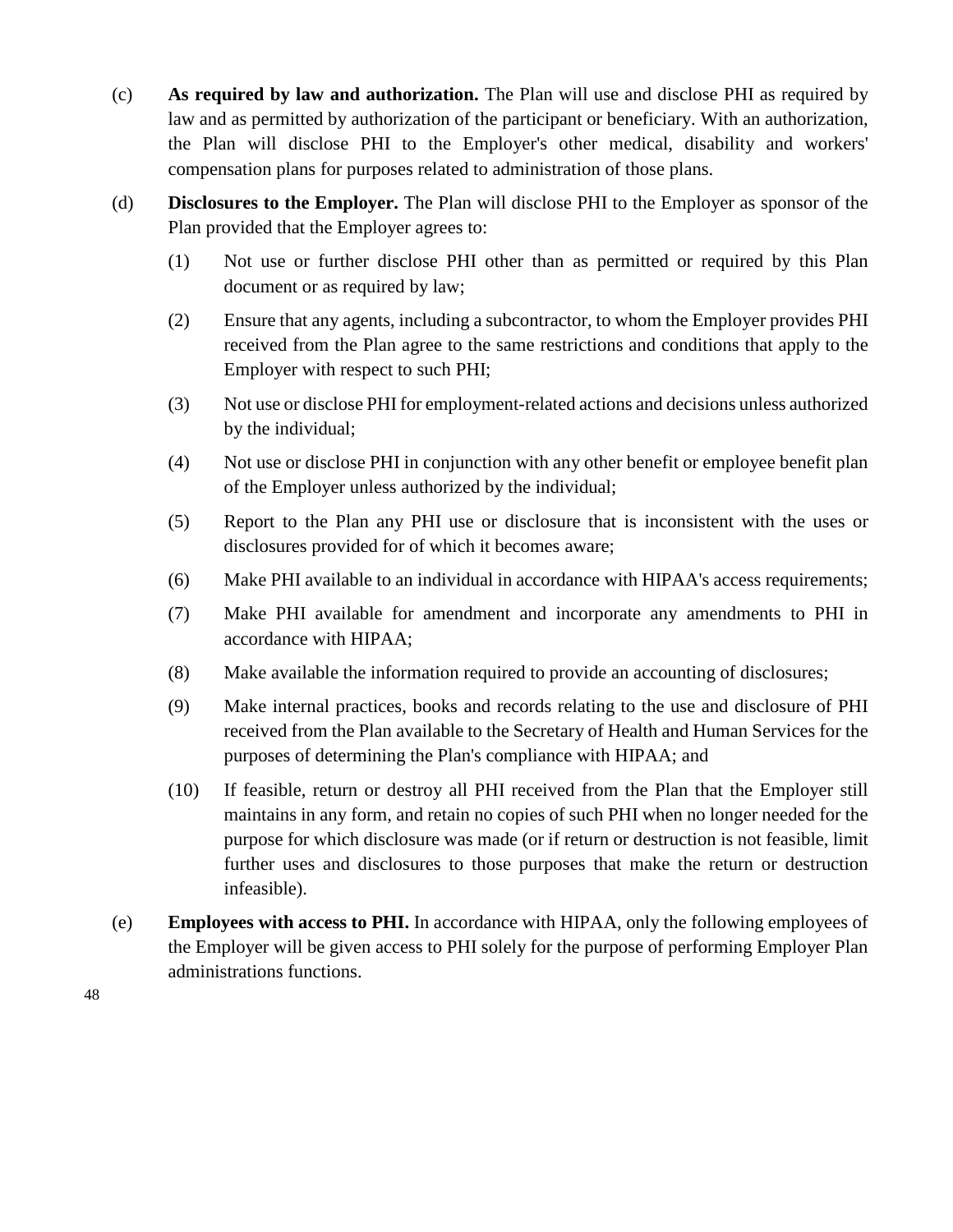- (1) Any employee responsible for establishing and maintaining employee deduction and reduction records for the Employer,
- (2) Any employee with oversight responsibility for management of the Plan or any component of the Plan.

If the above employees do not comply with this Plan document, the Employer shall provide a mechanism for resolving issues of noncompliance including disciplinary sanctions.

#### <span id="page-49-0"></span>**13.2 PRIVACY OFFICIAL**

The Privacy Official shall be responsible for compliance with the Health FSA's obligations under this Section 7 and HIPAA. Specific rules regarding the Privacy Official follow:

- (a) **Appointment, Resignation and Removal of Privacy Official.** The Employer shall appoint one or more individuals to act as Privacy Official on matters regarding the Health FSA. The individual appointed as Privacy Official may resign by giving 30 days notice in writing to the Employer. The Employer shall have the power to remove that individual for any or no reason.
- (b) **Policies and Procedures.** The Privacy Official and the Plan Administrator shall from time to time formulate such policies and procedures as they deem necessary for the Health FSA's compliance with this Article and HIPAA. No policy or procedure, however, shall amend any substantive provision of the Health FSA.
- (c) **Privacy Notice.** The Privacy Official shall be responsible for arranging with the Employer, the Plan Administrator, and any third-party administrator for the issuance of, and any changes to, the Privacy Notice under the Health FSA.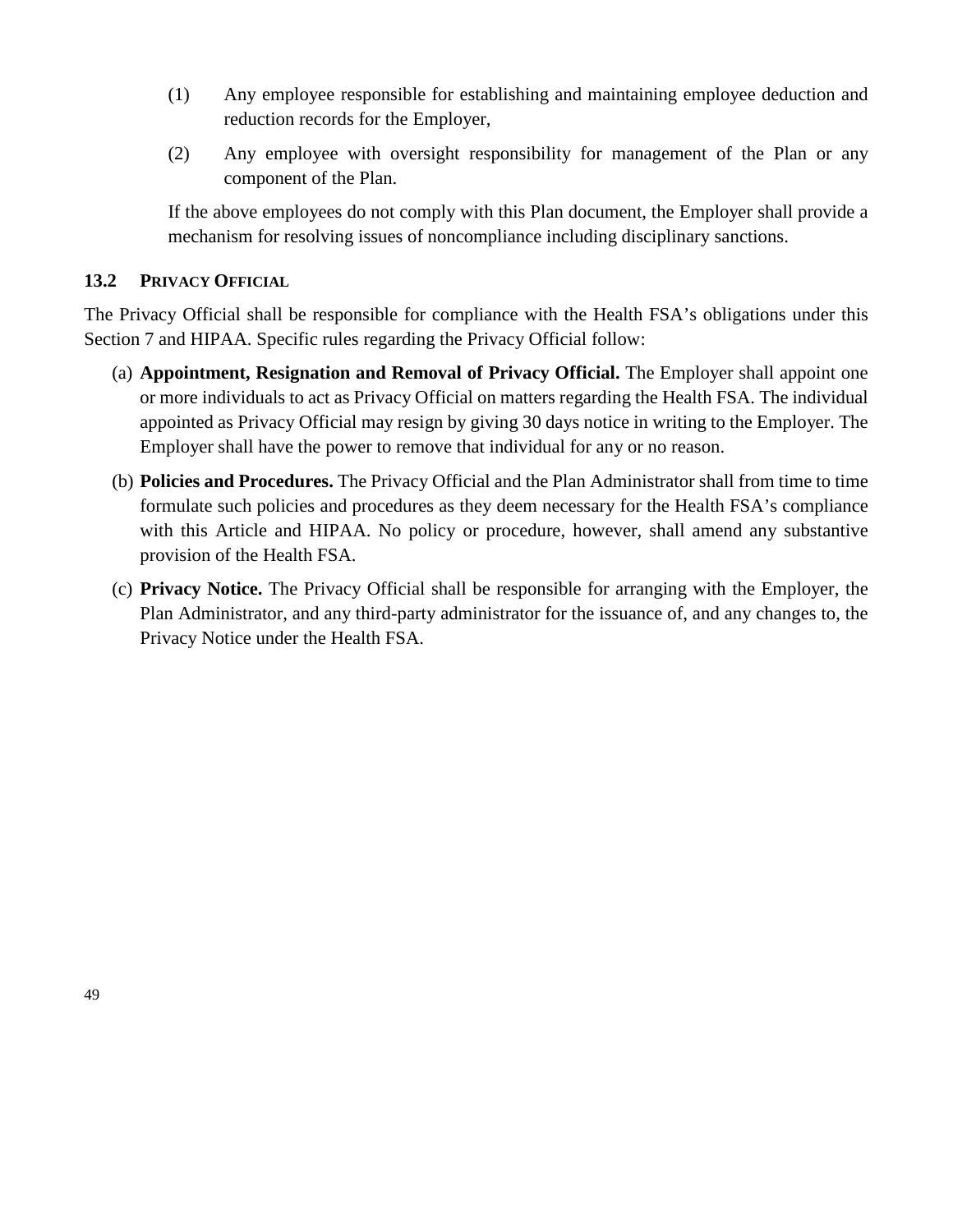(d) **Complaint Contact Person.** The Privacy Official shall be the contact person to receive any complaints of possible violations of the provisions of this Article and HIP AA. The Privacy Official shall document any complaints received, and their disposition, if any. The Privacy Official shall also be the contact to provide further infonnation about matters contained in the Health FSA HIP AA Privacy Notice.

#### **13.3 HIPAA SECURITY RULE**

The Employer, as the Plan sponsor, shall comply with the plan document requirements of the HIP AA security regulations found at 45 CFR § 164.314(b).

- (a) **Electronic Protected Health Information.** "Electronic Protected Health Infonnation" shall mean individually identifiable health infonnation that is transmitted by electronic media or maintained in electronic media by the Plan.
- (b) **Employer Agreement.** The Employer agrees to:
	- (1) Implement administrative, physical, and technical safeguards that reasonably and appropriately protect the confidentiality, integrity, and availability of Electronic Protected Health Infonnation that it creates, receives, maintains, or transits on behalf of the Plan.
	- (2) Ensure that the adequate separation between the Plan and the Employer as required by the Privacy Rule is supported by reasonable and appropriate security measures.
	- (3) Ensure that any agent, including a subcontractor, to whom it provides Electronic Protected Heath Information agrees to implement reasonable and appropriate security measures to protect such Electronic Protected Health Information; and
	- (4) Report to the Plan Administrator any security incident of which it becomes aware.

IN WITNESS WHEREOF, and as conclusive evidence of the adoption of the foregoing instrument comprising the State of New Mexico Flexible Spending Accounts, State of New Mexico has caused this Plan to be executed in its name and on its behalf, on this  $\sqrt{9}$ -day of *October*, 20 2.

State of New Mexico By: State of New Mexico Director of Risk Management Witness Signature: